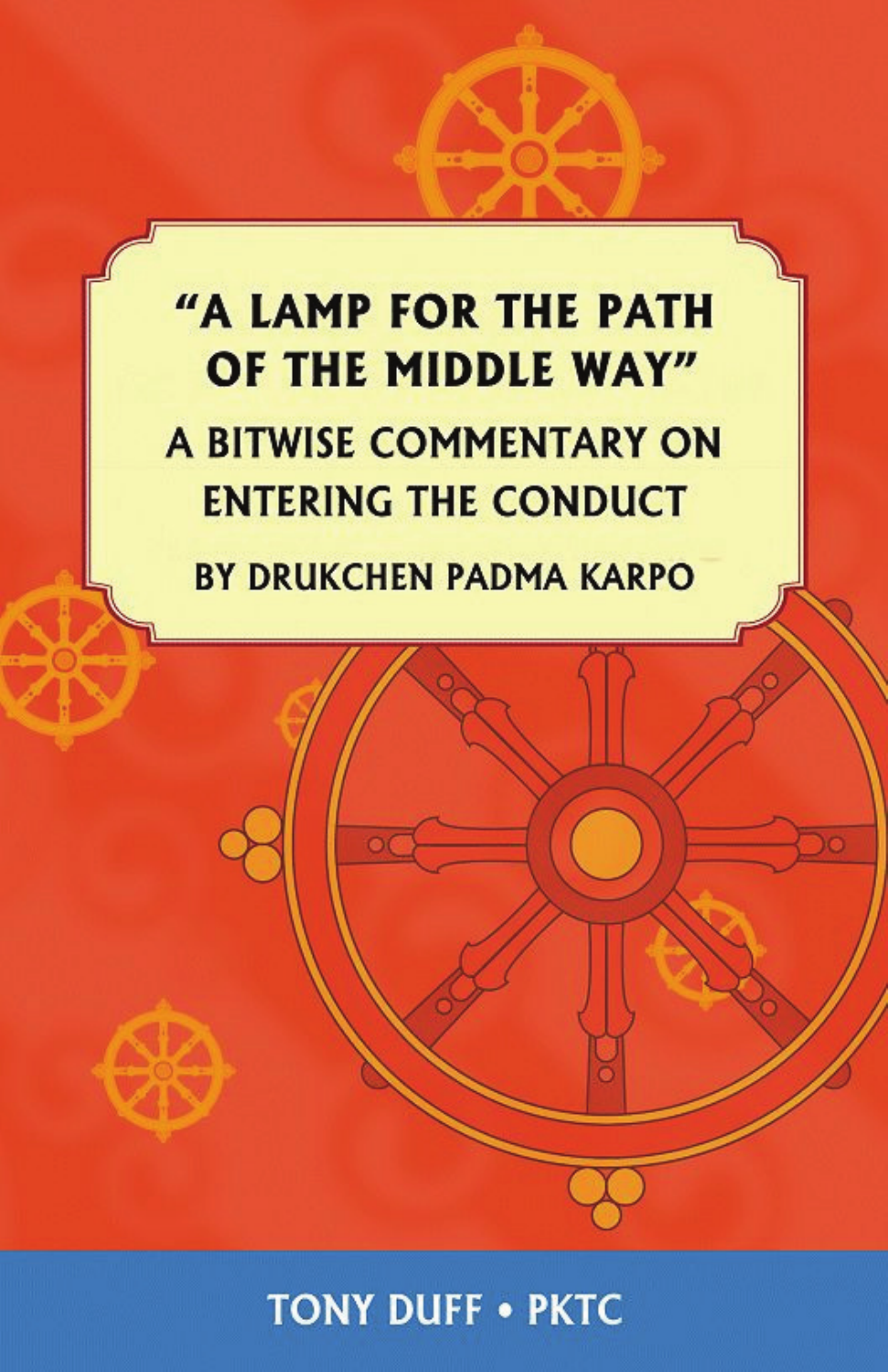# **PREVIEW TEXT**

## CONTAINING THE INTRODUCTION AND CHAPTER ONE

## BY TONY DUFF PADMA KARPO TRANSLATION COMMITTEE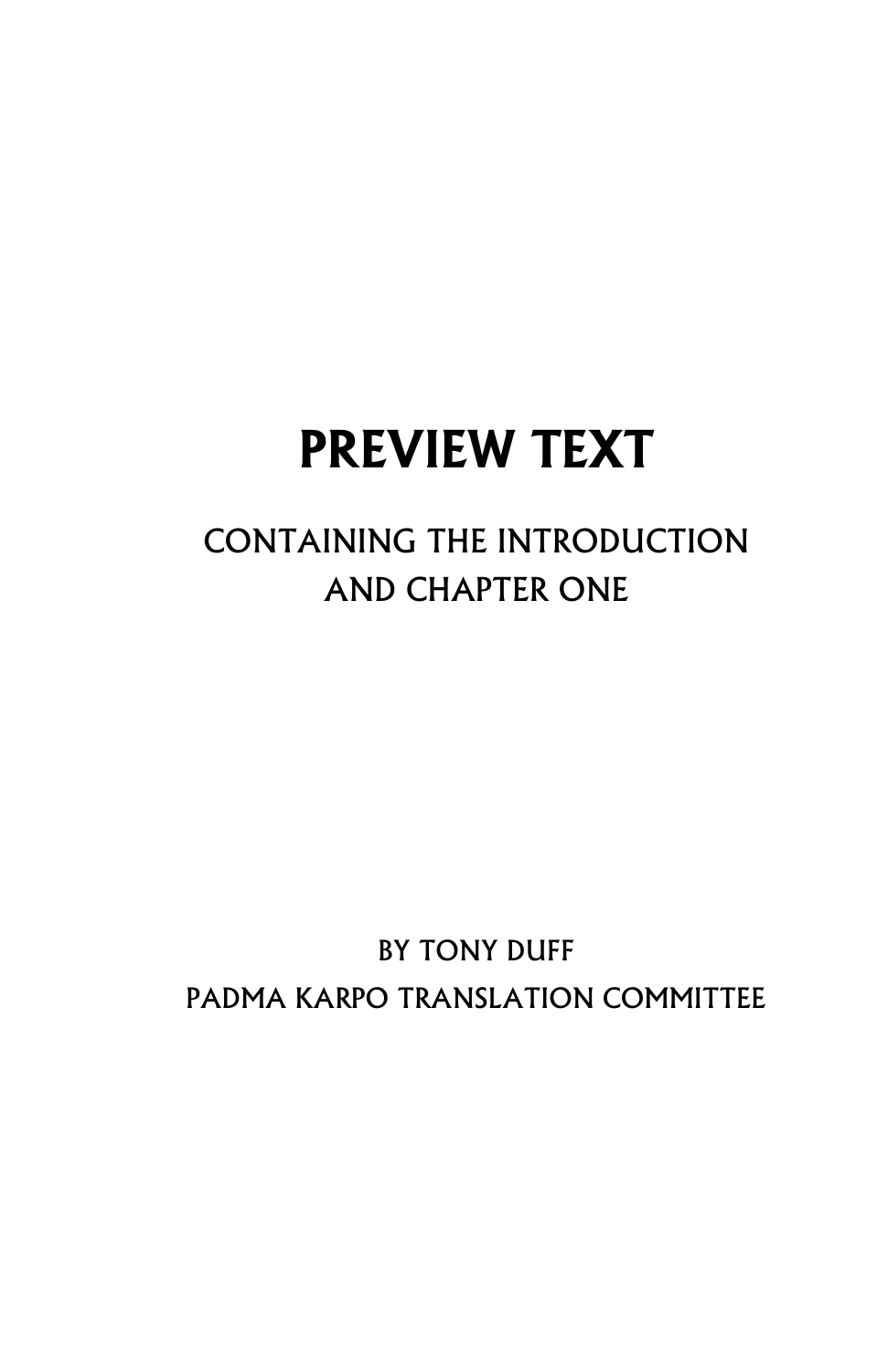Copyright © 2013 Tony Duff. All rights reserved. No portion of this book may be reproduced in any form or by any means, electronic or mechanical, including photography, recording, or by any information storage or retrieval system or technologies now known or later developed, without permission in writing from the publisher.

First edition, November 8th 2008 Second edition, September 30th 2013 ISBN paper book: 978-9937-572-67-5 ISBN e-book: 978-9937-572-66-8

Garamond typeface with diacritical marks and Tibetan Classic Chogyal typeface designed and created by Tony Duff,

Produced, Printed, and Published by Padma Karpo Translation Committee P.O. Box 4957 Kathmandu NEPAL

Committee members for this book: translation and composition, Lama Tony Duff; editorial Jason Watkins, cover design, Christopher Duff.

Web-site and e-mail contact through: http://www.pktc.org/pktc or search Padma Karpo Translation Committee on the web.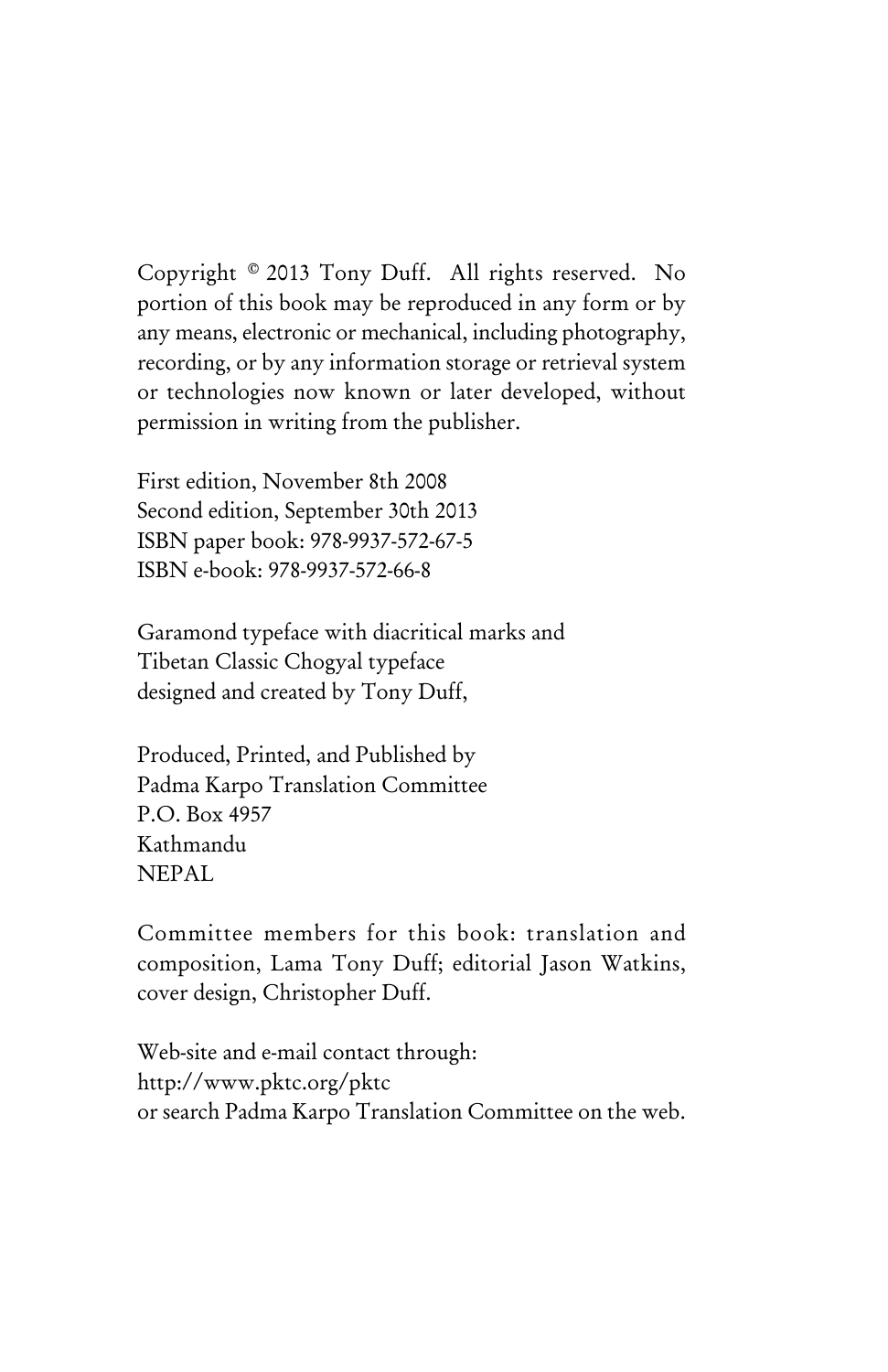## **CONTENTS**

| A BITWISE COMMENTARY ON ENTERING THE CONDUCT<br>CALLED "A LAMP FOR THE PATH OF THE MIDDLE<br>WAY" BY ALL-KNOWING PADMA KARPO  1 |
|---------------------------------------------------------------------------------------------------------------------------------|
|                                                                                                                                 |
|                                                                                                                                 |
| 35                                                                                                                              |
|                                                                                                                                 |
| Chapter Four<br>71                                                                                                              |
|                                                                                                                                 |
| SUPPORTS FOR STUDY<br>103                                                                                                       |
|                                                                                                                                 |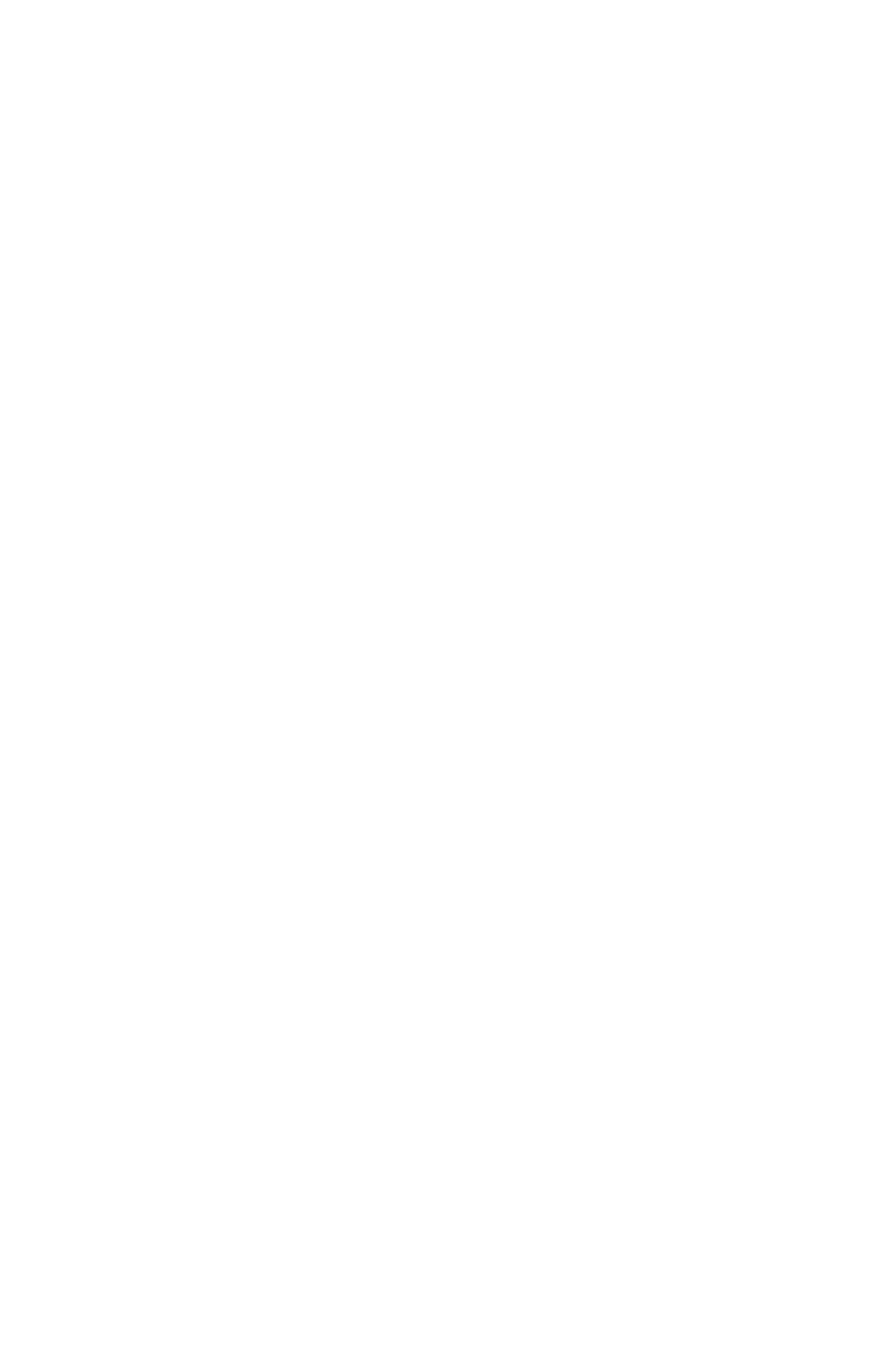## INTRODUCTION

## About the Texts in this Book

#### *Entering the Bodhisatva's Conduct by Shantideva*

The *Bodhisatvacaryāvatāra* or *Entering the Bodhisatva's Conduct* is a text that details the conduct to be followed by a person who wishes to attain complete enlightenment. The text was written by the very learned and highly accomplished Indian master Śhāntideva [8<sup>th</sup> century CE] during his stay at the famous Buddhist university of India called Nālandā. When he first taught the text to the masters and students of the university they were amazed by its beautiful composition and expert treatment of the topic. Since then it has only increased in fame and is now regarded as one of the essential texts to be studied by someone who wishes to follow the path to complete enlightenment.

The title is sometimes shortened. For example, sometimes it is shortened to *Bodhicaryāvatāra* or *Entering Enlightenment Conduct*<sup>1</sup> in order to make the intent of the text clearer. "Enlightenment conduct" is the standard term used in these teach-

 $1$  Note that this, the correct spelling of bodhisatva, is used throughout this book. For more information, see bodhisatva in the glossary.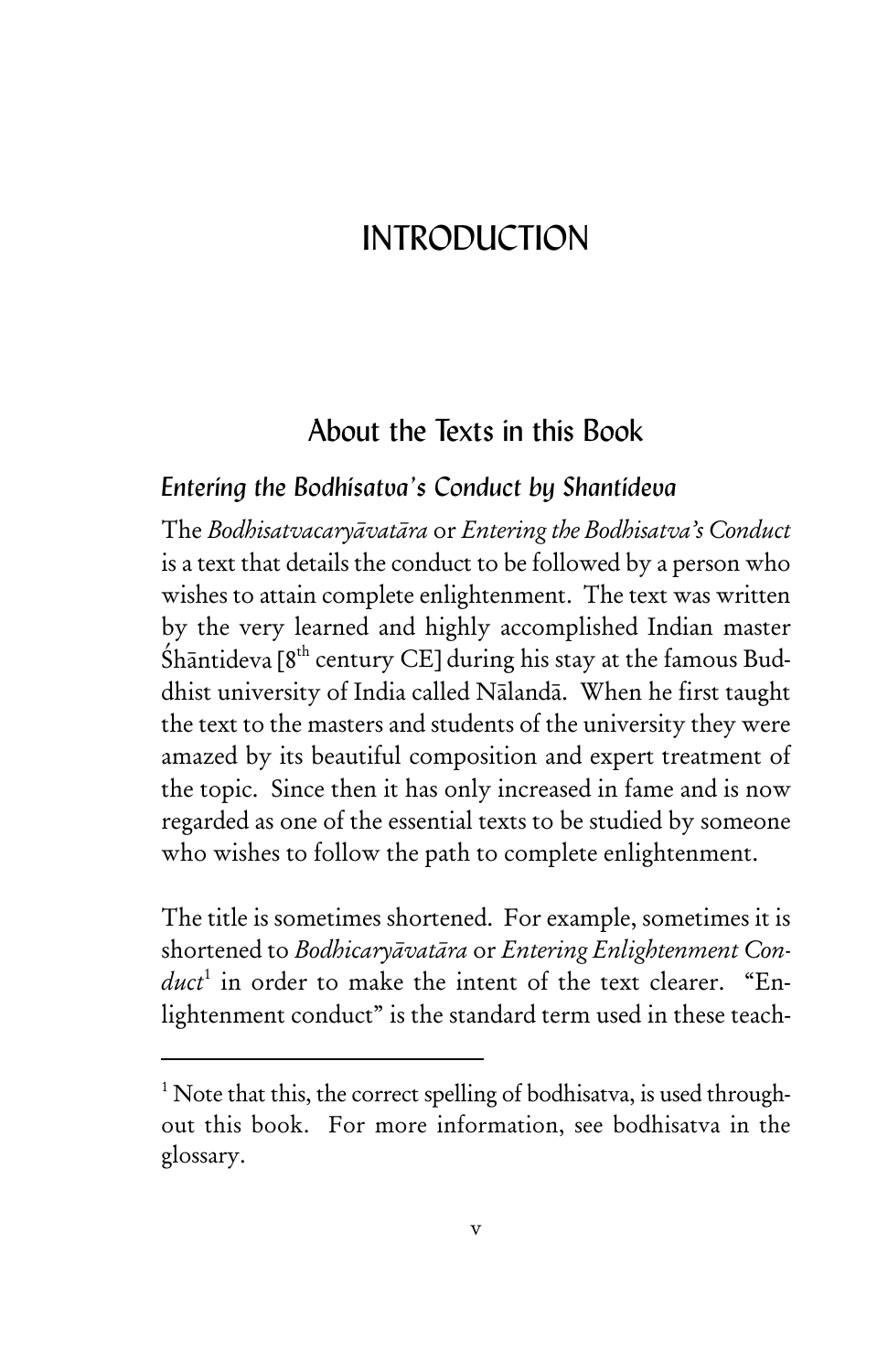ings of the path to complete enlightenment to refer to the *conduct* that will be followed by a person wanting to attain the unsurpassed *enlightenment* of a truly complete buddha.<sup>2</sup>

The title is also frequently abbreviated to *Caryāvatāra* or *Entering the Conduct*. "Conduct" in that case is understood to mean the "enlightenment conduct" described in the previous paragraph. This abbreviation is seen in the title of the text presented in this book, *A Bitwise Commentary on Entering the Conduct called "A Lamp for the Path of the Middle Way"*, which was written by one of the greatest Tibetan authors, Padma Karpo [1527–1592 CE] of the Drukpa Kagyu tradition.

The path to the unsurpassed complete enlightenment of a buddha starts with understanding the great value of the mind of enlightenment. Accordingly, Śhāntideva starts his text with a chapter on the virtues of that mind. Having understood its great value, one decides to develop that mind and undertake the journey to complete enlightenment. Accordingly, Śhāntideva continues with a chapter on the preparations to be made in order to commit oneself to developing that mind, followed by a chapter on taking the vows connected with developing that mind, followed by a chapter on arousing heedfulness, followed by a chapter on guarding the vows. Once the vows have been taken and one has donned the armour of protecting them, one begins the actual training. The training consists of perfecting

 $2^2$  The importance of the term "enlightenment conduct" cannot be understated. A full explanation of it can be found in PKTC's publication *Samantabhadra's Prayer and Commentaries* by Tony Duff, ISBN 978-9937-572-60-6, a large treatise on Samantabhadra's Prayer which also provides explanations of the bodhisatva's conduct and forms a good companion to Śhāntideva's text.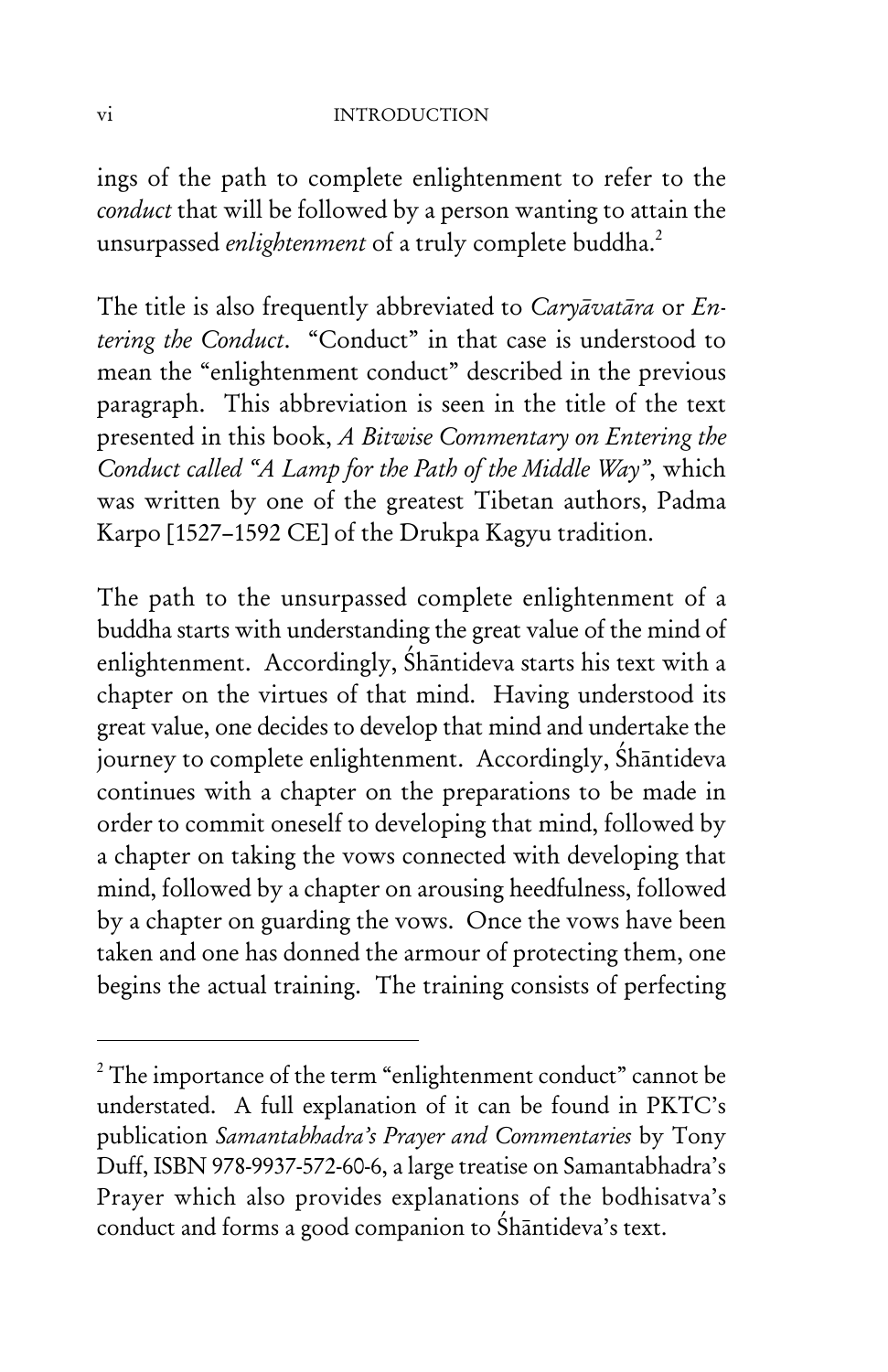#### INTRODUCTION vii

what are known as the six pāramitās or six aspects of being which are consistent not with this deluded, unenlightened type of being in which we now live but with the fully enlightened being of a buddha; they are: generosity, discipline, patience, perseverance, meditative concentration, and prajñā or a correctly functioning intelligence. The pāramitās of generosity and discipline were covered in the chapters just mentioned. Accordingly, Śhāntideva devotes a chapter to each of the four remaining pāramitās. In the path to enlightenment, dedication always concludes any main practice. Accordingly, Śhāntideva devotes a final, tenth chapter to dedication.

In sum, in the approach to enlightenment there is the preparatory phase of taking the vows of a person who has decided to undertake the journey to enlightenment and this is covered in the first five chapters of *Entering the Conduct*. That is followed by entering the main practise, the practice of the six pāramitās, which is covered in the sixth to ninth chapters of *Entering the Conduct*. That is followed by a concluding phase in which appropriate dedications and prayers of aspiration are made, and that is covered in the tenth chapter of *Entering the Conduct*. In that way, Śhāntideva covers the entire journey of a person who treads the path to unsurpassed enlightenment in ten chapters.

#### *Commentaries to Clarify Shantideva's Text*

Śhāntideva's text is both beautiful and expert in its treatment of the path of the bodhisatva or heroic type of person who travels the path to unsurpassed enlightenment. However, as Śhāntideva himself says in his text, the text is not intended to be an indepth discussion of the many details connected with the path but a set of notes derived from his study of the teachings and made for his own use. Thus the text is at times terse in places and some assistance is needed in order to understand exactly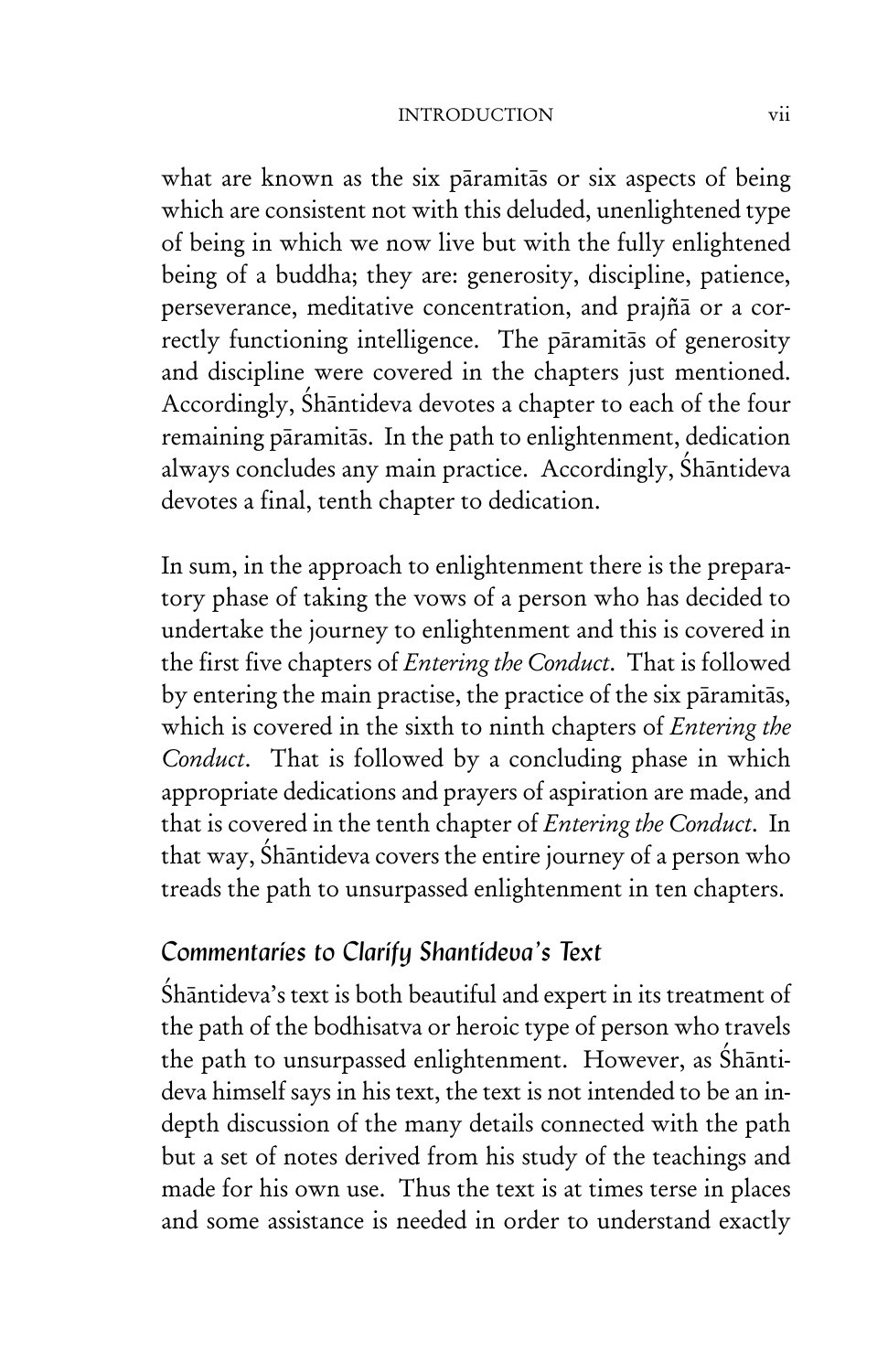#### viii INTRODUCTION

what he is saying. Because of this, a number of commentaries have been written by Indian and Tibetan masters in order to clarify the meaning of Śhāntideva's words. Some commentaries go further and amplify Śhāntideva's distillation of the teachings with excerpts from the explanations given by the Buddha himself and by the Indian masters who were expert in his teachings. These commentaries are essential if the correct meaning of Śhāntideva's words is to be known and, moreover, if further detail is required for deeper levels of study of the teachings which he has distilled.

Most of the available commentaries are lengthy works that amplify Śhāntideva's words by going into the path to unsurpassed enlightenment in great detail. On the other hand, the bitwise commentary written by Padma Karpo does not weigh the reader down with endless amounts of detail but adds just enough to Śhāntideva's own words that they can be correctly understood and that the connection between what is written in his distilled notes and the actual teachings of the path becomes visible. To do this, his commentary goes bit by bit through the original text, adding information here and there in order to illuminate Śhāntideva's words.

There are many types of commentary in the Buddhist tradition. For example, there are "annotated commentaries" that quote the original text and then clarify it by adding footnotes, there are "word by word commentaries" that take every single word of the original and explain it, and there are "overviews" that give an overview of a subject. There are also "bitwise commentaries" that take the original text in sections that need explanation—perhaps a single word, perhaps a phrase, perhaps a whole paragraph—and then add some words or explanation to that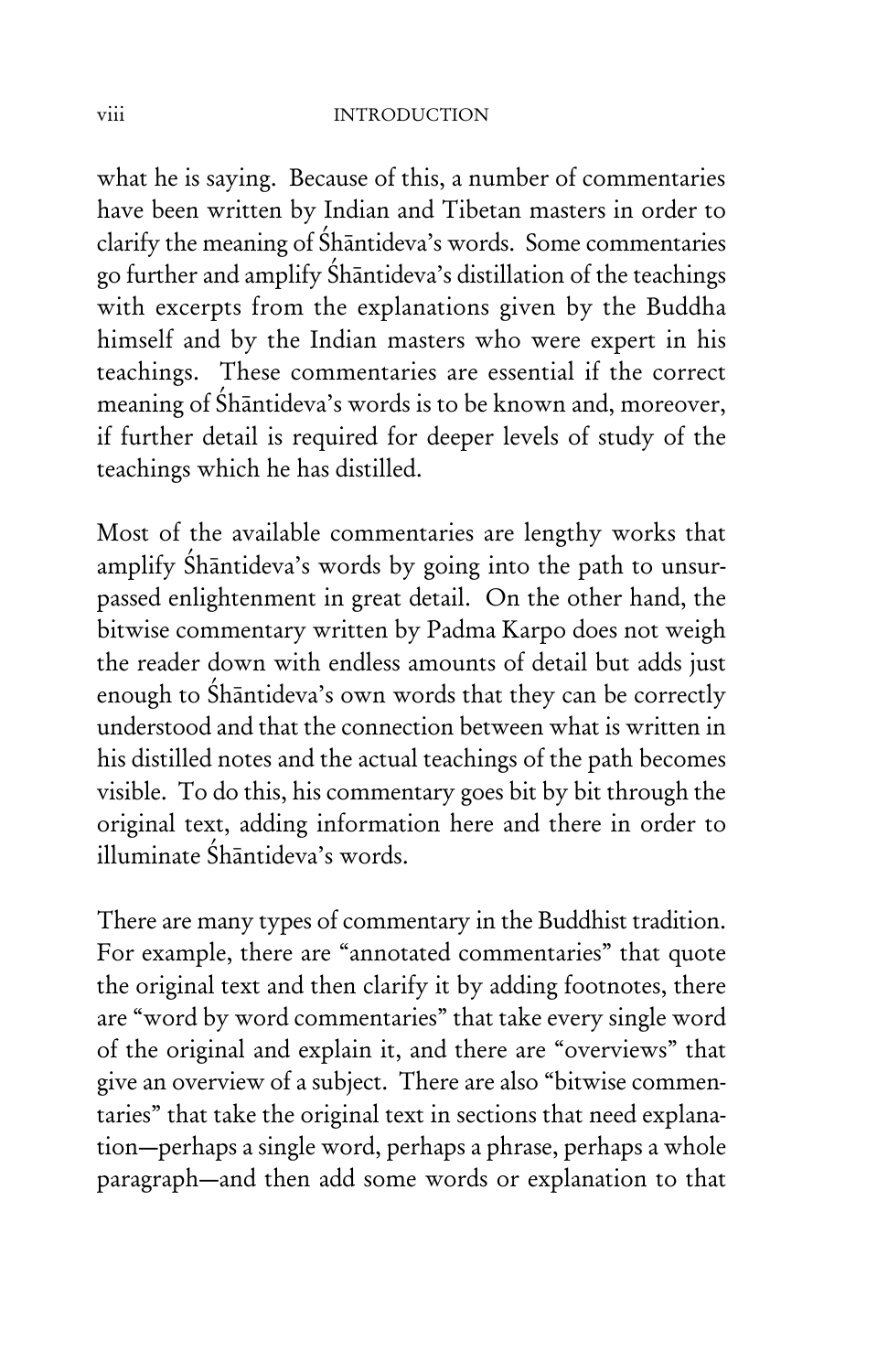#### INTRODUCTION ix

section of text in order to make its meaning clearer or to give it some further, needed explanation.<sup>3</sup>

Padma Karpo's bitwise commentary has a special feature: it gives special attention to explaining the ninth chapter of Śhāntideva's text, which deals with the pāramitā of prajñā.

Prajñā as taught in the pāramitā of prajñā is a mind which is functioning correctly and is also seeing reality as it is. Because all the conduct of a person travelling to unsurpassed enlightenment has to be informed by a mind that is correctly functioning and correctly seeing reality, prajñā pāramitā is all-important in these teachings and needs to be explained correctly. Śhāntideva gives a very clear explanation of it in the ninth chapter of his text—this chapter has become an especially famous part of the text and is often taught by itself without explanation of the other chapters.

The ninth chapter goes through the various levels of Buddhist view of reality, ending with the one which is regarded as the highest view, that of Madhyamaka or The Middle Way. The various Tibetan schools of Buddhism have not always agreed on how The Middle Way should be understood so Padma Karpo's explanations of the ninth chapter are especially interesting. His explanations are given from the perspective of the Kagyu and Nyingma traditions of Tibet and those explanations will not always agree with the explanations given by the experts of other Tibetan schools, such as the Sakya and Gelug schools.

 $3$  Given that a meaningful unit of text, whether as small as a single letter or as large as a paragraph, is called a "bit" (Tib. 'bru), a commentary that explains a text by commenting on its bits is called a "bit by bit" or "bitwise commentary" (Tib. 'bru grel).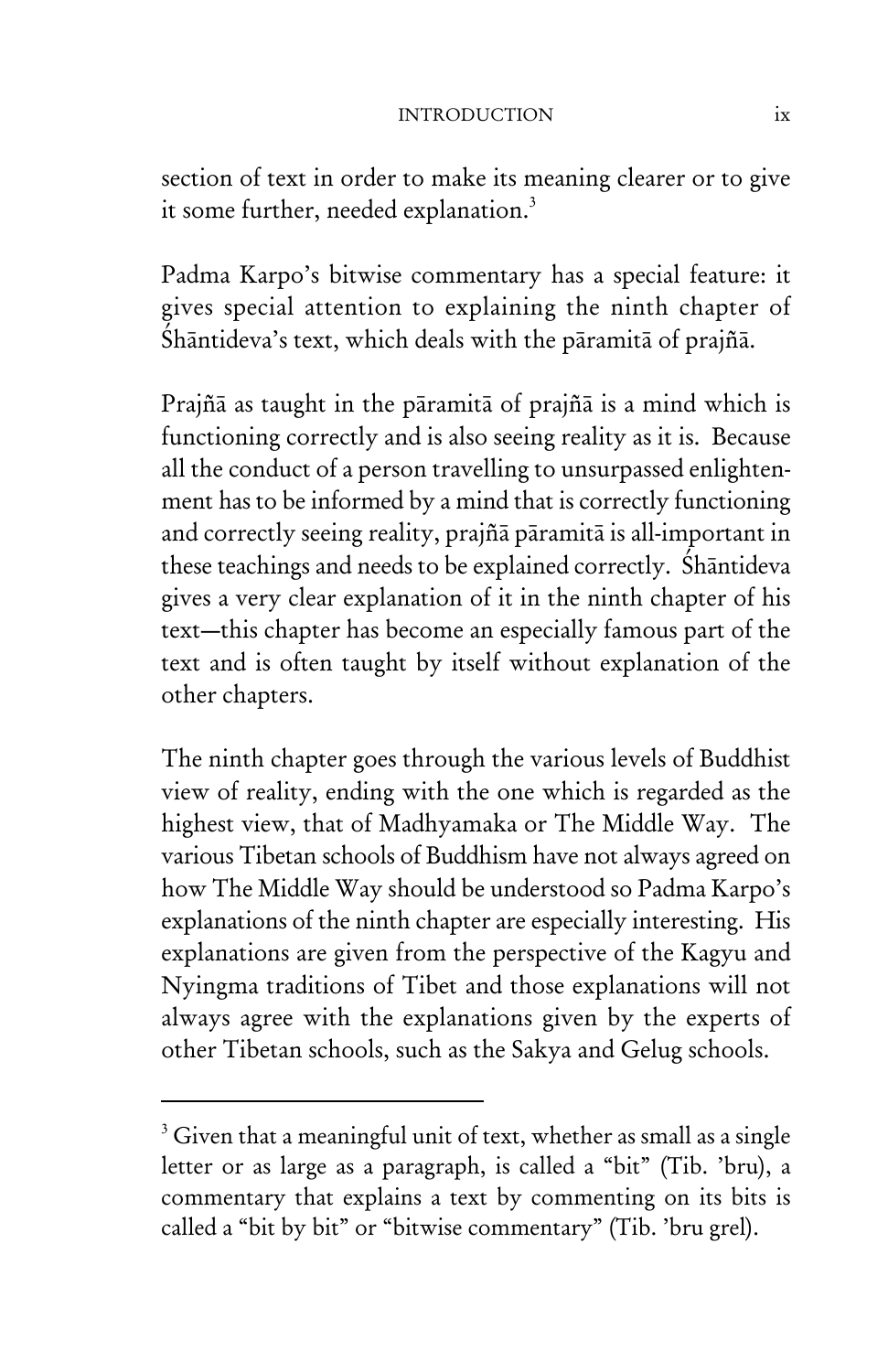With the explanations given above, it is possible to understand the full meaning of the title of Padma Karpo's commentary: *A Bitwise Commentary on Entering the Conduct called "A Lamp for the Path of the Middle Way"*. It is a bitwise type of commentary on Śhāntideva's text which has the abbreviated name *Entering the Conduct*. It clarifies Śhāntideva's words and amplifies them just enough so that a reader can clearly understand Śhāntideva's text without being overwhelmed by the enormous amount of detail available in the Buddha's teaching on the topics of the text. Moreover, it gives special treatment to the ninth chapter of Śhāntideva's text by shining a light on the meaning of the chapter according to the understanding of the Kagyu and Nyingma traditions. Therefore, Padma Karpo sub-titled his text "a lamp which illuminates the meaning of the Middle Way".

### About the Authors

#### *Shantideva*

The story of Śhāntideva has been told many times and is available in many languages. Andreas Kretschmar gives an excellent exposition of Śhāntideva's life and the story of his first volume of translations of Khenpo Kunpal's commentary on Śhāntideva's text.<sup>4</sup>

<sup>4</sup> Andreas Kretchmar's work, which contains translations of Śhāntideva's text and one of the most famous Nyingma commentaries to it, the treatise by Khenpo Kunpal, is available on the PKTC web-site. Andreas's work goes through Śhāntideva's text in great detail. His work and the bitwise commentary presented in this book complement each other very well.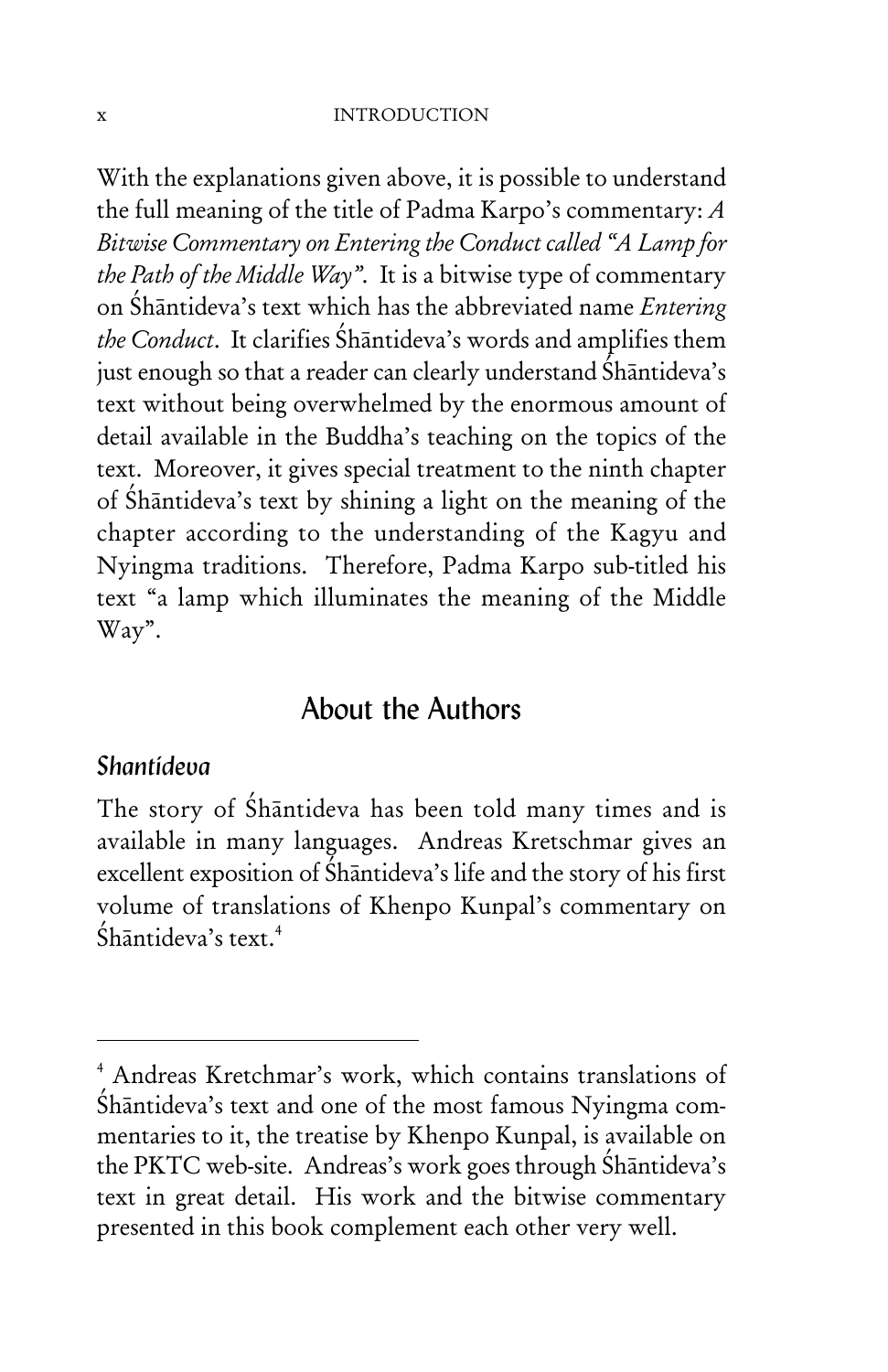#### *All-Knowing Padma Karpo*

Padma Karpo was the fourth of the Drukchens, or heads of the Drukpa Kagyu school of Tibetan Buddhism. The Drukchens in general are regarded as the emanations of Tsangpa Gyare, the founder of the Drukpa Kagyu school and one of the great disciples of Phagmo Drupa, who was in turn one of the great disciples of Lord Gampopa of the Kagyu school.

Padma Karpo is considered, as with all of the Drukchens, to have been very highly realized. He was also known for his



Figure 2. All-knowing Padma Karpo, the fourth Drukchen

extraordinary knowledge; he was one of the two or three persons that appeared in each century in Tibet who was so knowledgeable that he received the title "All-Knowing". This title, "kun mkhyen" in Tibetan, has often been translated as "omniscient" but that is not the meaning of the term. It means a person who "knows

it all". Padma Karpo was not only knowledgeable but was very expert at composition. Moreover, he was a prolific writer, his collected works totalling twenty-four or more full Tibetan volumes of over three hundred folios each.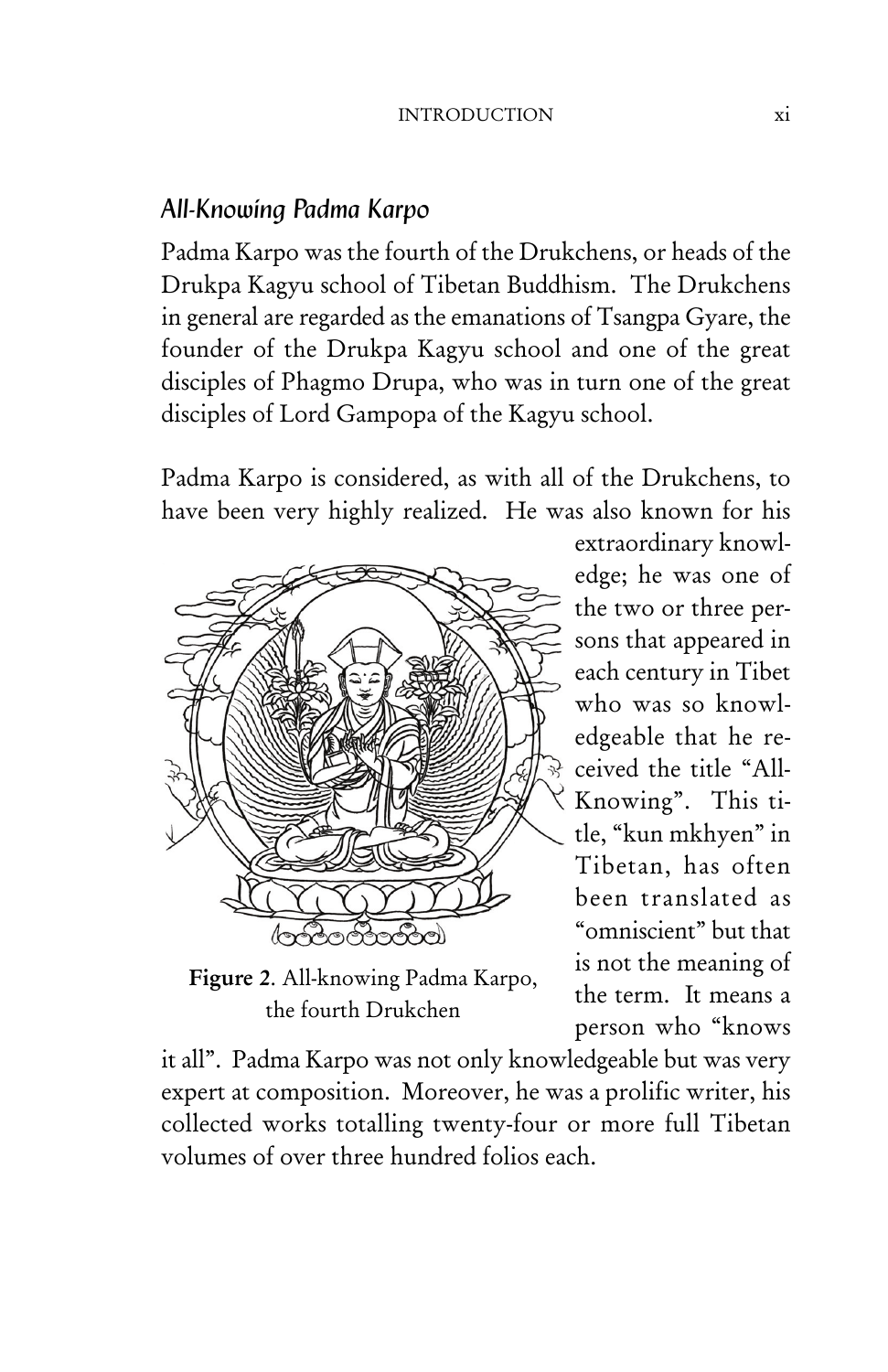Padma Karpo had a unique skill for composition in which he would weave many complex ideas together into a minimum of space. Even expert Tibetans regard him as one of the most rewarding yet difficult writers to read; rewarding because of the depth of his knowledge and realization and difficult to read because he so subtly packs many threads of information into his compositions. Nonetheless he is one of the most widely read of the early Tibetan authors and is frequently read by people of traditions other than Kagyu simply because his works are so illuminating.

Padma Karpo's extraordinary scholarship, eloquence, and remarkable ability to weave a subtle story in his compositions is very much in evidence in his commentary here. I do not think that there is any other commentary on Śhāntideva's text like it.

## Essential Terminology Clearly Explained

Buddhist teachings are expressed with a specialized vocabulary. Many specialized terms are explained in the glossary, which is worth reading before reading the text.

The teachings which show the path to unsurpassed, truly complete enlightenment contain four terms which are all-important. In Sanskrit, these terms are: bodhi, buddha, bodhicitta, and bodhisatva. All of these terms are derived from the one Sanskrit root "budh" which has the straightforward meaning of an illumined or enlightened condition. In support of this, Indian masters have said that the next best word in Sanskrit to explain "budh" is "avagamana", meaning to have a mind filled with realization or knowledge.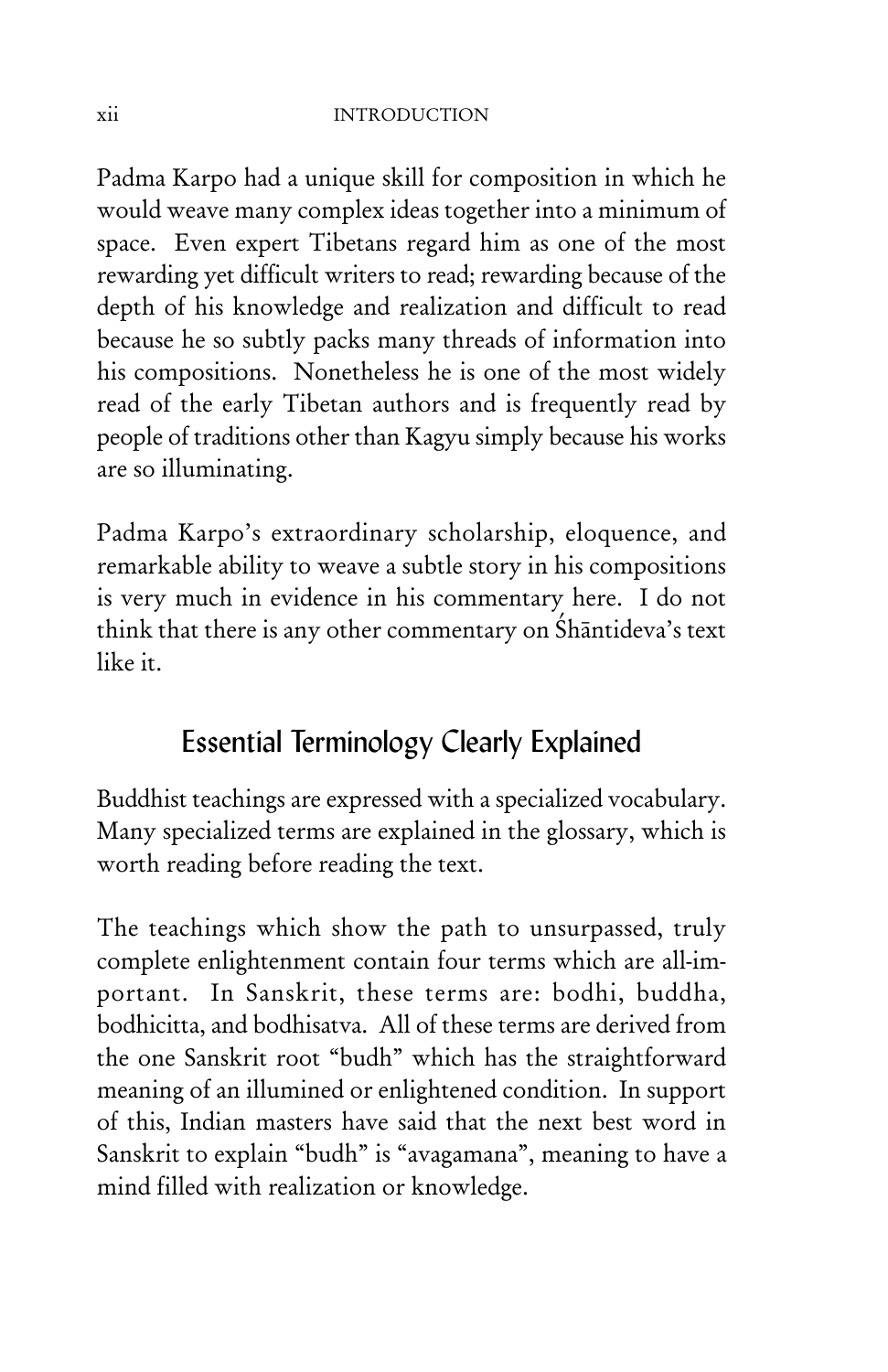#### INTRODUCTION xiii

A person decides that the type of existence he has at present, one based on a fundamental ignorance of reality, is unsatisfactory. He decides to travel the path to a totally satisfactory type of existence in which there is no ignorance of reality. That type of existence is the state of *bodhi* or enlightenment. In order to achieve that he starts by arousing in himself the *bodhicitta* or enlightenment mind. Once he has accepted the need for and aroused in himself that enlightenment mind, he is known as a *bodhisatva* or an enlightenment hero, a person who is heroic because of undertaking the long and difficult path to enlightenment. When he has completed the path to enlightenment, he is no longer a bodhisatva on the path to enlightenment but a *buddha* or enlightened one.

There have been significant problems with the translation of these terms due to a variety of misunderstandings that appeared for Tibetans and these days for non-Tibetans. The most common mistake that has occurred is that the Sanskrit "budh" which is the root for these four all-important terms has been misunderstood to mean "awakened condition" in English. The explanations of why this mistake has occurred can be traced especially to a misunderstanding of the Tibetan term "sangs" which is part of the Tibetan translation "sangs rgyas" of the Sanskrit word "buddha". Briefly stated, "sangs" has to be understood as "cleared out", with the sense that all of the ignorance that pollutes the fundamentally ignorant mind has been cleared off so that an enlightened condition prevails. Unfortunately, some Tibetans and following them some non-Tibetans have thought that "sangs" means "to wake up", which is a secondary meaning of "sangs" but not the one applicable in the translation of "budh". An in-depth treatment of this matter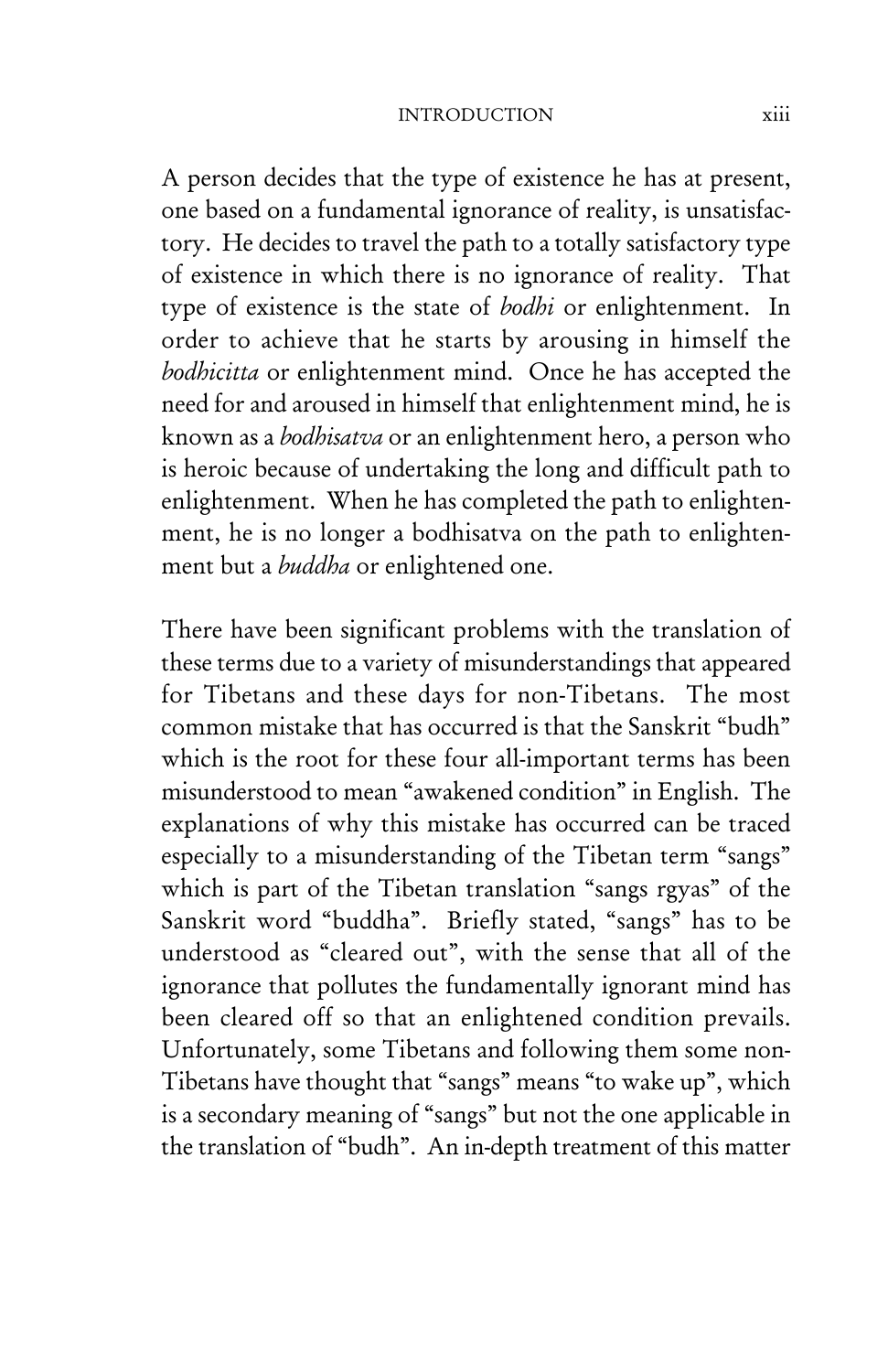can be found in *Unending Auspiciousness, the Sūtra of the Recol*lection of the Noble Three Jewels<sup>5</sup>.

In short, bodhi, buddha, bodhicitta, and bodhisatva do not respectively mean awakening, awakened one, awakening mind, and awakening hero as is often seen. They respectively mean enlightenment, enlightened one, enlightenment mind, and enlightenment hero and that is how they appear in this book. There are further issues with how some of these terms should be understood and they are discussed below.

### *Bodhicitta or enlightenment mind*

The Tibetan translation of bodhicitta follows the Sanskrit literally and exactly with "byang chub sems" in which "byang chub" is the Tibetan equivalent of "bodhi" and "sems" is the Tibetan equivalent of "citta". Many translations of the term into English have appeared but most of them are not exact or are wrong for various reasons. Firstly the term "bodhi" does not mean "awakening" but equates very closely with the English "enlightenment". The term "citta" corresponds to the English "mind", though there is the problem that citta is a specific term for a specific type of mind and since there is not a specific term corresponding to that in English we have to use the generic word "mind".

Next comes the question of how the two terms enlightenment and mind should be joined. The Sanskrit bodhicitta has the two terms placed together in such a way that bodhi describes the type of citta. The Tibetan translates that juxtaposition and

<sup>5</sup> Published by Padma Karpo Translation Committee, 2010, authored by Tony Duff, ISBN: 978-9937-8386-1-0.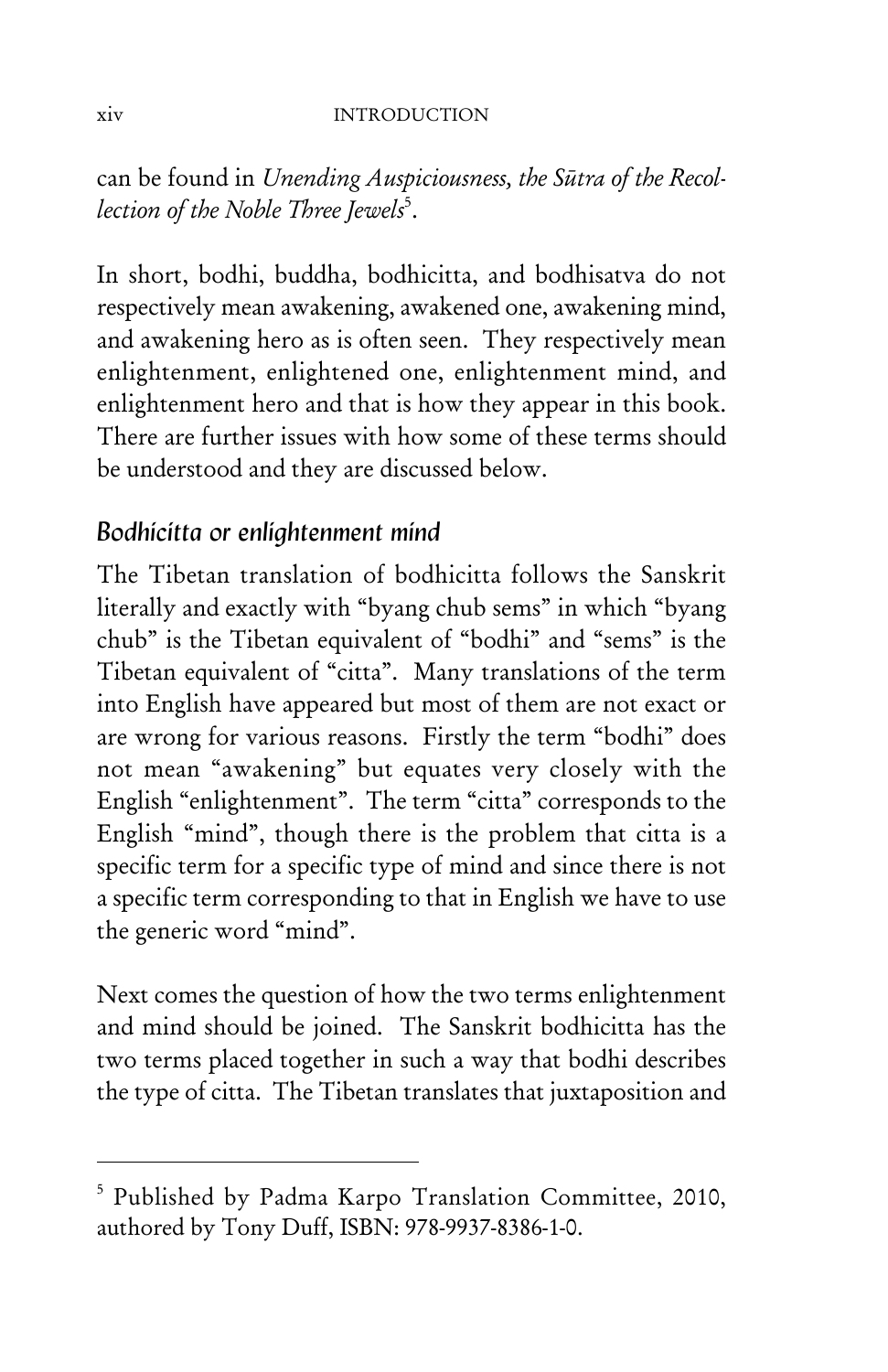#### INTRODUCTION xv

meaning exactly either by putting the terms one after the other in "byang chub sems" or by joining the two terms with a "kyi" to make "byang chub kyi sems". When a "kyi" is used, it does not add meaning but explicitly shows the appositional connection between the two terms which is implicit in the original Sanskrit. In other words bodhicitta is a mind and, in particular, an enlightenment kind of mind. In English, the correct way to join the terms so as to give the meaning required is to write enlightenment followed by mind and with no more grammatical apparatus included: "enlightenment mind". Alternatively, the appositional meaning can be explicitly shown as is sometimes done in the Tibetan by adding the appropriate case marker "of" to give the appositional meaning.

It would be very wrong to translate bodhicitta with "mind for enlightenment". This can be known through the correct grammatical analysis given above and also through Indian and Tibetan commentaries which unanimously point out that the term applies to a whole range of minds, starting from its form in its very first arousal in a samsaric person all the way through to its final and most complete form in a truly complete buddha. The *Ornament of Manifested Realizations*, the *Abhisamayālaṇkara* of Maitreya and Asanga divides enlightenment mind into twenty-two types corresponding to twenty-two levels of development of that mind up to and including that of a buddha (and this division is mentioned in Padma Karpo's commentary when the divisions of enlightenment mind are presented). There are various other teachings within the Buddha word and the Indian treatises on it that establish the same point.

The translation "mind for enlightenment" is not only incorrect grammatically but excludes the enlightenment mind of a buddha or enlightened one. Thus, use of the term has caused and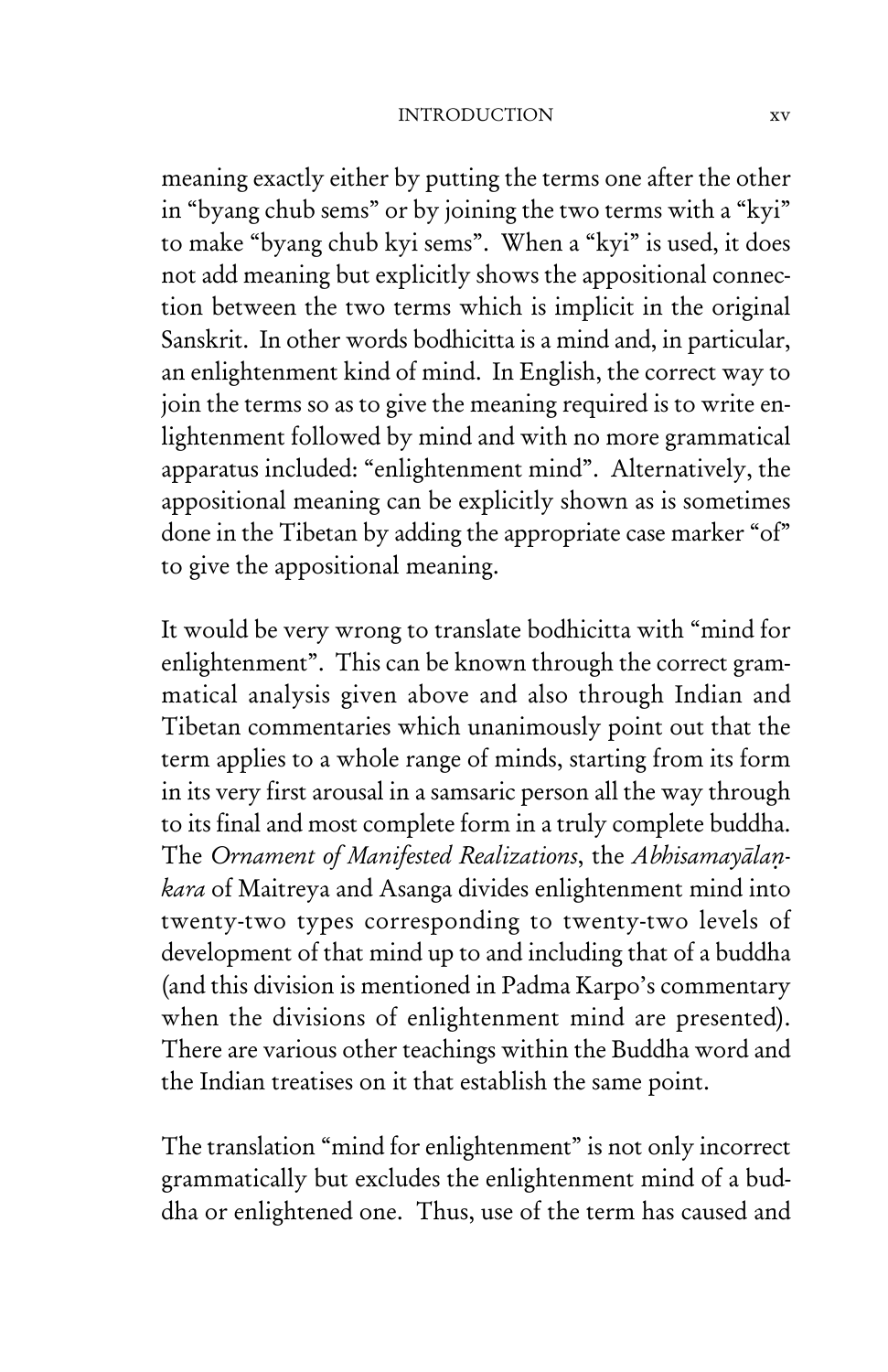continues to cause a wrong understanding to arise in the minds of English-speaking people. On the other hand, the translations "enlightenment mind" and "mind of enlightenment" are not only correct grammatically but are also correct from the standpoint that they include all possibilities of the enlightenment type of mind. Their use causes a correct understanding of the term bodhicitta to arise in the minds of English-speaking people. Therefore, they are used in all of our translations including in this book.

A point to note here is that there is the terminology "mind for enlightenment". This is not the same as "enlightenment mind". Enlightenment mind is the general term for all levels of the enlightenment mind, from someone who has first engendered that mind all the way up to someone who has, in becoming a buddha, perfected it. However, at the time when one is on the path and is arousing a mind which has the thought that it will head for enlightenment, that mind is enlightenment mind but is also described as a *mind* that has consciously oriented itself towards or *for enlightenment*. This distinction is used in the commentary and I have maintained it correctly in the translation, so be careful not to confuse the two.

#### *Bodhisatva or enlightenment hero*

Following on from that, there is the Sanskrit term "bodhisatva" which is the name given to a person who has aroused the enlightenment mind. In it, "bodhi" is equivalent to "enlightenment" as mentioned earlier and "satva" refers to a person who is a heroic type of person, a true warrior. "Satva" was translated into Tibetan with "dpa' bo" which means a heroic person, one who is not overcome easily but heads toward his goal in a strong, courageous, and determined way. It is different from the term "sattva" which simply means "a being"; for example,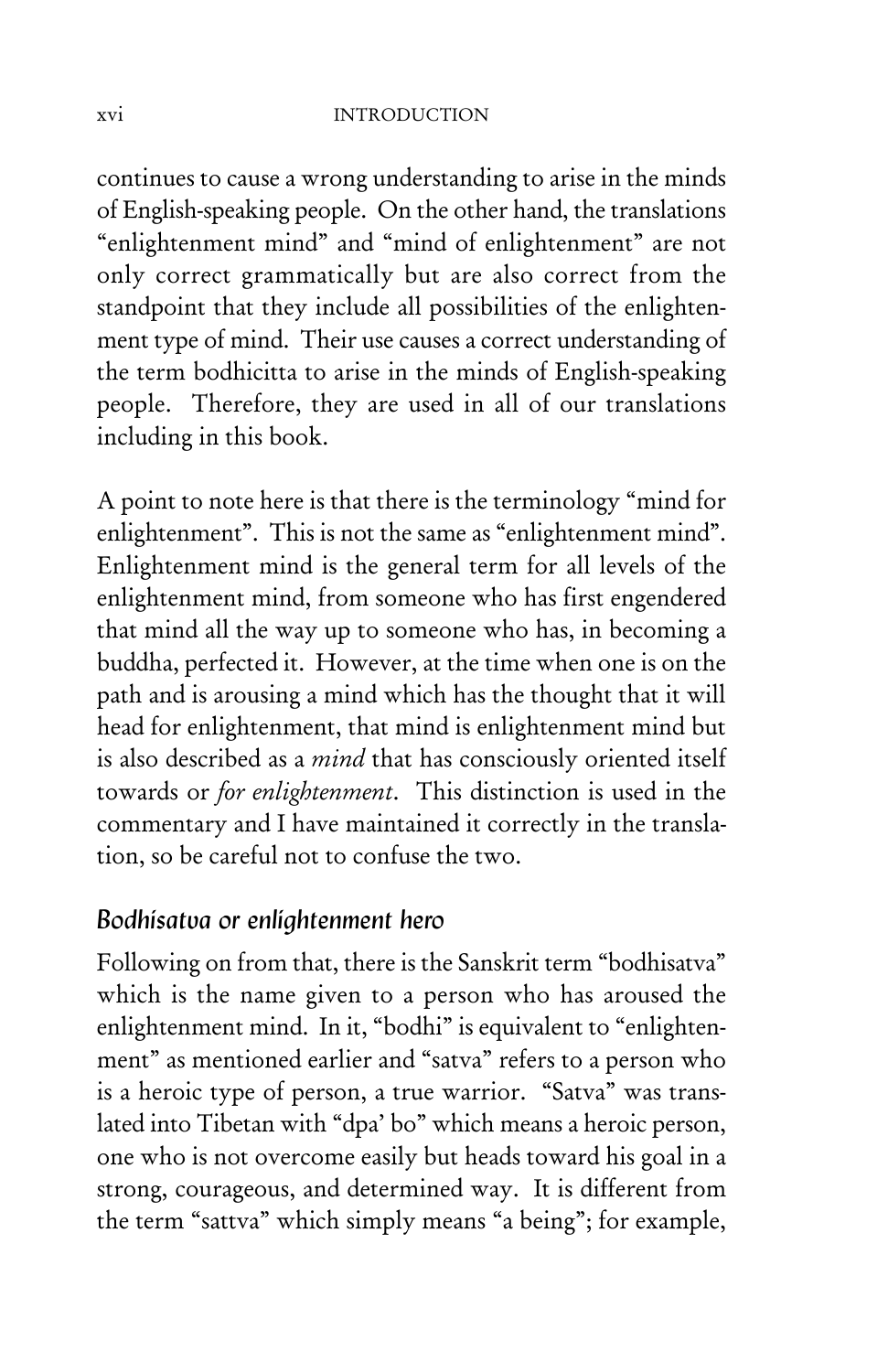the term in Sanskrit for what Tibetans translated as "sems can" and which we translate into English as "sentient being" is "sattva".

Thus the term could be translated into English as "enlightenment hero" or the like. The terminology for the translation of "satva" has not been settled in English and the term "bodhisatva" has become part of dharma jargon in English, so I have left it as bodhisatva throughout this book. Still, if you wanted to, you could read it as "enlightenment hero".

The bodhisatva arouses the enlightenment mind, then takes the vows of a bodhisatva, and then follows the conduct of a bodhisatva from the beginning of his journey all the way up until the time that he achieves bodhi and becomes a buddha. Thus the issue of a bodhisatva's conduct, also known as enlightenment conduct, is singularly important to a person wanting to have the unsurpassed enlightenment of a truly complete enlightened one. The great Indian master Śhāntideva put a lot of effort into reading the sūtras of the Buddha and the Indian treatises on them that deal with this topic and then wrote his text *Entering the Enlightenment Conduct*. Śhāntideva points out at the beginning of his text that he wrote it not to prove that he was expert in these matters or very capable at composition but as a set of notes which distilled these teachings into a form that he could easily remember. Padma Karpo's commentary is especially useful because it helps us to see the larger context of these teachings from which Śhāntideva made his condensed notes.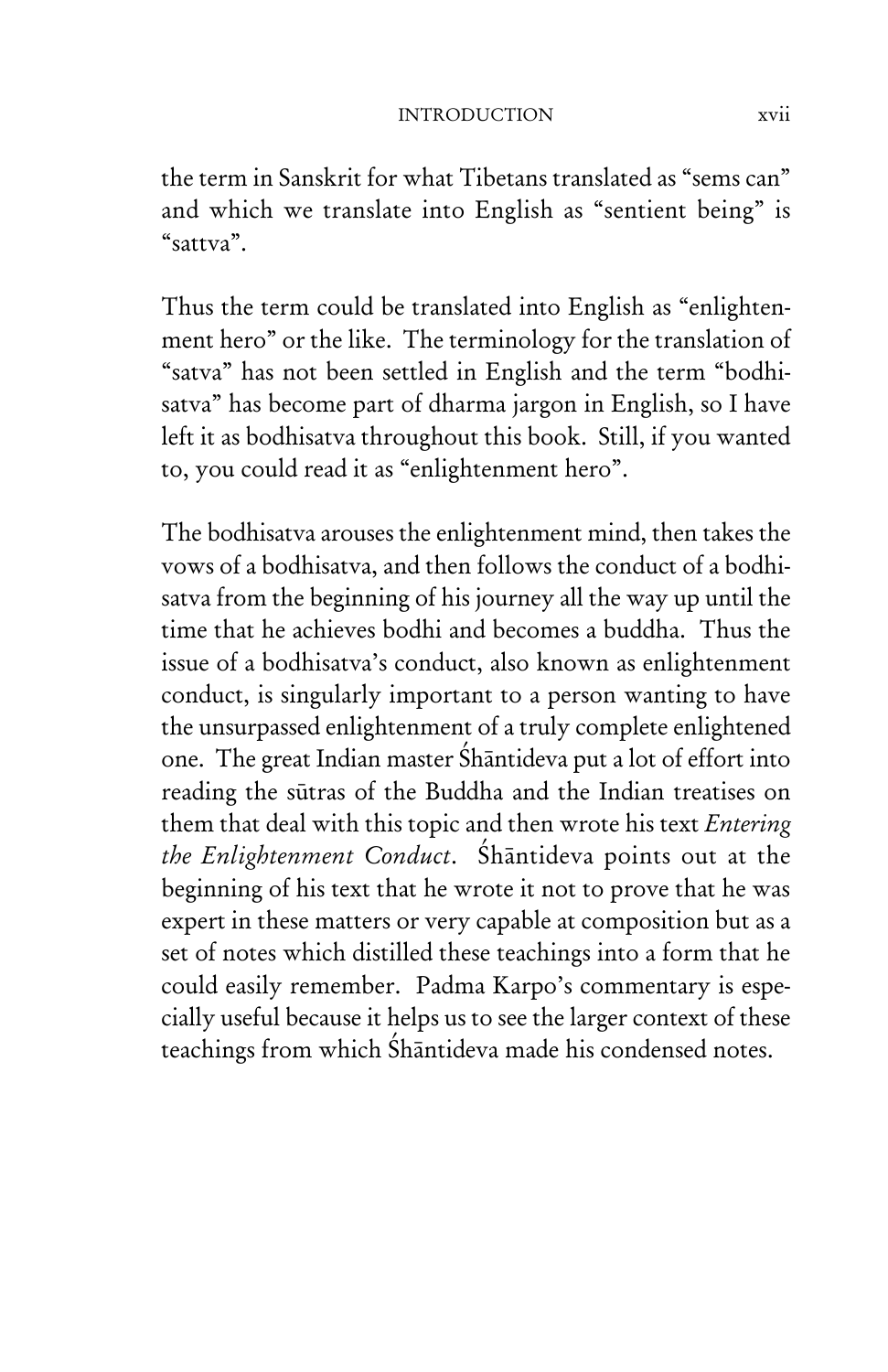## Related Matters

## *Partial translation*

Padma Karpo's commentary is very large; it contains the entire *Entering the Conduct* text as well as his commentary to it. This book is volume one of a series. It covers the first four chapters of *Entering the Conduct* and its commentary. Further volumes with further chapters will become available in time.

## *Differentiating the actual text and commentary*

The words of Śhāntideva's text are woven into Padma Karpo's commentary. It is important to be able to differentiate the two, so the words of the root text are marked off. In the paper edition, this is done with small marks to show the beginning and ending of each bit of the root text. In e-book editions, the beginning and ending of each bit of the root text is additionally marked off with a change of colour, and possibly bolding of the text.

## *Sources*

The Tibetan text for this translation was the electronic edition produced by the Drukpa Kagyu Heritage Project which was input from the original in Padma Karpo's Collected Works<sup>6</sup>. The electronic text is available on PKTC's web-site.

Over the many centuries since Śhāntideva's work was first translated into Tibetan, a few editions of the text with variant readings have appeared. Furthermore, the production of many

<sup>6</sup> Tib. padma dkar po'i bka' 'bum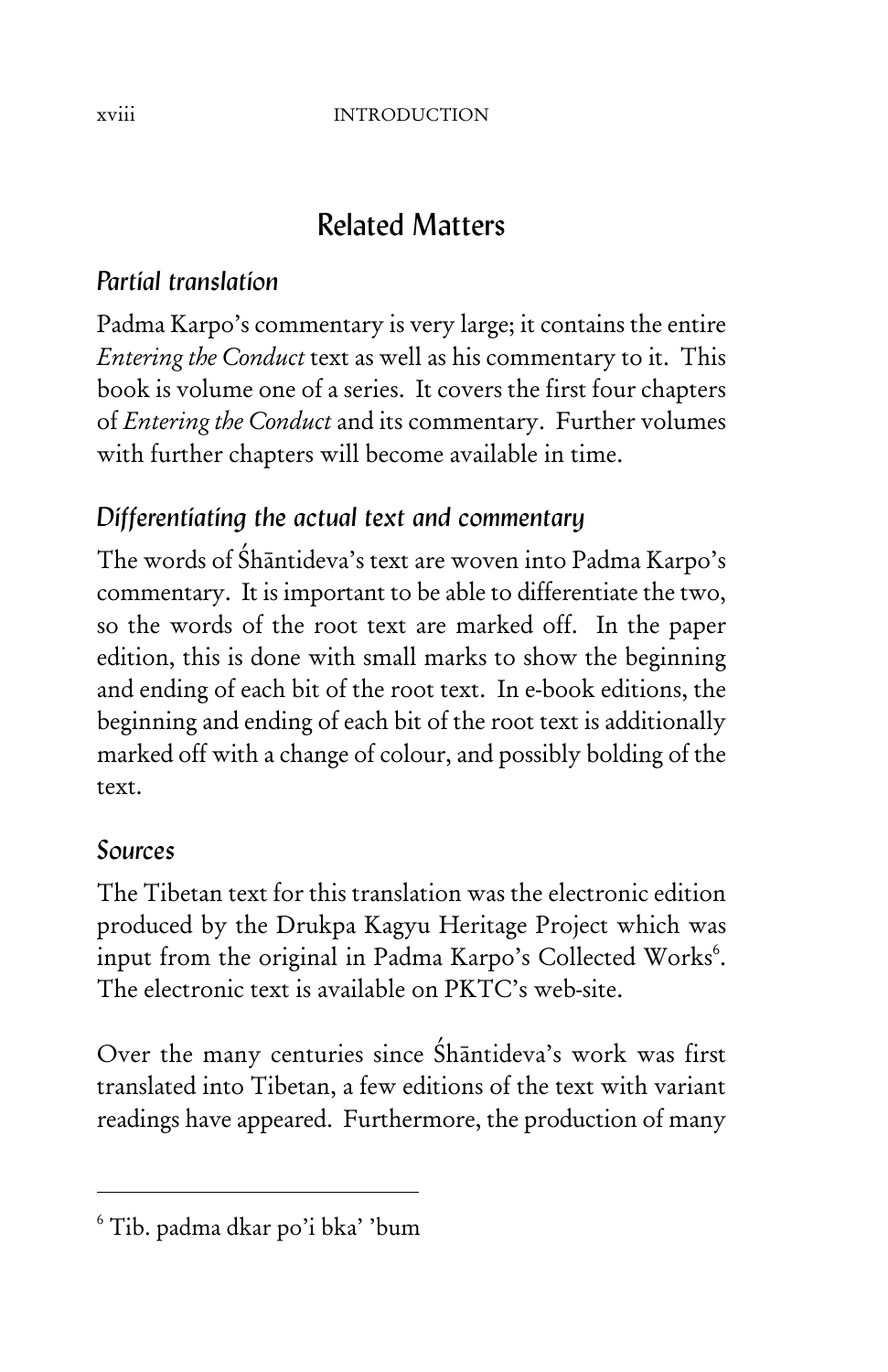#### INTRODUCTION xix

copies of those editions made by scribes and wood-block cutters who were not learned has resulted in many minor errors appearing within the copies of those editions. In the end, most of the differences in the Tibetan text do not make a difference to the translation. However, there are places where they do make a difference and for that reason you will occasionally find that the meaning of Śhāntideva's text in this book will differ from other editions in English.

#### *Translation issues*

One of the features of Śhāntideva's text is beauty of poetry. Although I have tried to retain that, because of wanting to ensure that the meaning was transmitted faithfully, I have not done what some other Western translators have done and lost the meaning of the words for the sake of a pleasant-sounding result. For example, one translator continually takes the wording "migrator", a term which has a specific significance in the Buddhist way of speaking, and turned it into "all the world". While the later may make more sense to English speakers who do not know Buddhist terminology, it is a major mistake and detracts from the translation.

Note also that there are mistakes in the translations of Śhāntideva's text available in English at the time of writing. One of the values of Padma Karpo's commentary in this book is that it will highlight most of those mistakes and give a reason for the correct rendering found here.

#### *The gender considerations*

The teachings of the Buddha were given within a male dominated society and tended to reference the male side more than the female side. Nowadays it is popular for women to insist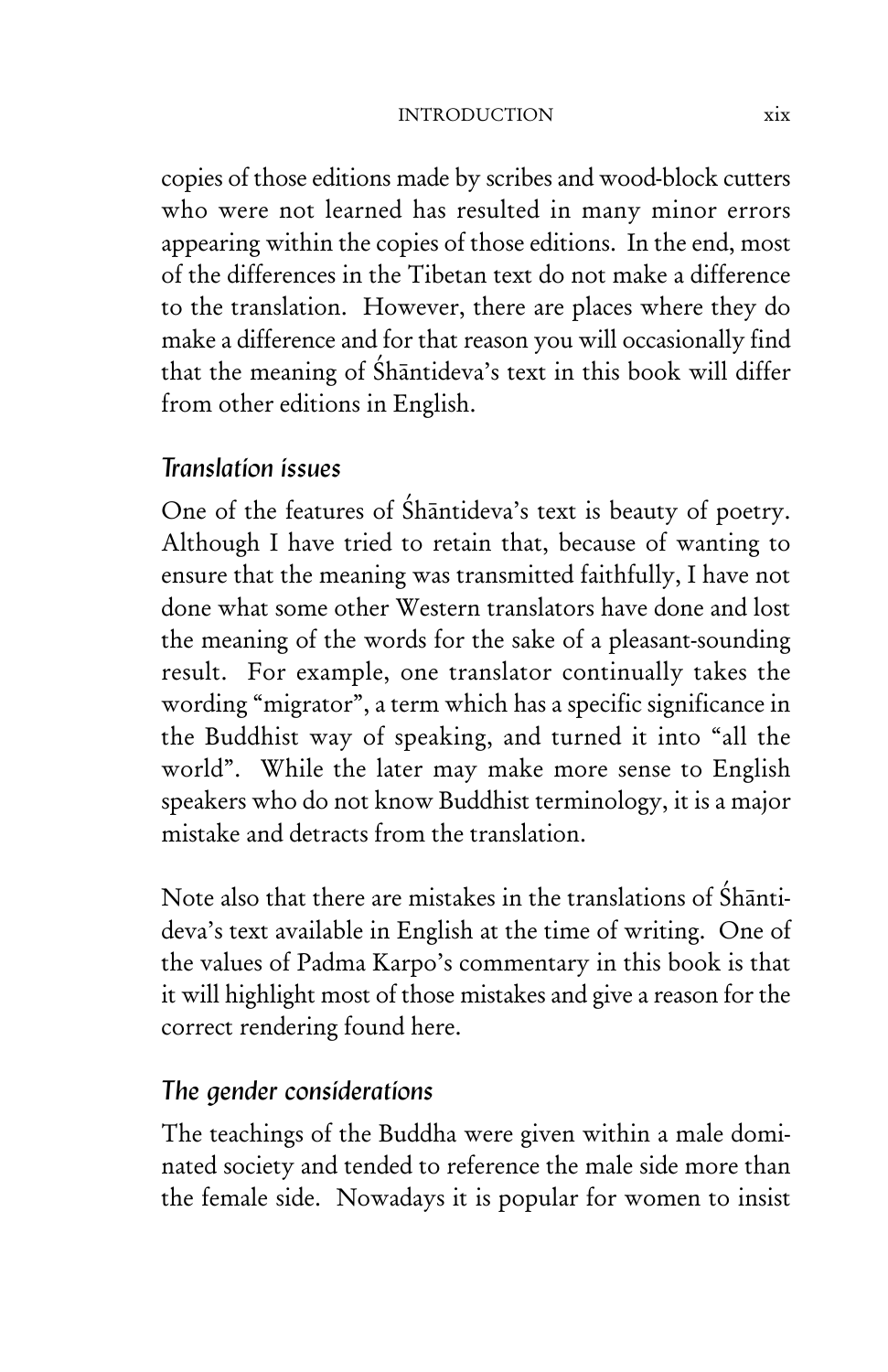#### xx INTRODUCTION

that such "gender bias" be removed by altering the wording of written materials. There is even an English version of Śhāntideva's text floating around the internet which has been revised throughout by a rather foolish person who had virtually no knowledge of the details of the Great Vehicle teaching but felt that his modified "version without the gender bias sounds better".

There is great danger in doing such a thing with Buddhist scripture unless you are exceptionally knowledgeable of the Buddhist teaching. For example, the Buddha speaks only of "buddha sons", "conquerors' sons", "sons of the tathāgatas", and "sons of the sugatas" and not their female equivalents because the concept of "son" in these terms has a specific meaning, a meaning which is one of the main threads of the Great Vehicle teaching. Any attempt to change this language, for example to "buddha children" or "buddha sons and daughters" or even as one group has done "buddha heirs" shows an extreme lack of knowledge of the Buddha's teaching regarding bodhisatvas and the role they play in the overall picture of the Great Vehicle teachings. And in fact, those changes just mentioned do, when you understand the fullness of the teaching, undermine important threads of the Buddha's teaching regarding the bodhisatva. What is crucial to understand here is that, when the Buddha defined these particular terms, he defined them as terms in which the use of "son" had a particular meaning and importance and used them with the understanding that they *applied equally to men and women*. That is how the Great Vehicle teaching was given and its words mostly cannot be altered without damaging the teaching itself.

No attempt has been made to change the gender of terminology in this text. From a translator's perspective it would be wrong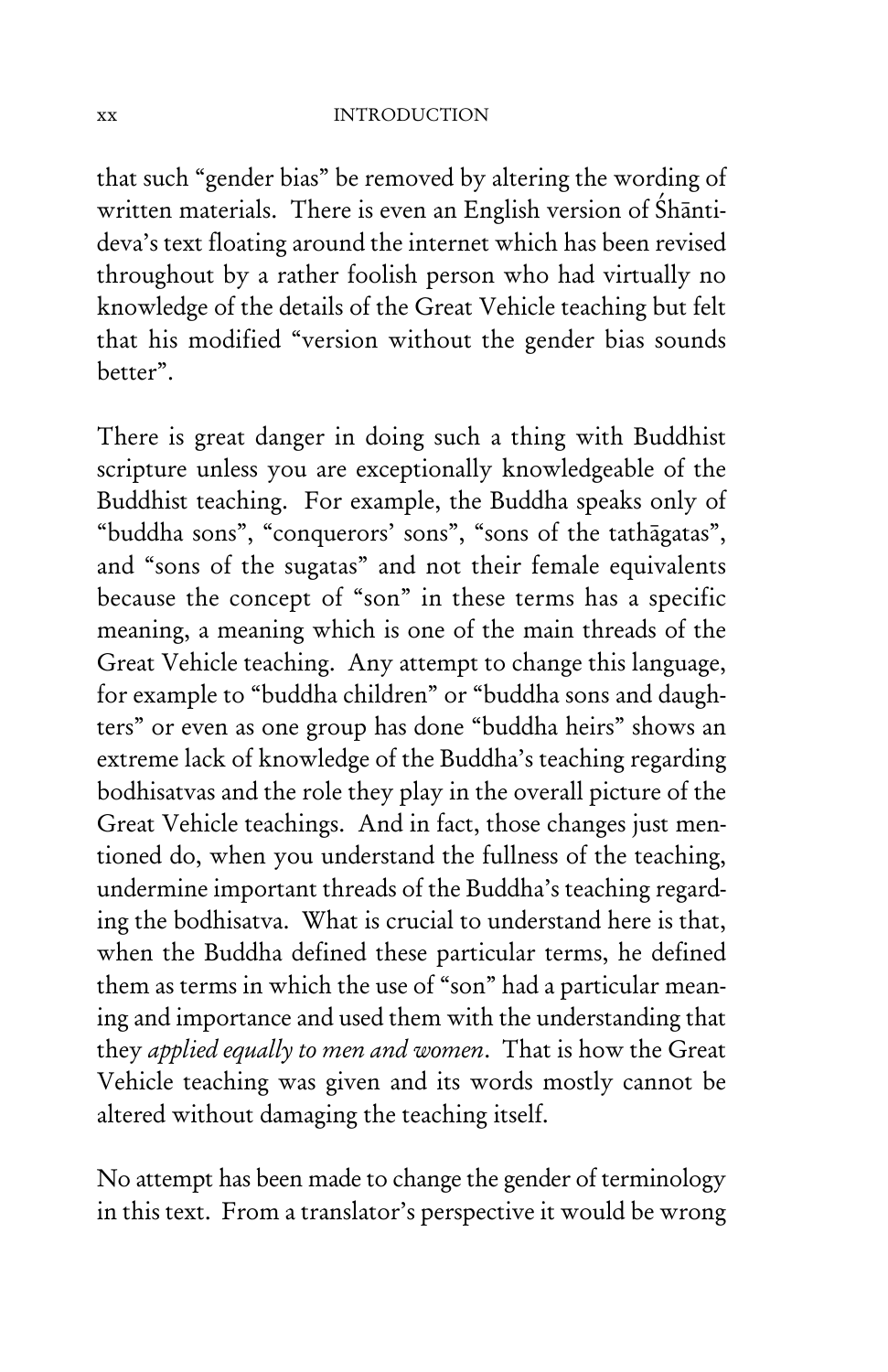#### INTRODUCTION xxi

to do so given that this is a translation of a text from a certain time and place and the wording of the text reflects that. If the culture in which it was written was "gender biassed", well, so be it! It is not up to us to change the wording of several-hundred year old texts to suit our needs—that would be an incredibly arrogant thing to do. Moreover, from the perspective of "not editing the teaching", which the Buddha taught as one of the major faults a Buddhist could fall into, such changes cannot be made because they would introduce corruption into the teaching as explained above.

#### *Sanskrit and diacriticals*

Sanskrit terms are an important aspect of the technical explanations found in the commentary. They are properly rendered into English with diacritical marks, therefore, for the sake of precision, diacritical marks have been used with them throughout this book.

The IATS system of transliteration of Sanskrit, which is the one generally in use in academic circles is hard for non-scholars to read. Therefore, we have modified that system slightly to make the transliterated Sanskrit more readable even when the meaning of the diacritical marks is not understood. This same approach seems to becoming commonplace amongst translators of Tibetan Buddhism. In it:

ś is written the way it sounds, as śh ; s is written similarly as sh; and r is written similarly as ri; ca is written as cha; cha is written as chha.

The other letters for transliteration are used in the same way as they are used in the IATS scheme. In general, if you do not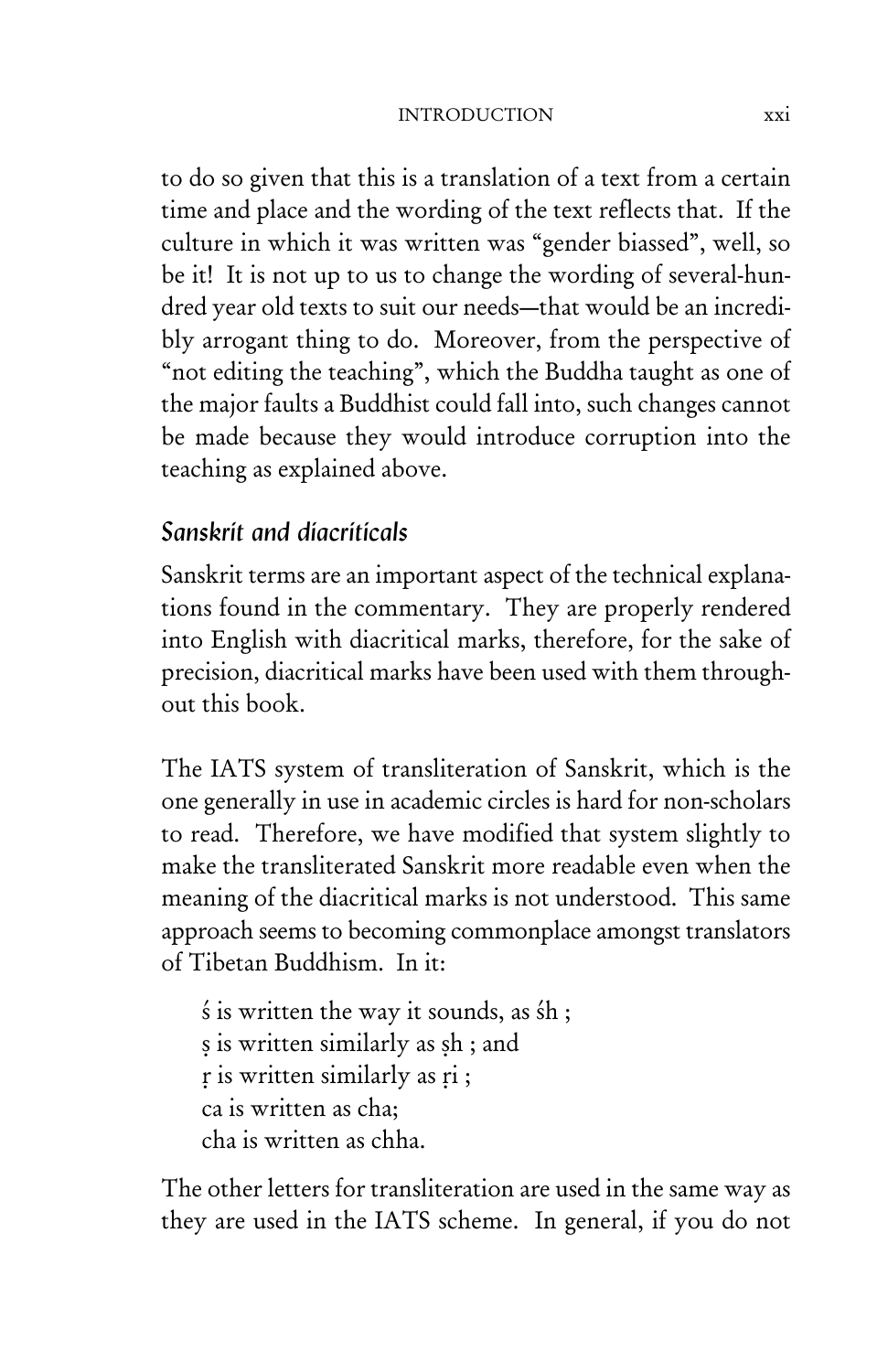understand the system, simply read the letters as though they did not have the diacritical marks and, with our modified system, you will have a good approximation to the actual pronunciation.

## *About Padma Karpo Translation Committee, the author and their supports for study*

Padma Karpo Translation Committee has amassed a range of materials to help those who are studying Tibetan Buddhism. Please see the chapter containing information on supports for study at the end of the book for the details.

With my very best wishes, Lama Tony Duff, Swayambunath, Nepal, October 2, 2013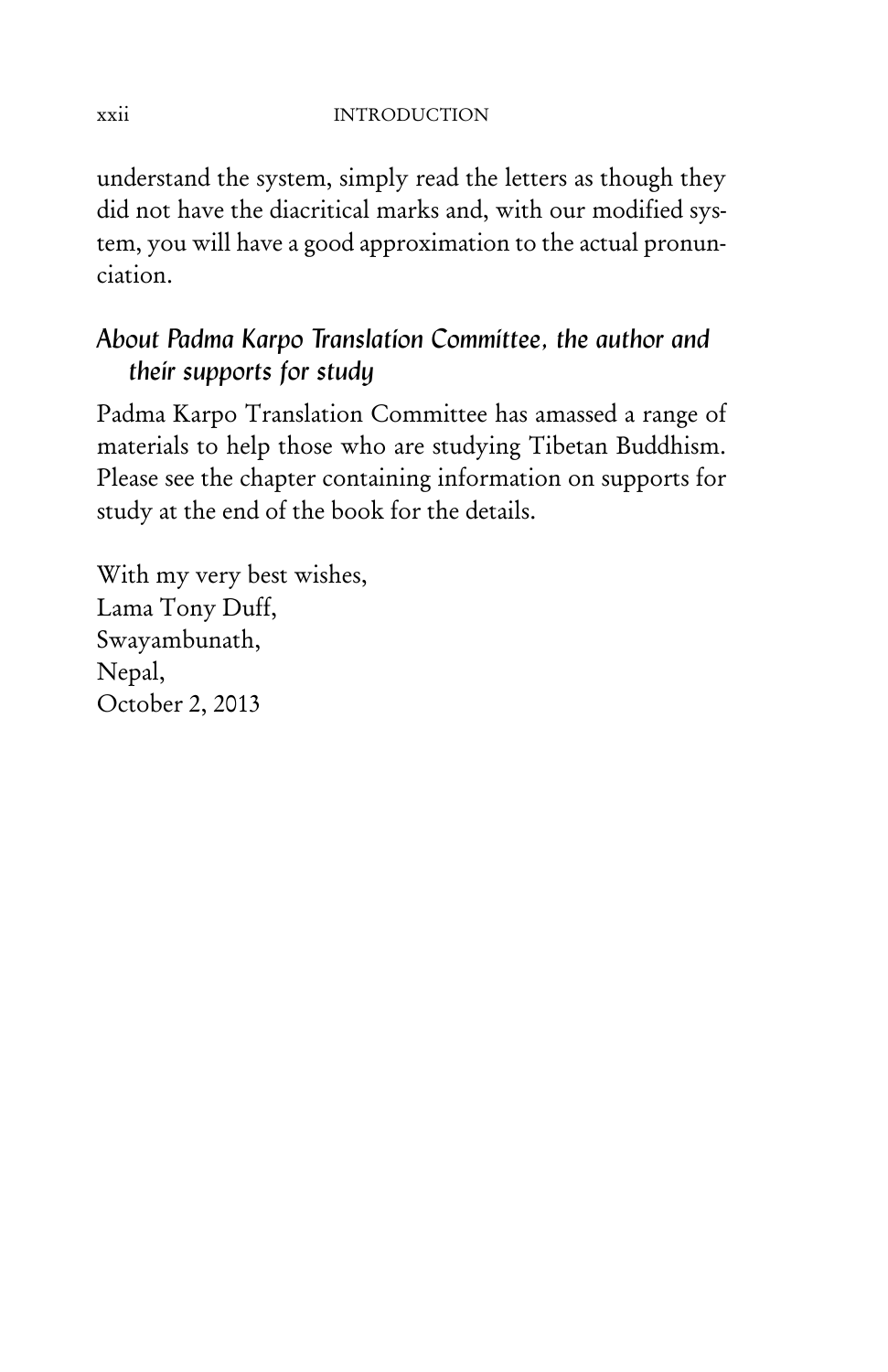A Bitwise Commentary on *Entering the Conduct* called "A Lamp for the Path of the Middle Way"

by All-Knowing Padma Karpo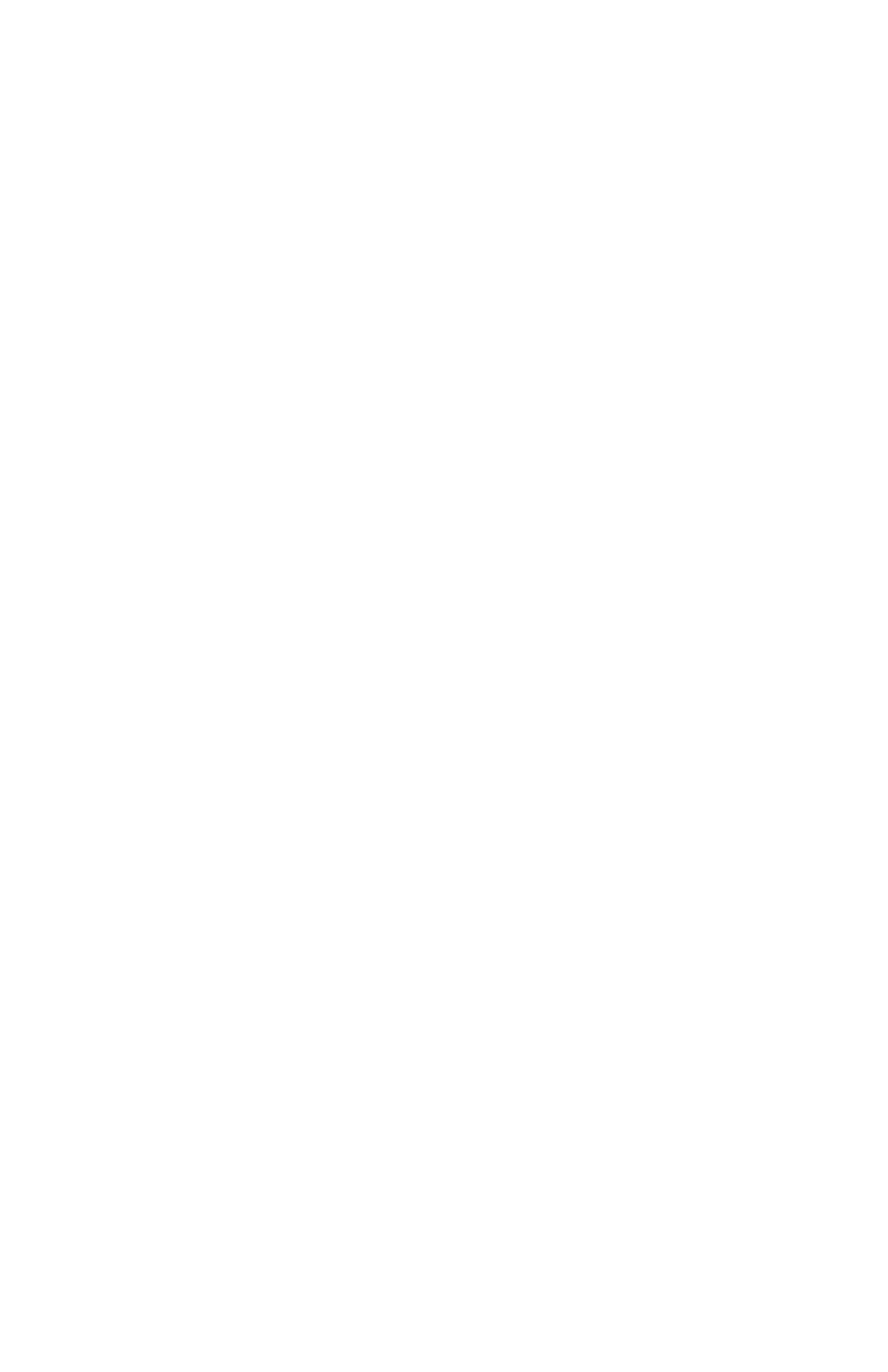## **PRFFACE**

Homage to the precious All-knowing Drukpa, Ngawang Chokyi Gyalpo<sup>7</sup>.

The virtue of offering even a hair from the body is enough

To please all the buddhas whose forms without exception are clearly visible on it.

To that indisputable wonder, at the feet of the all-knowing Drukpa,

I respectfully prostrate.

- Having completed every part of actual bowing, there is the teacher, a tree able to grant every wish,
- From whom the whole nectar of peace descends as the excellent speech, a moon water crystal itself,
- Producing a most excellent harvest of merit here, the holy field of the good qualities of the saṅgha;
- In this glorious system of that King of the Śhākyas, worthy of having praise heaped on it,

<sup>&</sup>lt;sup>7</sup> The name of Padma Karpo's guru.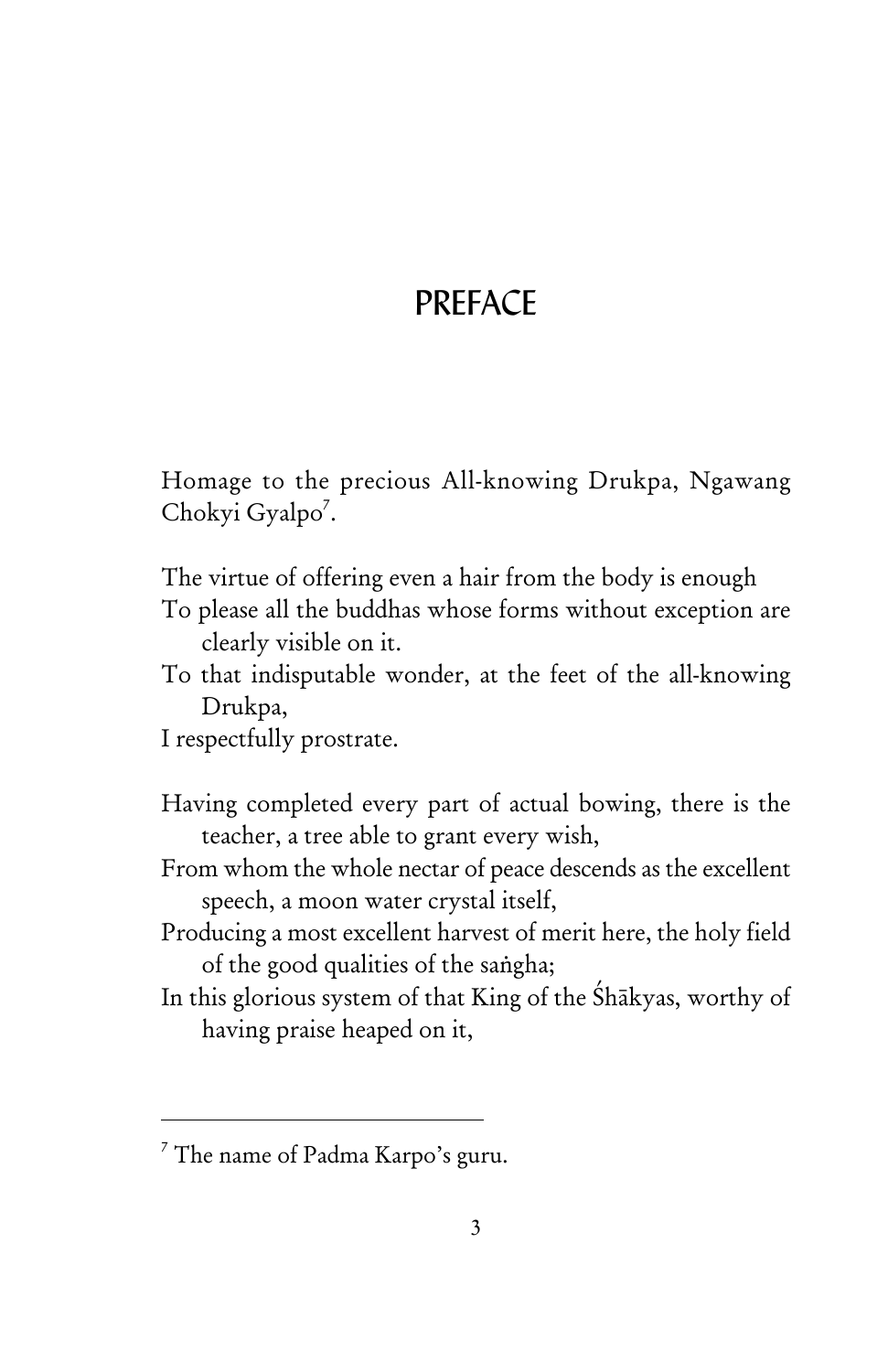There is the might of the experts who are victorious over the enemy of not knowing

Without need of entering the battle-field of a long training Who have entered the lofty position of softened glory<sup>8</sup>; I bow to their great force descended from the heavens.

Shāntideva, the god who dwells in the gem of peace, $\degree$ Made his entrance into the ocean of The bodhisatva's conduct and thereby Eliminated the lower level of the rivers and valleys of this world $10^{\circ}$ .

The lotus of the commentary within it smiles To reveal its anthers, the power of analysis contained within, And like Sarasvati coaxing her vīṇā, The pure white swan atop the drum of my throat<sup>11</sup>,

<sup>9</sup> Śhānti is "peace" and deva is "god".

<sup>10</sup> He showed a higher dharma, one that belongs to the heavenly realms, as just described, which equates with Buddha Śhākyamuni and his system of teacher, dharma, and saṅgha, which is a heavenly kind of dharma compared to the ordinary levels of this world.

 $11$  It is worthy of note that the section of poetry just completed has been done in the style that shows the greatest level of mastery of composition. That style is one in which the metre is changed as the verses are written. The first verse is done in eleven units to the line, the next in fifteen units to the line, the next in nine units to the line, the next in seven, and the last in nine. These are the main (continued...)

 $8$  Tib. 'jam pa'i dpal. Softened glory is a play on words against the name of Mañjuśhrī. Mañjuśhrī, briefly stated, means "he who, having totally softened his mind, is glorious".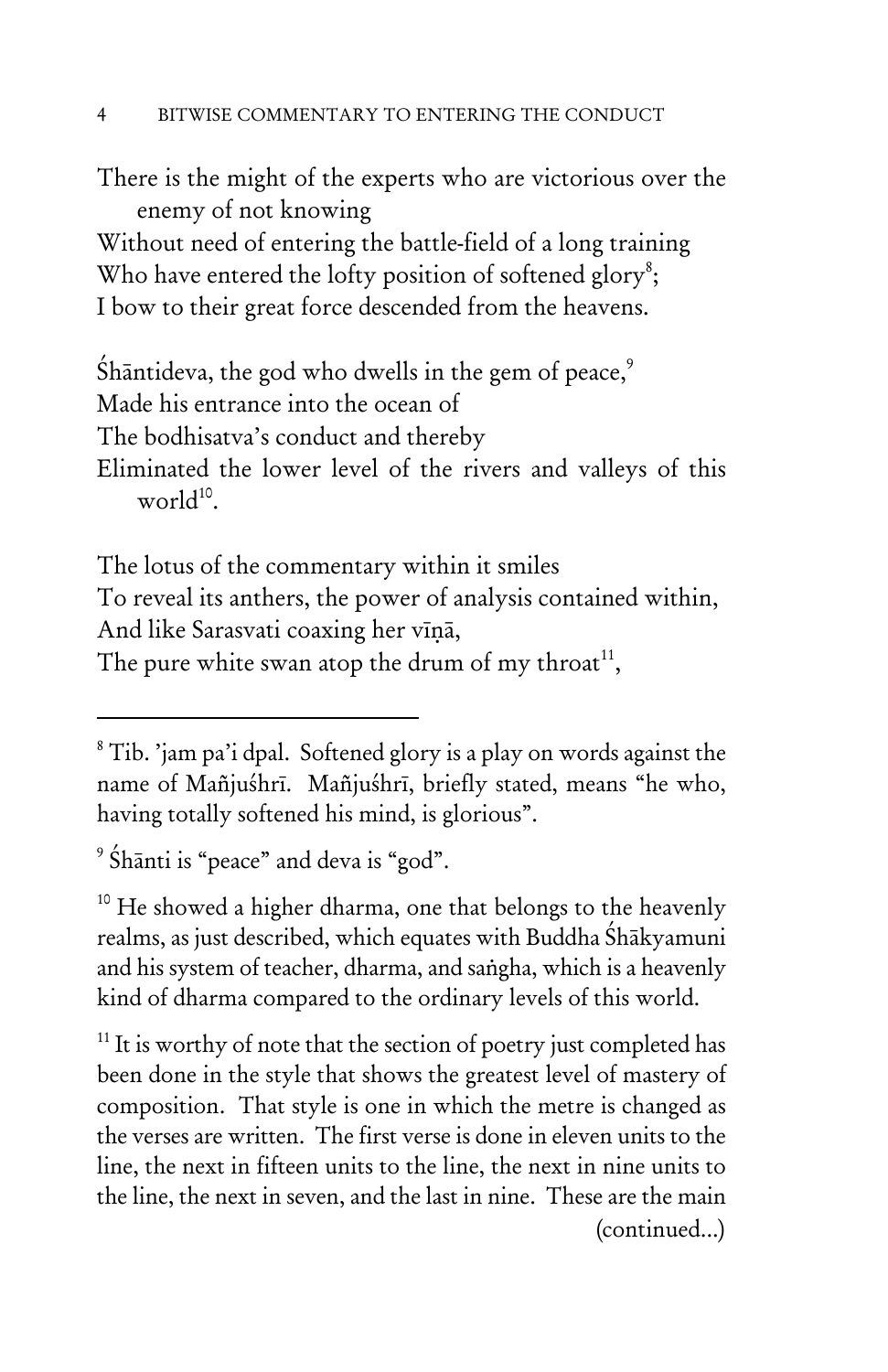gives the explanation of this holy dharma that is to be given here, whose name is, in Indian Language "bodhisatvacaryāvatāra", in Tibetan language, "byang chub sems dpa'i spyod pa la 'jug pa", [and in English language, "Entering the Bodhisatva's Conduct"]. The author is the great being Śhāntideva. The size of the text is one thousand śhlokas, in ten chapters. It belongs to the sūtra piṭaka of the three piṭakas thus the wording recorded for the translation homage is "Homage to all of the buddhas and bodhisatvas".

 $11$ (...continued)

metres of Tibetan verse and he shifts through all of them, something which is very difficult to do. Moreover, it is usual in Tibetan composition to end the verse section and then explicitly start the prose section. However, Padma Karpo just shifts directly from verse into prose. Again, this is a sign of someone who has not only totally mastered composition but who is willing to use that mastery to make a high level of eloquence.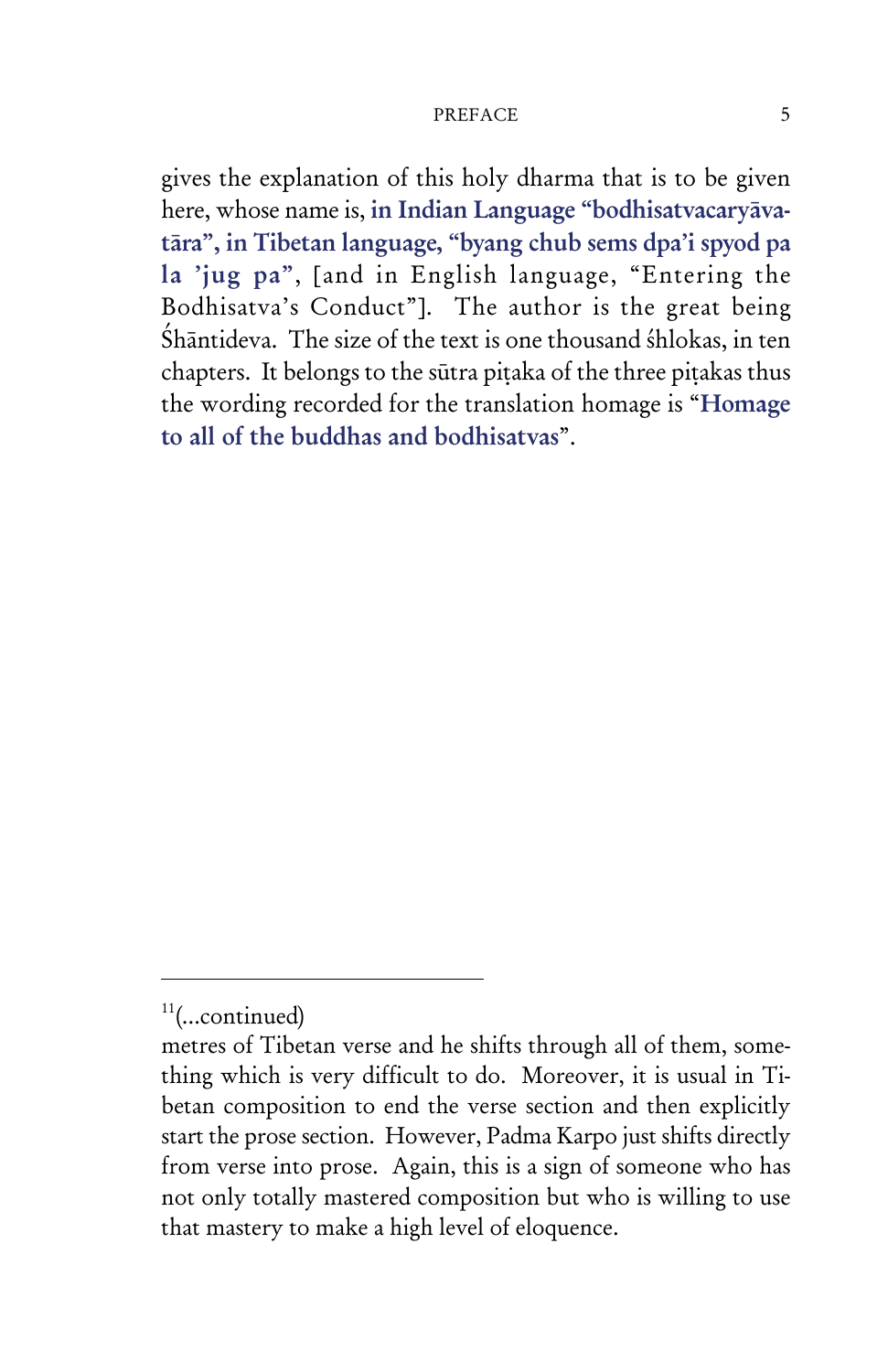## CHAPTER ONE

## The Benefits of Enlightenment Mind

Now, comes the first bundle<sup>12</sup>. The purpose for it is known through the contents explained in it, so how is the content set out? It is set out in three parts: the goodness of the beginning, the prefatory matter; the goodness of the middle, the main matter; and the goodness of the end, the concluding matter.

<sup>&</sup>lt;sup>12</sup> Tib. bam po. Texts in India were written on palm leaves which were then held together by a thread that was passed through the stack of leaves on either side with a needle and then used to tie the bundle of leaves together. A long text might be comprised of several such bundles. Here the bundles did not represent volumes the way that a long book in English might be divided into volumes but simply represented a convenient number of leaves for a group, without any consideration of content. There were then systems of chapters and volumes used to divide long texts that had no bearing on the number of the bundle. Padma Karpo is saying that the title and translator's homage have been dealt with so now we look at the actual content of the text and that will be the same as looking at the beginning leaf of the first bundle of the Indian text.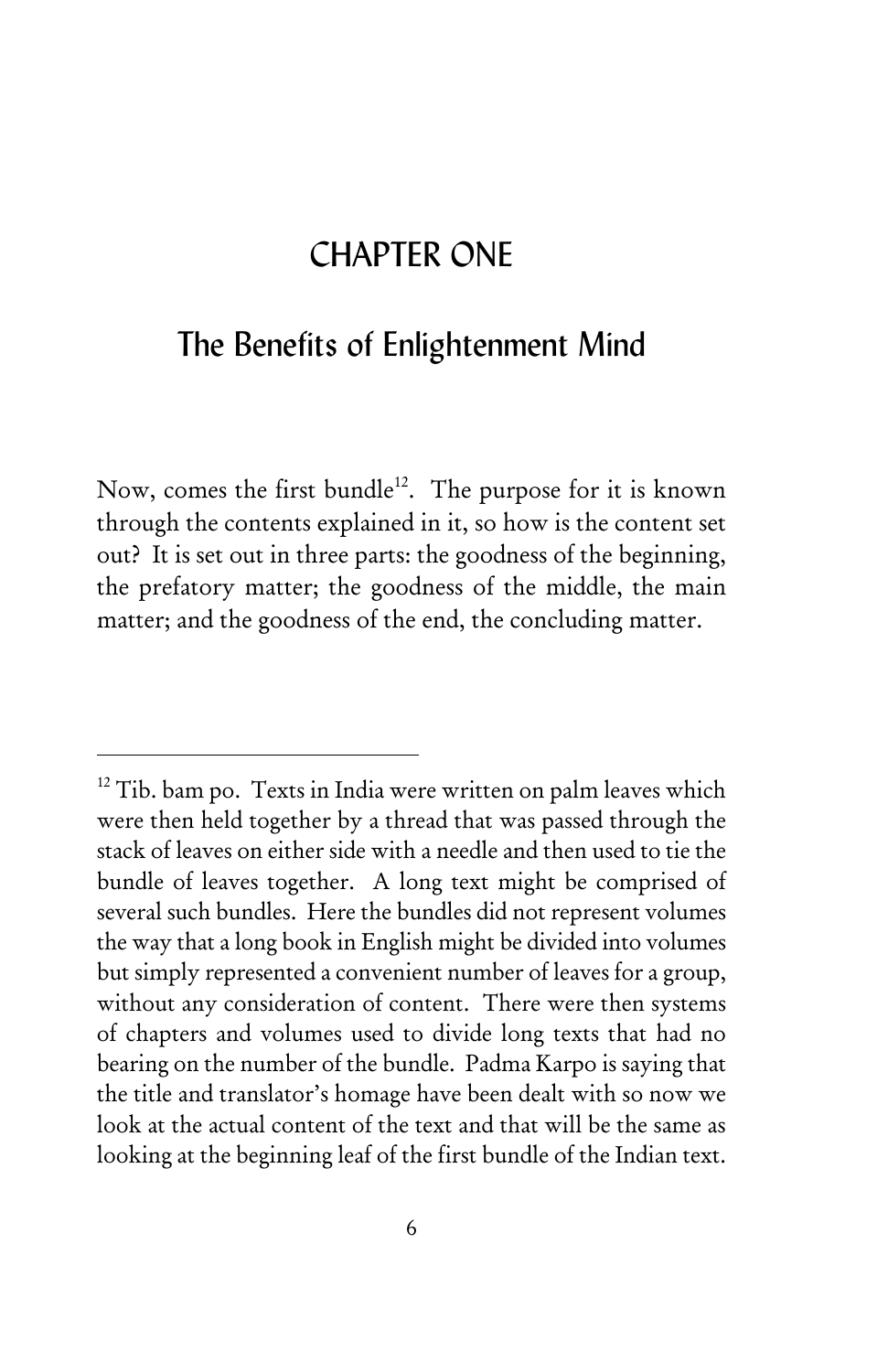## 1. The Goodness of the Beginning, The Prefatory Material

This first part is twofold, consisting of the expression of worship and the declaration of composition.

The first of those says, the ones gone to bliss, that is, the sugatas, a term that defines a buddha. Buddhas have gone to bliss in that they have attained a total abandonment of saṃsāra or alternatively a final realization that has three distinct features; as Dharmakīrti said:

Abandonment of causes, having three qualities, the ones gone to bliss.

The Indian equivalent "sugata" consists of the upasargaḥ "su" which, of its many usages, is understood here to have the three meanings of "beautiful", "not regressing", and "all without exception", and of "gata" meaning "gone", that is, gone to the other side of saṃsāra. By combining these to give "gone to the beautiful" and the other two, the three distinct features of abandonment are obtained. Or, taking "gata" as realization and by making the combinations as before, we get "realization of the beautiful", and so on, realization with three distinct features.

The ones gone to bliss are those who have the dharma body where dharma means both realization of the dharma and the dharma teaching and body, kāya, means "a collection"; because of having it, the buddhas' function, the teaching that is turning the wheel of dharma, occurs. As it says the *Two Truths*:

To comment on, "because it is a body of all dharmas" and what follows: being a body consisting of every dharma, it is the dharmakāya, so every one of the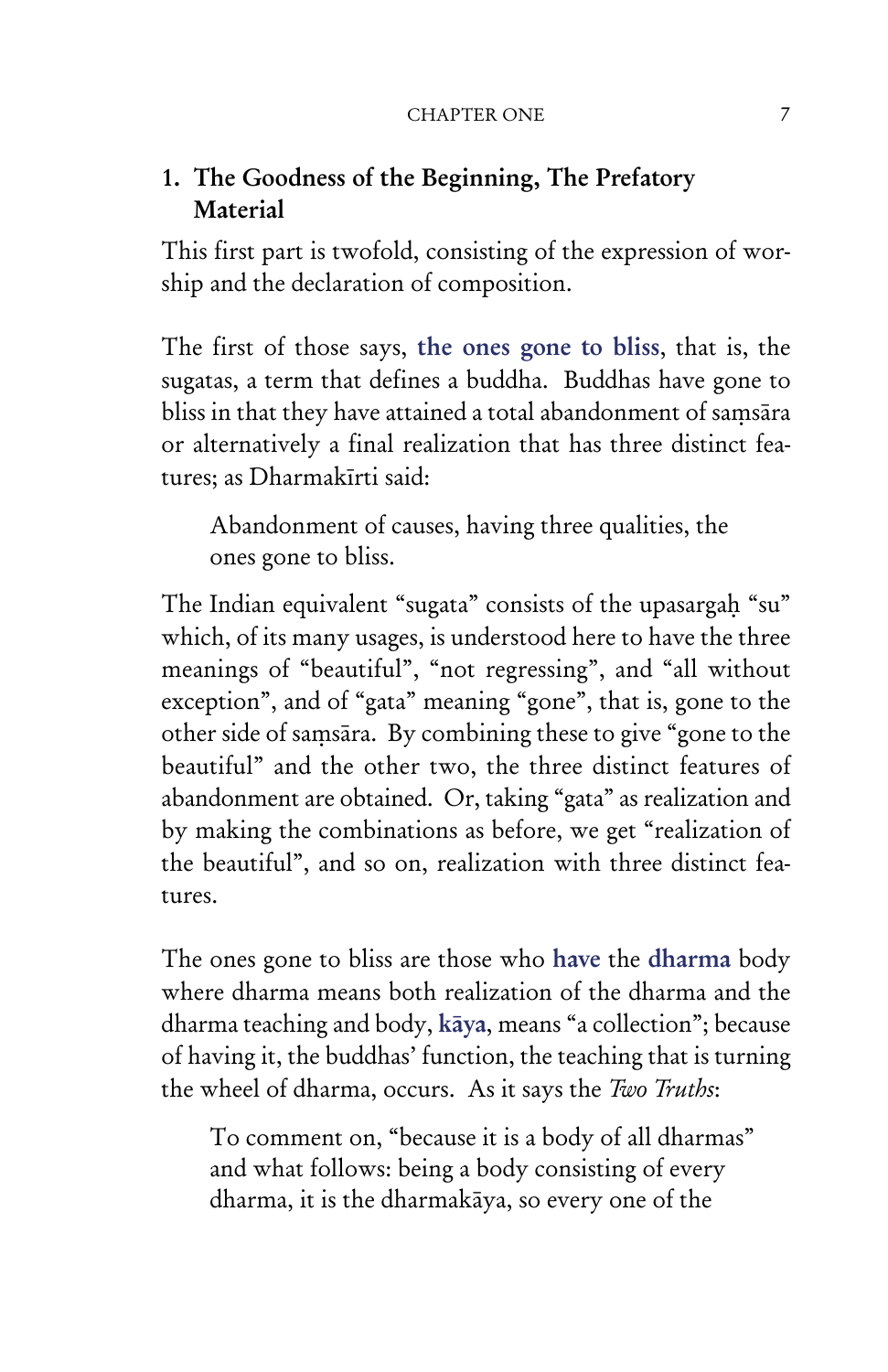#### 8 BITWISE COMMENTARY TO ENTERING THE CONDUCT

migrators never goes past being the entity of buddha. As for the meaning of body, since it is "a collection", dharmakāya refers to the assemblage of all dharmas.

Then, in together with their sons, "sons" is originally "suta" which, ascertained through "erasure / addition", has the meanings "born into the family", "member of the family line", and "doer of the activities" all of which comes to mean "son", that is, part of the group who trains in enlightenment. The doer of this particular set of activities is "someone who has properly entered and become involved with the Great Vehicle saṅgha".<sup>13</sup>

Of the refuge objects classified by Jowo, the sugata described here has the character of the one explained in the *Highest Continuum* as the suchness Three Jewels so, to those, and then to all worthy ones as well—Three Jewels other than that which is both the ones who are realization manifested and the ones who are the cause of its manifestation—I respectfully pay homage.

<sup>&</sup>lt;sup>13</sup> Tib. sras. "Sons" exactly translates the Sanskrit "suta". One process that can come into play when making a word in Sanskrit is called "erasure / addition". In it, an affix, such as su, is first put at the end of the word it is modifying. However, such affixes are not allowed to stay at the end of the word, so they are erased from that position then added to the beginning instead, whereby the new word is ascertained.

A son here means someone who, because of being a member of the tathāgata family line, is the appropriate person or one authorised to carry out the activities of that family. This term cannot be changed to a gender neutral term without changing the meaning of the Buddha's teaching, as explained in the introduction.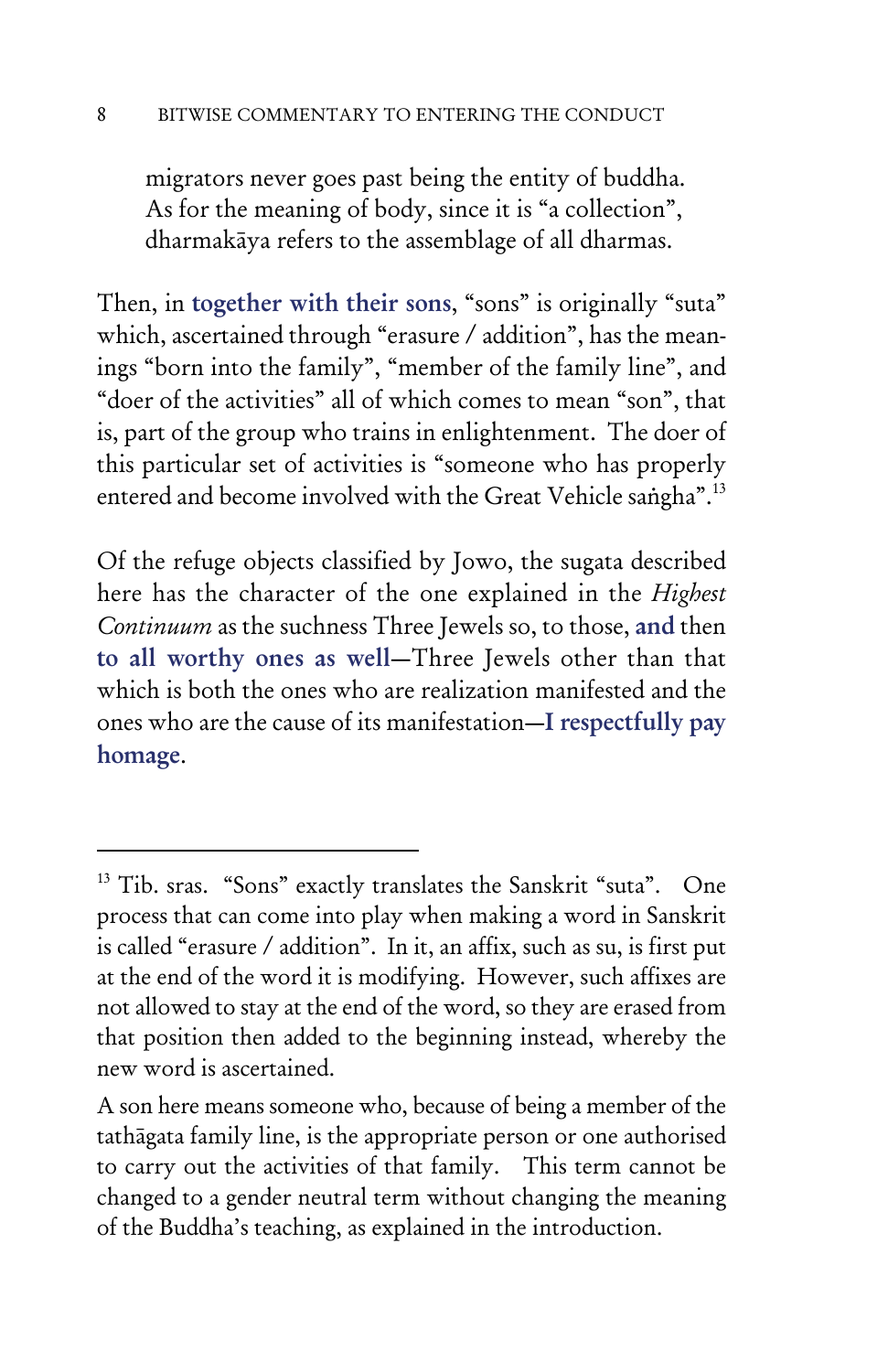#### CHAPTER ONE 9

Now, having paid homage like that, the particular subject that is going to be expressed in here is mentioned. It is the vowed restraints of the sugatas' sons $14$  and is stated that way because what bodhisatvas actually do, whatever it is that they take up as their practice, is contained within that. Alternatively, you can also say that the conduct of the bodhisatvas is just exactly that. Thus it is about engaging in such. And then, it will be expressed in accordance with scripture and the style of that expression is that it will be expressed as a summary.

For what purpose will this be expressed? From the perspective of the meaning he says that there will be nothing expressed here not already said before and from the perspective of the words he says I have no skill in the art of composition, therefore, given both of those, he says I did not do this for the sake of others, rather, I composed it for the purpose of cultivating my own mind.

You might think, "What has to be involved in cultivating one's own mind?" It has been said, "It is the approach of considering something again and again, of weighing it and developing a correct comprehension of it", thus it is to consider something again and again for the purpose of gaining ease of comprehension. Because it is familiarization with virtue, these things will cause the force of my faith to increase for a little while

<sup>&</sup>lt;sup>14</sup> Skt. saṃvara, Tib, sdom pa. What is usually translated as vow actually means a restraint or binding. Therefore, the phrase here is the "vows of a bodhisatva" with the specific sense of the conduct to which a bodhisatva binds himself. The bodhisatva vows contain the actual practise or conduct in which bodhisatvas engage.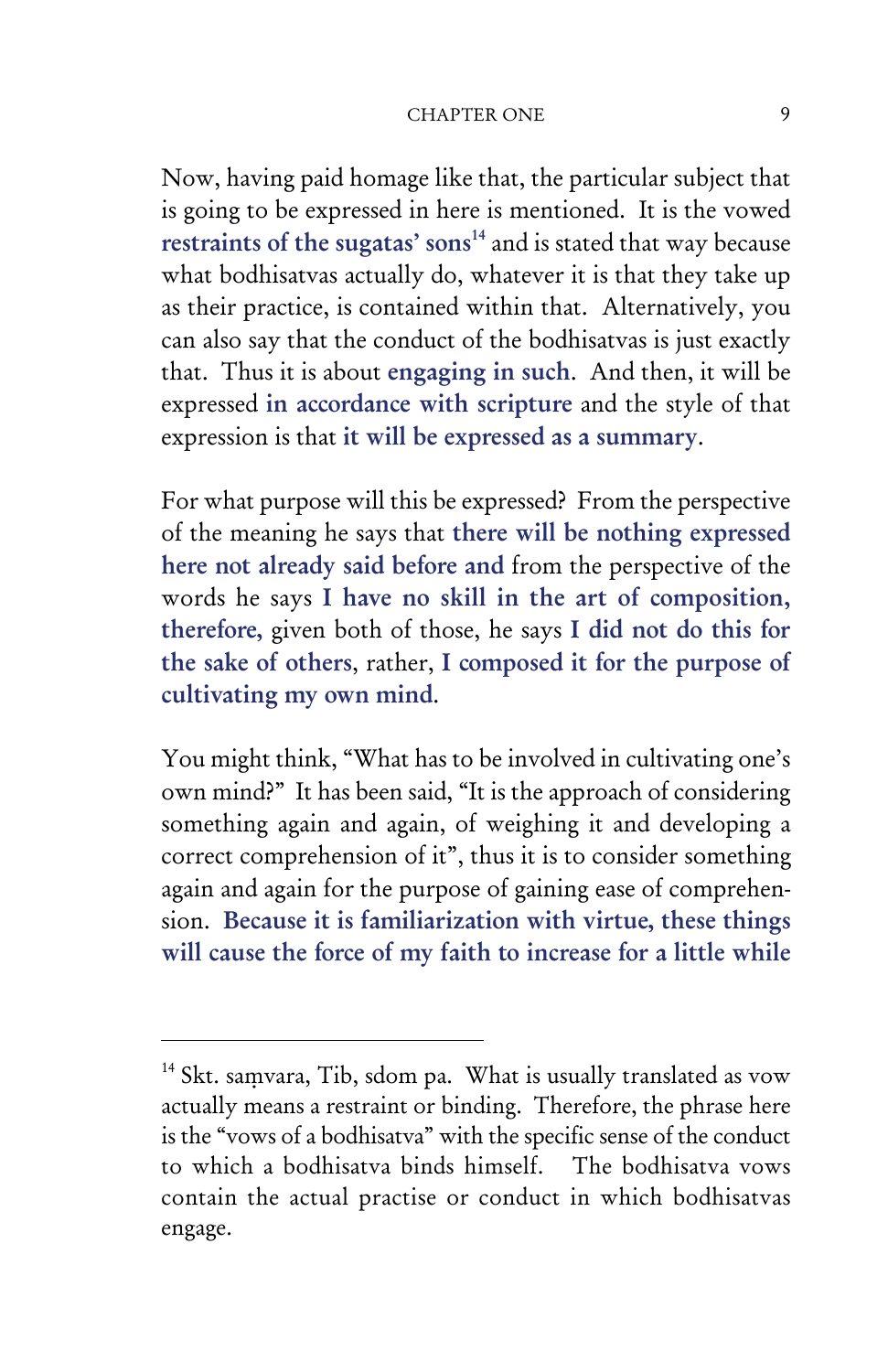### and, similarly, should others equal in fortune to myself see these, for them too, it will be meaningful.

That is what he says for the declaration of composition<sup>15</sup>.

The bodhisatva's conduct is what is to be expressed. By setting out the words in a way that is easy to grasp, there is the need of ease of familiarization for oneself and others. And then from that, there is the core need, which is that done on account of the attainment of unsurpassed enlightenment. A connection of the type that, if there is not something prior then something later will not arise, is shown,<sup>16</sup> and that connection is made so

<sup>16</sup> In the system that developed in India of composing a Buddhist treatise, it became necessary for a treatise to pass a test in order to be accepted as valid. The test was that it had to have all of what are called, "the four things of a treatise". The *Illuminator Tibetan-English Dictionary* gives the following.

They are: 1) that which is to be expressed, i.e., the specific meaning to be transmitted by the written expressions in the treatise; 2) the need, i.e., what purpose is being addressed by the expressions of the treatise; 3) the core need or the real, inner purpose being addressed by the expressions of the treatise and which is an extension of the need; 4) the relationship, which is that the previous three must connect together or the treatise does not fulfil its function. That system entailed the requirement that a treatise fulfilled a purpose, core purpose, and that the former and latter were connected.

(continued...)

<sup>&</sup>lt;sup>15</sup> The words "and having paid homage like that" signal the end of the expression of worship section. The words after that and up to here are the declaration of composition section.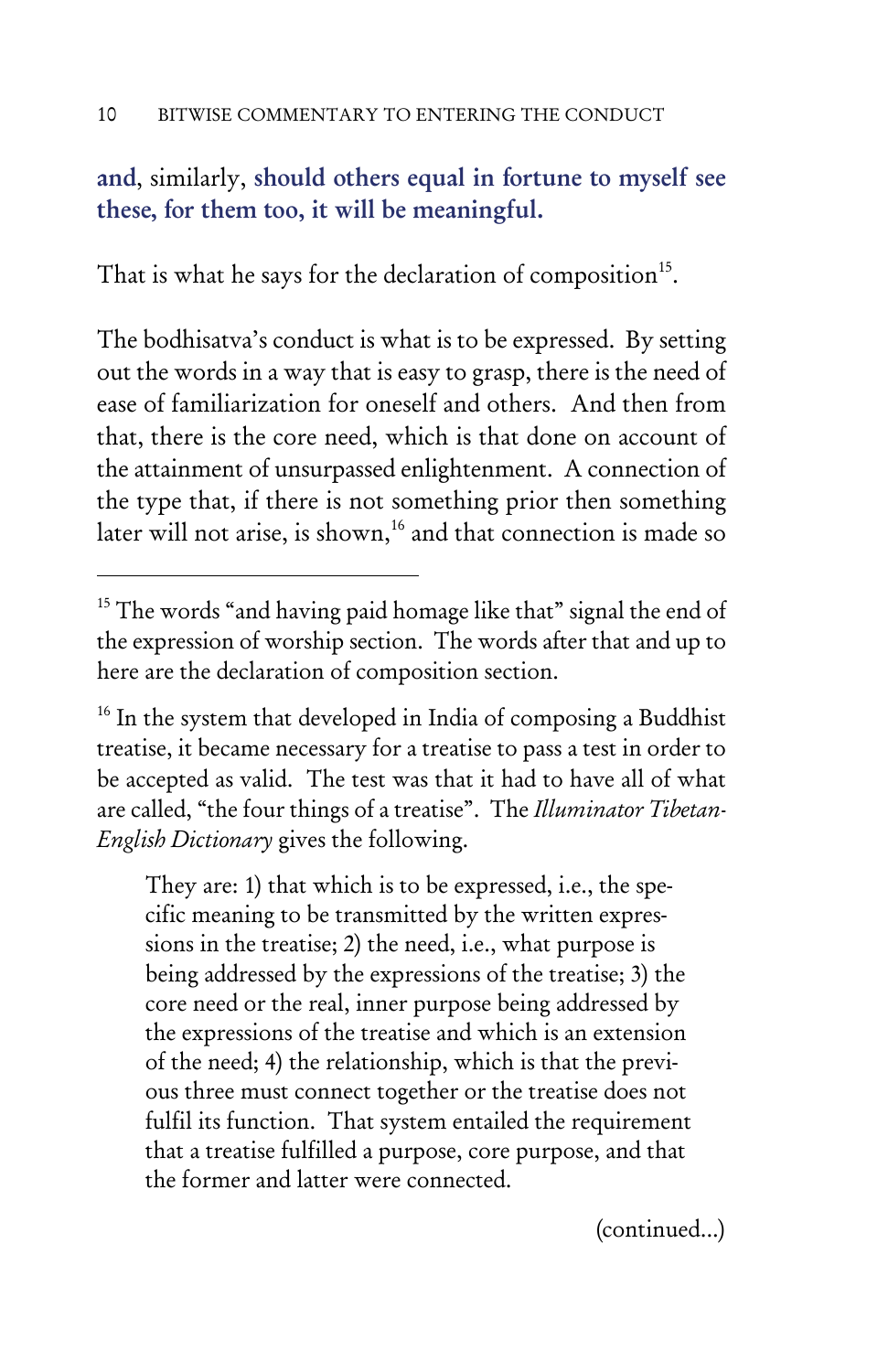that those who understand will involve themselves with the treatise on the basis of respect for it.

### 2. The Goodness of the Middle, The Main Material

This has three parts: the conduct of entry, arousing the enlightenment mind; the conduct of accomplishing it, that is, training in the pāramitās; and the conduct of having accomplished it, that is, explaining the meaning of buddha.

## 2.1. The conduct of entry, arousing the enlightenment mind

This has three parts: a basis that is fortunate, a support that has the family; a basis that joins with the conduct, arousing the enlightenment mind; a basis of accomplishment of great enlightenment, practising by following the trainings.

## 2.1.1. A basis that is fortunate, a support that has the family

Of the two types of family, the one present in dharmatā is the one spoken of in, "Every sentient being has the buddha essence". Thus, in the end, every one will become buddha. Bud-

 $16$ (...continued)

A commentator usually shows that a treatise is valid after the declaration of composition and prior to the actual body of the text because the validation cannot be done until the declaration of composition has been made and because if the test fails, the treatise is invalid and there is no point to continuing.

Padma Karpo connected the "restraints of a bodhisatva" with "that to be expressed", then, after the declaration of composition containing the need and core need, he shows that there is a correct relationship between the two needs, which validates the treatise.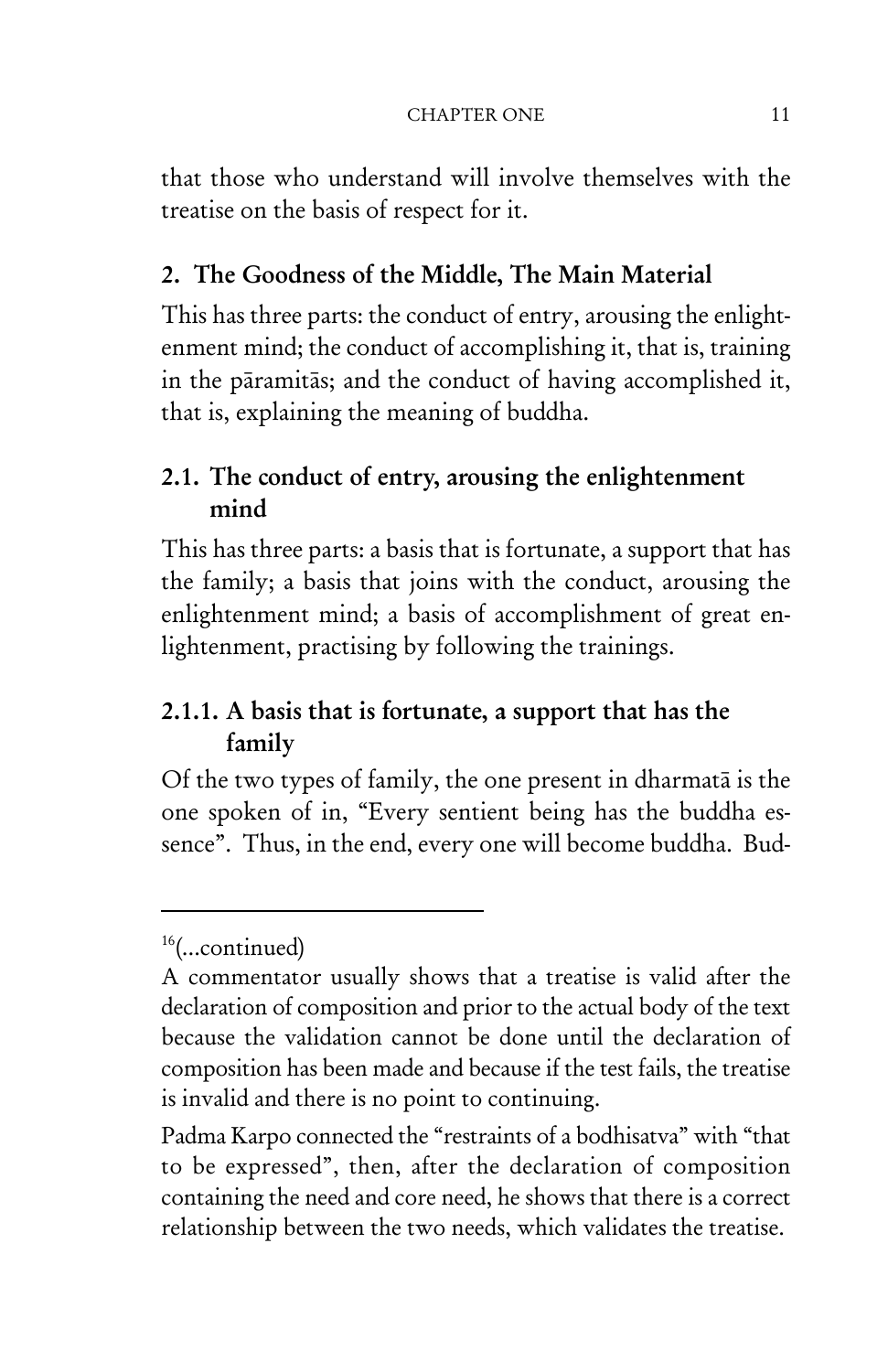dhas arise earlier and later due to the closeness and distance of the conditions of awakening which themselves come about due to the size larger and smaller of the accumulation of roots of virtue. Conditions for awakening being closer are defined as having a perfect body support and an excellent thought support.

### 2.1.1.1. Perfect body support

This was explained in terms of the non-conducive side, leisure, meaning being separated from the eight states that are nonfreedom, and in terms of the conducive side, which is having a complete set of the ten endowments, a total of eighteen altogether. This human body having the eighteen is extremely difficult to obtain and with it what is meaningful for beings, buddhahood, can be obtained, so if, having this kind of support, a person were not to use it to benefit, were not to arouse the mind of enlightenment, then when in the future could that person truly get such a thing again—after all, each one of us has been wandering continuously in saṃsāra from time without beginning up till now, haven't we?

The set of eight are defined as the one state of non-freedom but there is scripture that expands on that: $17$ 

Monks, these eight constituting non-freedom are not occasions when persons are dwelling in braḥmācharya. Saying so means that though this support alone is defined as "leisure", it is just one of

 $17$  He is saying that when leisure—of leisure and endowment—is defined, it is defined as the opposite of the one thing, "non-freedom", a set of eight circumstances. There is scripture that expands on that one thing and here it is …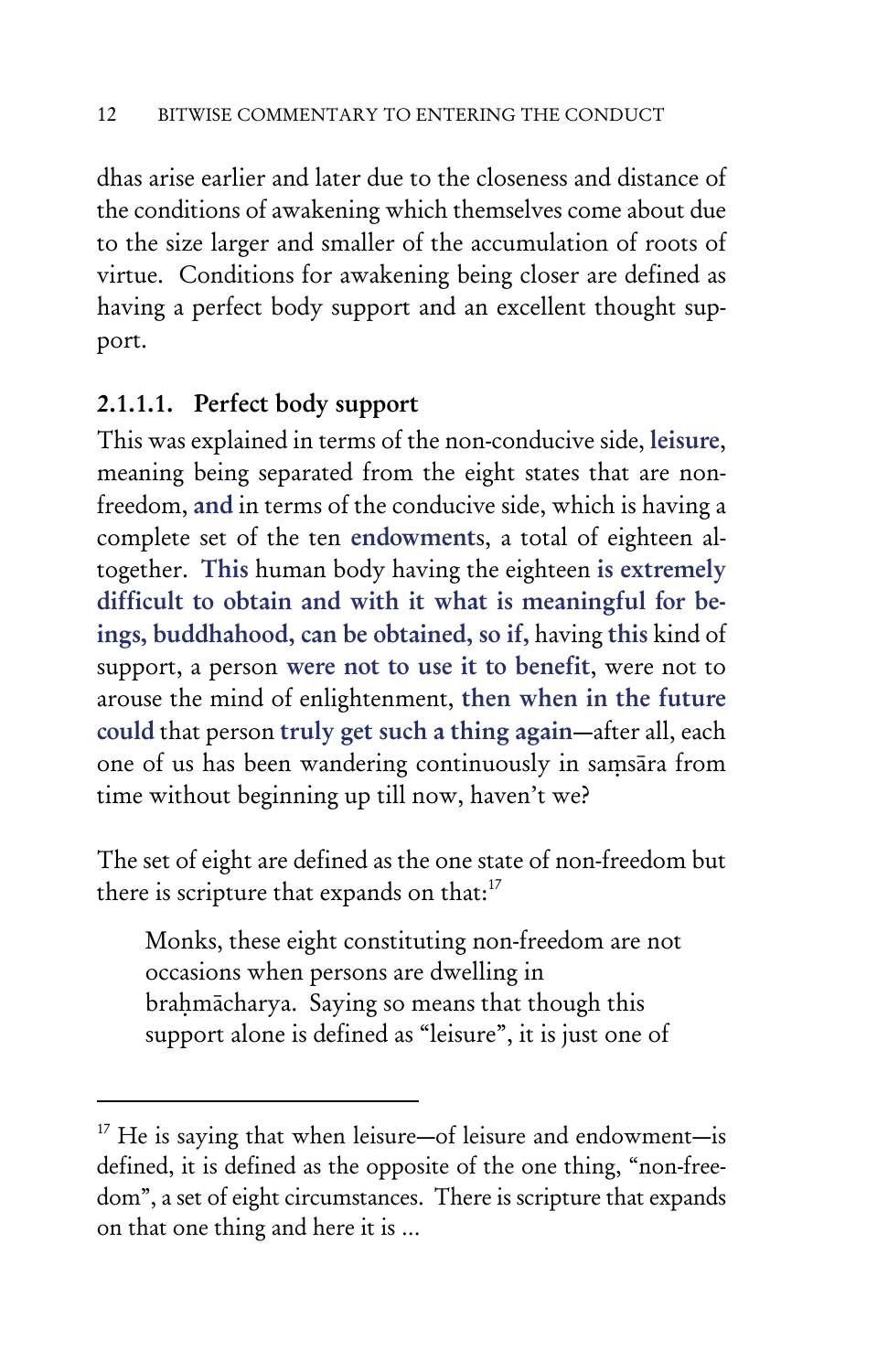#### CHAPTER ONE 13

the occasions when persons have the leisure of being able to abide in brahmācharya. The tathāgata having appeared in this world, he also shows the dharma …

The long-life god category of non-freedom is usually asserted to be birth in the non-perception which is a specific place within Greater Result, another of the four dhyāna abodes, and within one of the formless realms. However, master Vīra defines it as the Heaven of the Thirty-Three and so on, both in terms of the possibility of entering homelessness<sup>18</sup> and in terms of its being designated as "a body more special than the gods" so in my way

 $18$  Sanskrit pravrajita, Tib. rab byung. This means that one leaves household life, which at that time meant worldly life, and goes forth into a spiritual life. In Buddhist literature, it then comes to mean taking ordination as a monk or nun which in turn means entering celibacy or braḥmācharya.

Having ordination is seen as one of the requirements for being able to make the cause of another excellent support, that is, precious human birth in the future. Padma Karpo does not draw this point out explicitly, but it is yet another thread of meaning contained in his commentary.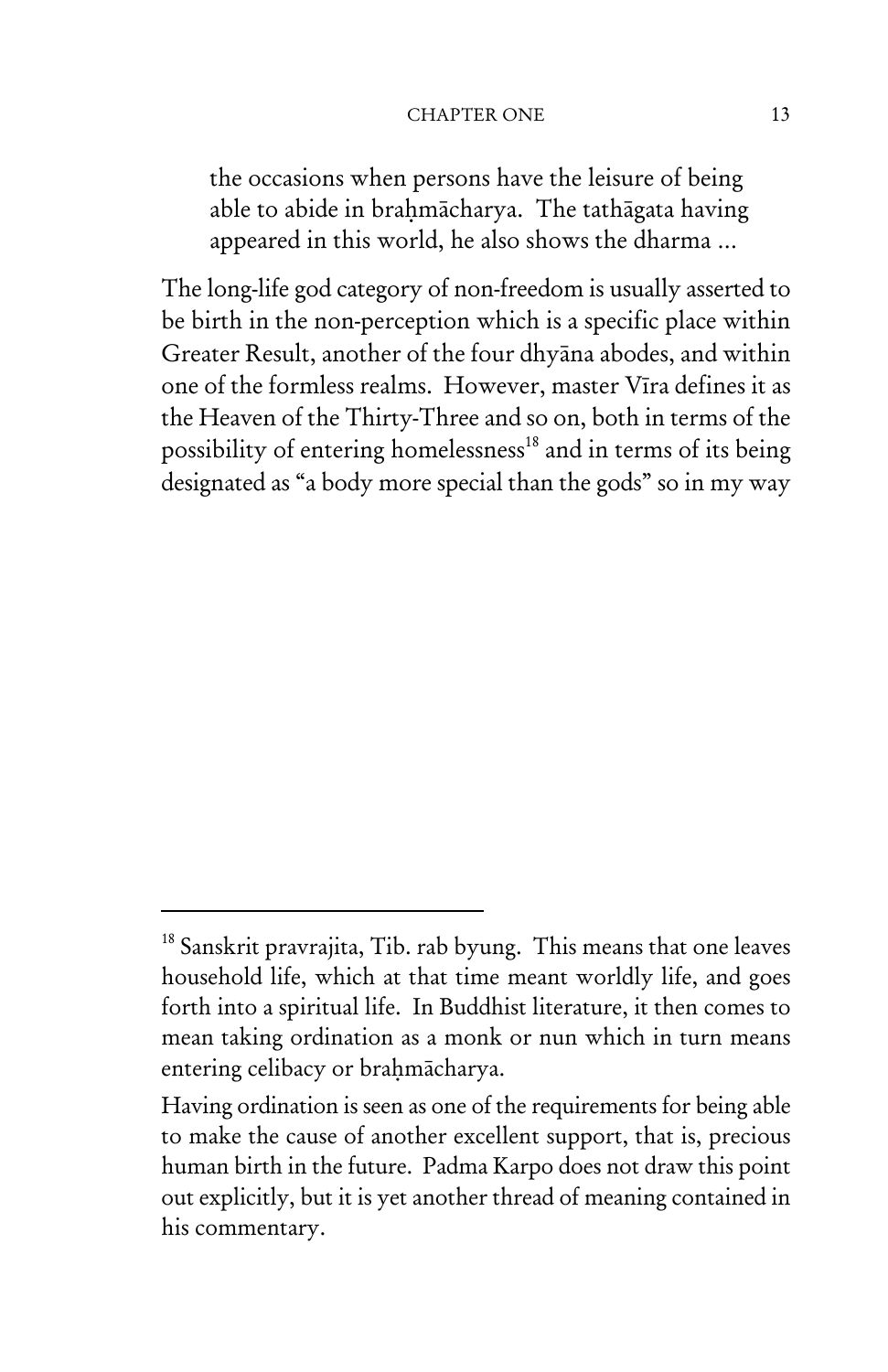of thinking, this latter one is the one that fits.19 The *Buddha Essence* explains it extensively with:

Monks! Leisure and endowment is tenfold: the five external endowments and the five personal endowments …

Being conducive conditions, they are defined as endowments, like property that the rich have for their use.

Following on from that, there is the difficulty of obtaining this support: in this world, the appearance of a buddha is rare. And this support depends on that circumstance; as it says in the *White Lotus of the Holy Dharma*:

Monks! It is difficult to meet with the occurrence of a tathāgata, arhat, truly complete buddha. Even in many hundreds of thousands of tens of millions of hundreds of thousands of millions of aeons a tathā-

<sup>&</sup>lt;sup>19</sup> Long-life god is a general term for the higher births in saṃsāra, from the gods of the desire realm and up. In the eight states of non-freedom, the category "long-life god" is usually defined as birth in the "non-perception" just mentioned or as birth in any of the four levels of the formless realm because birth in those places is not only very long in length but has a loss of perception associated with it such that it is not possible to recognize that one is in cyclic existence and must get out. However, the knowledgeable Indian master Vīra, based on the Buddha's statement that the precious human body can take on braḥmācharya whereas the gods of the Heavens of the Thirty Three and above cannot, and based on Buddha's calling that human body "a body more special than that of the gods", defined long-life god here as birth in any of the god realms in saṃsāra from the Heavens of the Thirty Three and up. Padma Karpo finds that this fits with what the Buddha said.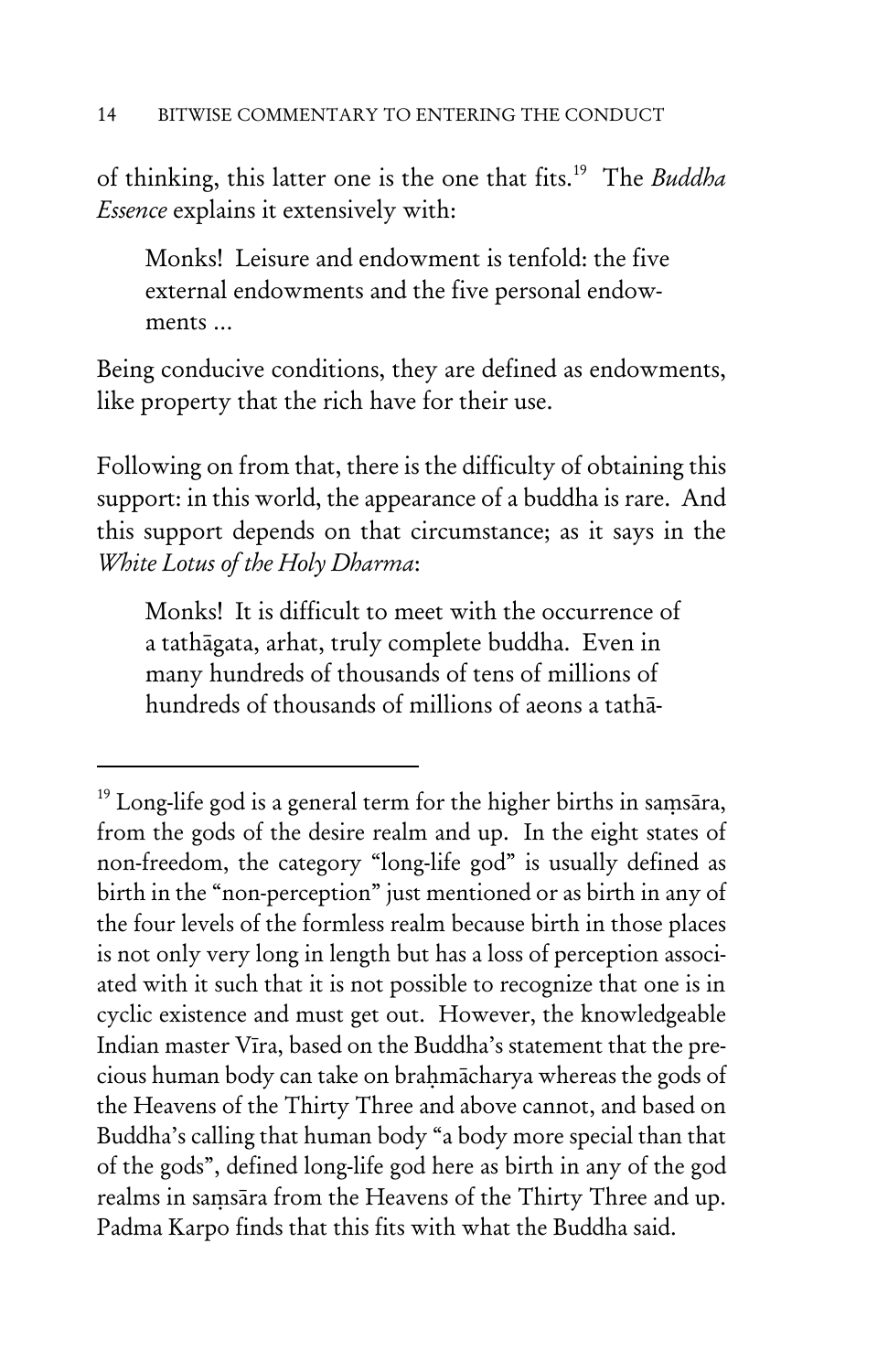#### CHAPTER ONE 15

gata might be seen and also might not be seen in the world, like for example, the Uḍumbara's flower.

The cause of this support is perfect discipline<sup>20</sup>. It causes meeting with an occurrence of a buddha in the world because, as it says in the *Sūtra of Authentic Discipline*, "A person with discipline meets with the occurrence of a buddha".

#### 2.1.1.2. The thought support

The author advises,"Just as during the moment that lightning flashes inside rain clouds in the gloom of a dark night, it illuminates all, similarly, by the power of the buddhas or the presence of their teaching, a minute fraction of the time, in the worlds, a few intelligent thoughts that are meritori-

<sup>&</sup>lt;sup>20</sup> Tib. tshul khrims phun sum tshogs pa. The Buddha stated that a precious human body comes about on the basis of the vowed disciplines given to his disciples, and said that those of a fullyordained person are best. Thus, one meaning of "perfect" here is having the most complete set of vows available. Then he also stated that, in order to create the merit needed for a precious human birth it is not merely a matter of having the vows but also of keeping them purely. Thus "perfect" here means, according to the Buddha, both a complete set of vows and the keeping of them.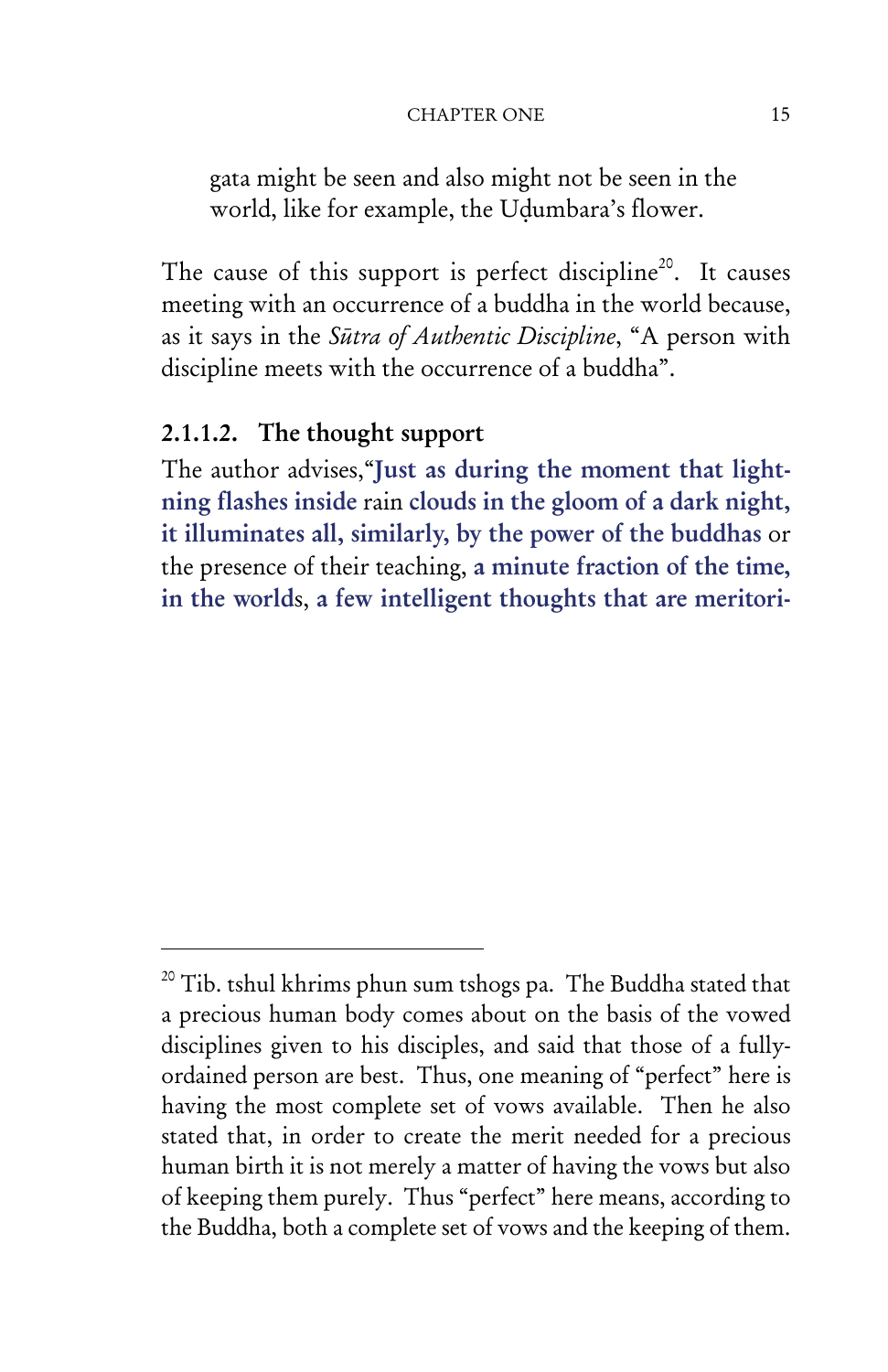ous because of seeking enlightenment, arise."<sup>21</sup> At the time they arise, the enlightenment mind should be aroused.

When that sort of thing occurs it causes connection to the faith that is present as one of the good mental qualities belonging to the support—the *Sūtra of the Ten Dharmas* says:

For men without faith The white dharmas do not arise.

<sup>21</sup> It is popular nowadays to think that there is simply a fork of lightning appearing in the sky on a dark night for a moment because some English translations have ignored the term "within the depths of clouds". When included, the verse refers to lightning flashing *inside* rain clouds on a dark night because of which there is a sudden brightness illuminating everything around, a metaphor for the buddha mind existing deep within a person's thick clouds of ignorance appearing, its all-knowing quality illuminating everything for just a moment. The imagery of lightning that is powerful and has the ability to illuminate these dark depths is joined to the idea of the power of buddha mind and its ability to manifest as a moment of illumination in the ignorant minds of beings (Padma Karpo adds that the teachings of a buddha that are still present in the world have the same kind of power.) Then, there is a term that literally says "a fraction measured in hundredth parts", meaning something that only occurs a minute fraction of the time. Then, there is the term "meritorious"; with it, Śhāntideva is not saying that a meritorious saṃsāric mind appears but that the meritorious enlightenment mind appears once in a while. What causes it to appear is the buddha-mind's inherent drive to return from the darkness of ignorance to the state of enlightenment; the intent of this verse is that, when it actually happens, it should be a condition for going further and actually arousing the enlightenment mind then training it, which is what the rest of the text is about.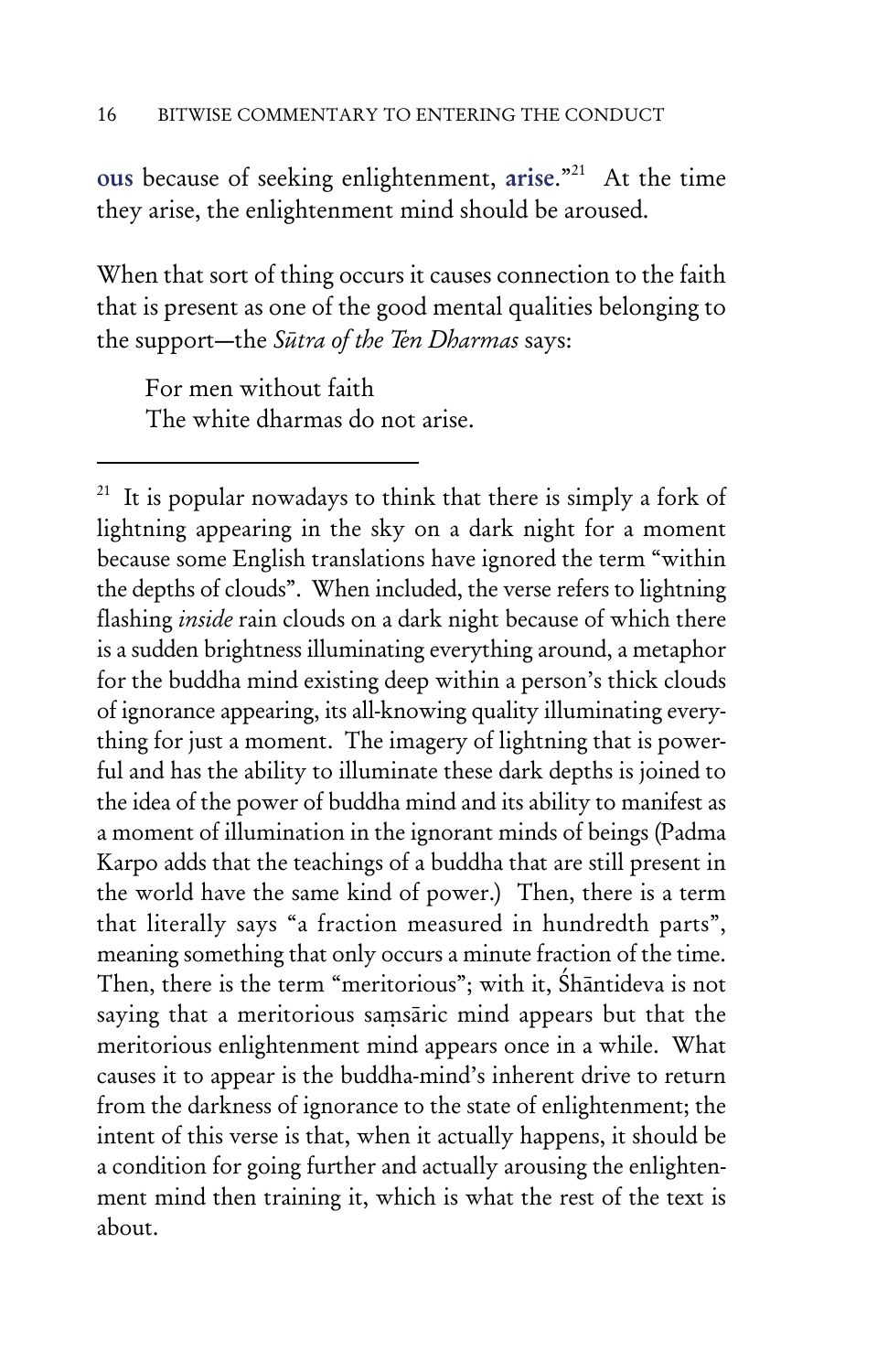For seeds singed by fire How can there be green shoots?

and *The Precious Garland* says:

Because they have faith They rely on the dharma.

Faith is of three kinds. The first kind is admiring faith so-called because, through knowing the good qualities of the Three Jewels, the mind admires them. Coming after that, there are also both trusting and longing faiths; the *Sūtra of the Lamp of the Jewels*<sup>22</sup> says:

Having faith in the conquerors and the conquerors' dharma

- Then developing faith in the conduct of the conquerors' sons causes
- The development of faith in unsurpassable enlightenment; when that has been done

It is called, "the birth of the mind of the great beings".

Faith gives rise to an intentional drive. Then through that, because of seeking out what is meaningful, the condition for waking up the family is obtained. Ngog Lotsāwa gives a nice explanation; he puts this circumstance as simply having taken refuge and says that the nature of that refuge is simply the wish to attain enlightenment. Thus, by this, the first factor conducive to enlightenment has been obtained. For just this much, the arousing of the enlightenment mind does not have to be done beforehand; the *Ornament of The Sūtra Section* says:

<sup>&</sup>lt;sup>22</sup> Jewels throughout the text refers to one or all of the refuge objects, the Three Jewels.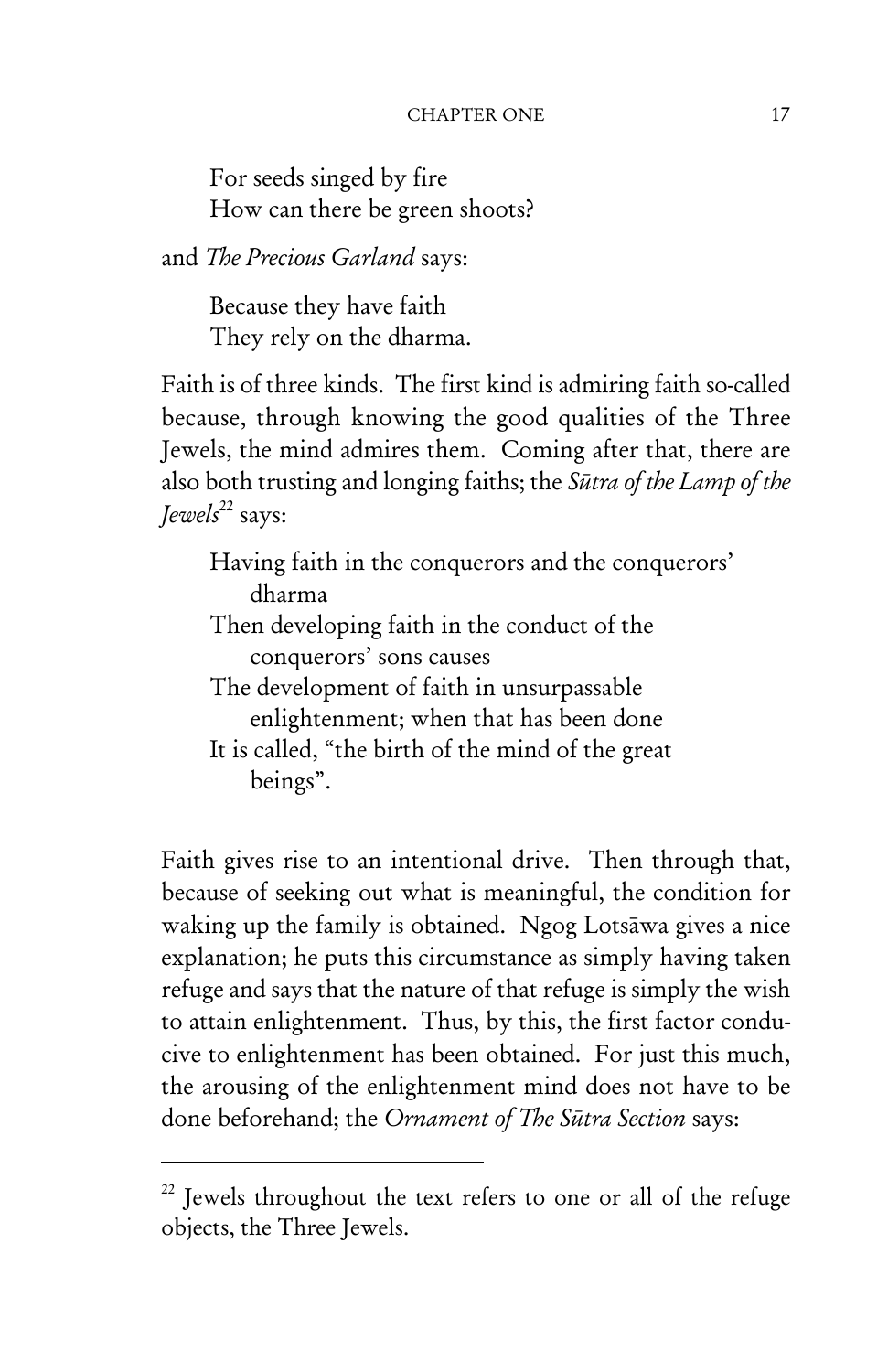Family, and orientation to dharma, and Likewise arousal of mind, and …

which is saying that having an orientation to the Great Vehicle dharma is included in the causes of arousing the mind.

And for these, from the standpoint of a beginner or someone who is ordained, there is an explanation in scripture that, even though their support is destined for bad migrations, there can be the arousal of mind for the first time, so it is not so fixed.<sup>23</sup>

### 2.1.2. A basis that joins with the conduct, arousing the enlightenment mind

There are three chapters connected with this: the chapter that teaches the benefits and advantages of the enlightenment mind in order to rouse enthusiasm for it; the chapter on laying aside which is primarily concerned with connecting to it; and the chapter on fully accepting it which is primarily concerned with actually taking it up.

The first of those three chapters has three parts: the common benefits and advantages of enlightenment mind; the divisions of

 $^{23}$  This sums up the section on the support. In the cases, for example, of a beginner or an ordained person who has created evil through breaking vows, the person is normally defined as having a bad support, meaning that he could not progress on the path given that a good support is required for that. However, it also says in the sūtras that even a person whose support is sufficiently bad that it will lead to a bad migration can still arouse the enlightenment mind for the very first time. Thus, what is and is not a bad support is not fixed and even a so-called bad support could lead to entering the path to enlightenment.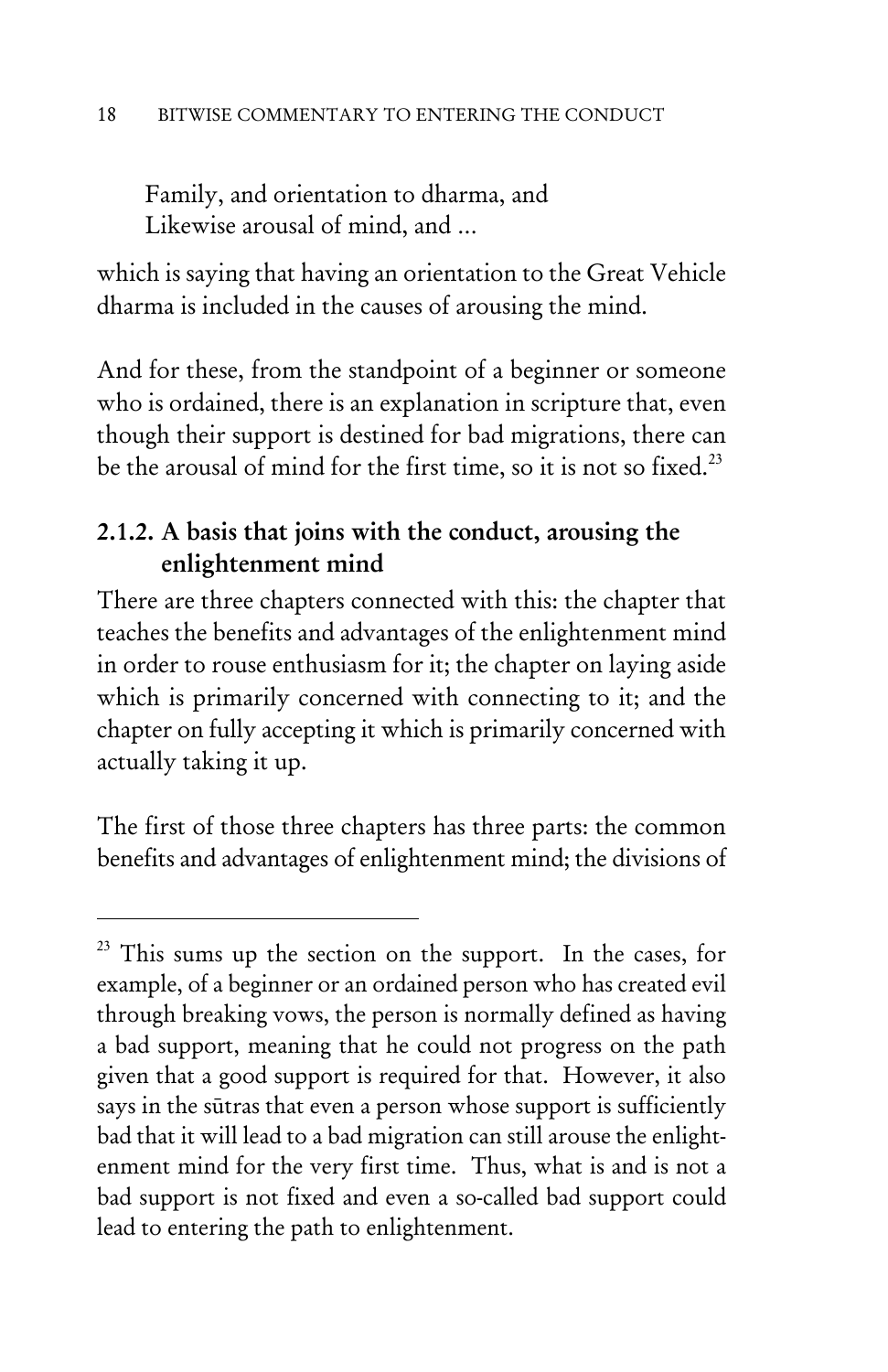enlightenment mind; and the individual benefits and advantages of the two types.

## 2.1.2.1. The common benefits and advantages of enlightenment mind

In view of that, the occurrence of the intelligent mind that pursues virtue in does not happen easily and is short in duration so it is perpetually feeble. Evil doing on the other hand is overwhelmingly strong so, what, other than roots of virtue created by the enlightenment mind, could overpower it? Nothing else could.

It is not just about the destruction of that to be abandoned, evil deeds, mentioned there, but also about what is to be accomplished. The leaders among Capable Ones, who have given their utmost thought to it for many aeons, have seen just this to be the cause of being beneficial. It causes the immeasurable assembly of beings to attain easily what is to be accomplished, the supreme bliss of buddhahood.

Thus, for someone who wants to defeat the hundreds of sufferings of their own existence and who wants to dispel the unhappiness of every one of the other sentient beings, and who wishes them both to live in plentiful happiness will therefore never let go of the enlightenment mind.

Furthermore, when the enlightenment mind has been produced, those who formerly were individualized beings anxious at being caught in the prison of saṃsāra will be called "sons of the sugatas" and will become an object of veneration of the worlds with their gods and men, like a person who, immediately on being let out of such a prison is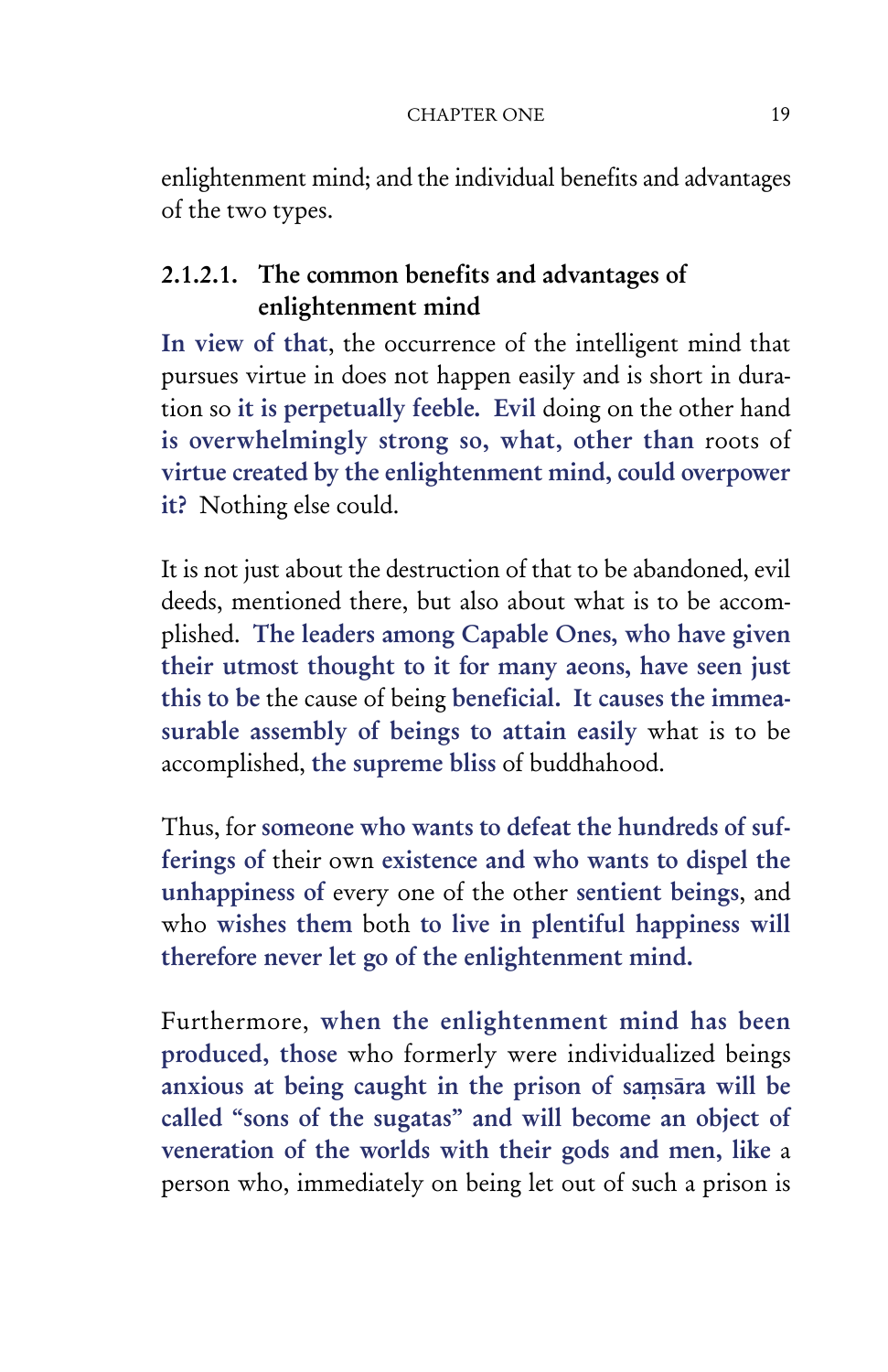appointed to the position of king's regent; from the *Āgama of Śharidvipa*:

Śhari's son said, "Bhagavat, I prostrate also to the bodhisatva who for the first time has aroused the mind".

and if it says that, then what need to mention for others? And it is not only that but, like the alchemist's liquid that turns things to gold turns iron into gold's supreme form, this impure body that has been taken up is then turned into the priceless jewel of a conqueror's body, therefore this thing called "the enlightenment mind" is like an alchemical extractor of the essence. The *Gaṇḍavyūha Sūtra* says:

Son of the family, it is like this. For example, there is what is called "the mercury substance that makes things into the appearance of gold" and just one ounce of that will transform one thousand ounces of iron into gold. That single ounce of mercury will be exhausted by the one thousand ounces of iron but cannot be transformed into iron in the process. Similarly, the all-knowing ones' full acceptance of the arousing of the enlightenment mind also is an extractor of the essence that functions to draw out wisdom; through it, the roots of merit are wholly dedicated, the iron-like obscurations of karma and affliction are entirely exhausted, and all dharmas are made into the golden colour of an all-knowing one. However, the iron of karma and the afflictions cannot ever cause that arousing of the mind extractor of the essence to turn into affliction for the all-knowing ones.

and that is the logic by which it should be firmly accepted.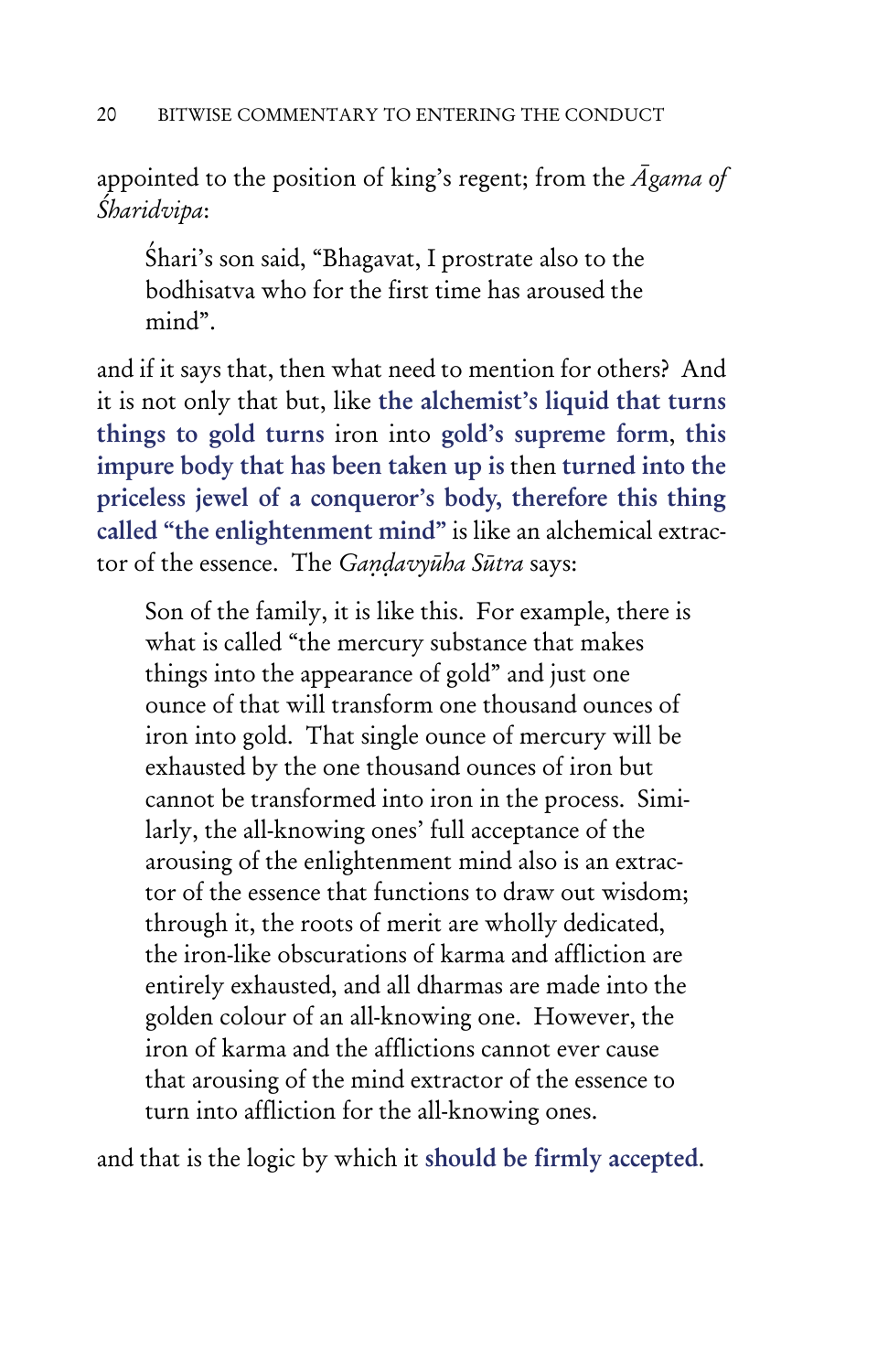#### CHAPTER ONE 21

Furthermore, the single captains of migrators, the buddhas, with their measureless and immeasurable minds having totally and thoroughly examined this matter, have seen it be a thing of great value for all those wanting to free themselves from birth in the five places of migrators, their precious jewel that provides all wants and wishes both short and long term, so the precious enlightenment mind should properly be firmly accepted. In regard to this, too, the *Gaṇḍavyūha Sūtra* says:

Son of the family, it is like this. For as long as the sun and moon's disks carry on illuminating with light, for that long, all of the gems, grains,  $\text{Saley}^{24}$ gold, silver, flowers, incense, garlands, smearing substances, clothes, and property as much as there are will never be able to match the value of the foremost gem of the conquerors. Similarly, for as long as, in the three times, the wisdom of the conquerors carries out the illumination of the dharmadhātu realm, then for that long, all the roots of virtue with outflow and without outflow as many as there are of gods, men, all sentient beings, śhrāvakas, and pratyekabuddhas will never be equal in value to arousing the enlightenment mind which is the foremost great precious gem of the conquerors.

That is saying that the enlightenment mind is more efficient at increasing that to be accomplished, virtue, and is the leading factor in overcoming that to be abandoned, evil.

And in addition to those two, furthermore, whereas all other virtues are like the plantain tree, in that, having produced

<sup>&</sup>lt;sup>24</sup> "Saley" was the name of for the finest gold in Ancient India.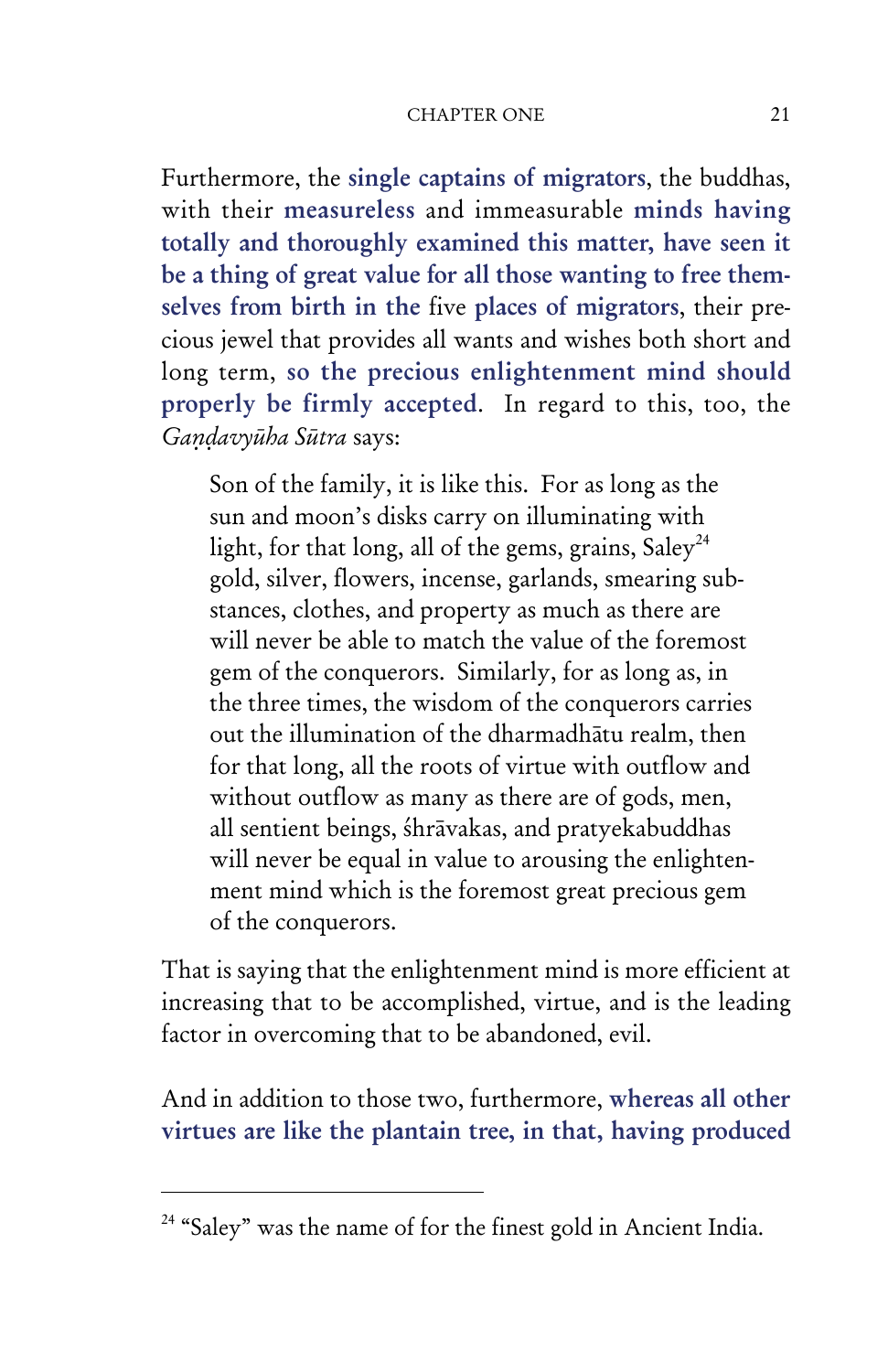their fruit once, their root will be exhausted, the living tree of the enlightenment mind perpetually gives good fruit without finishing and steadily grows larger. Following on from that, the *Gaṇḍavyūha Sūtra* also says it is so with:

Roots of virtue are also held by the enlightenment mind; if the all-knowing ones dedicate, it is for its increase in every way.

Even though someone has done extreme evil, if he relies on a warrior type of person for an escort, he will be freed from very great fears and, likewise, whenever the enlightenment mind is relied on, for a short while one will be freed, thus the attentive ones never stop relying on it, no matter what. The *Gaṇḍavyūha Sūtra* says:

The being who truly relies on a heroic type is not scared by any enemy. Similarly, the bodhisatva who truly relies on the heroic type, a being having the enlightenment mind, is not scared by any of the enemies of bad action.

And, furthermore, it does, like the fire of the end of time incinerates the world system, definitely incinerate in a moment great evils through generating the path of seeing which absorbs them in the first moment of acceptance. The former happens because of the arousing of the fictional mind and the latter is one of the benefits and advantages of the arousing of the superfactual mind; this is understood as the difference between other force and own force<sup>25</sup>.

<sup>&</sup>lt;sup>25</sup> The fictional arousing of the mind concerned with love and compassion for others can temporarily overcome fears that would be caused by others. The superfactual arousing of the mind (continued...)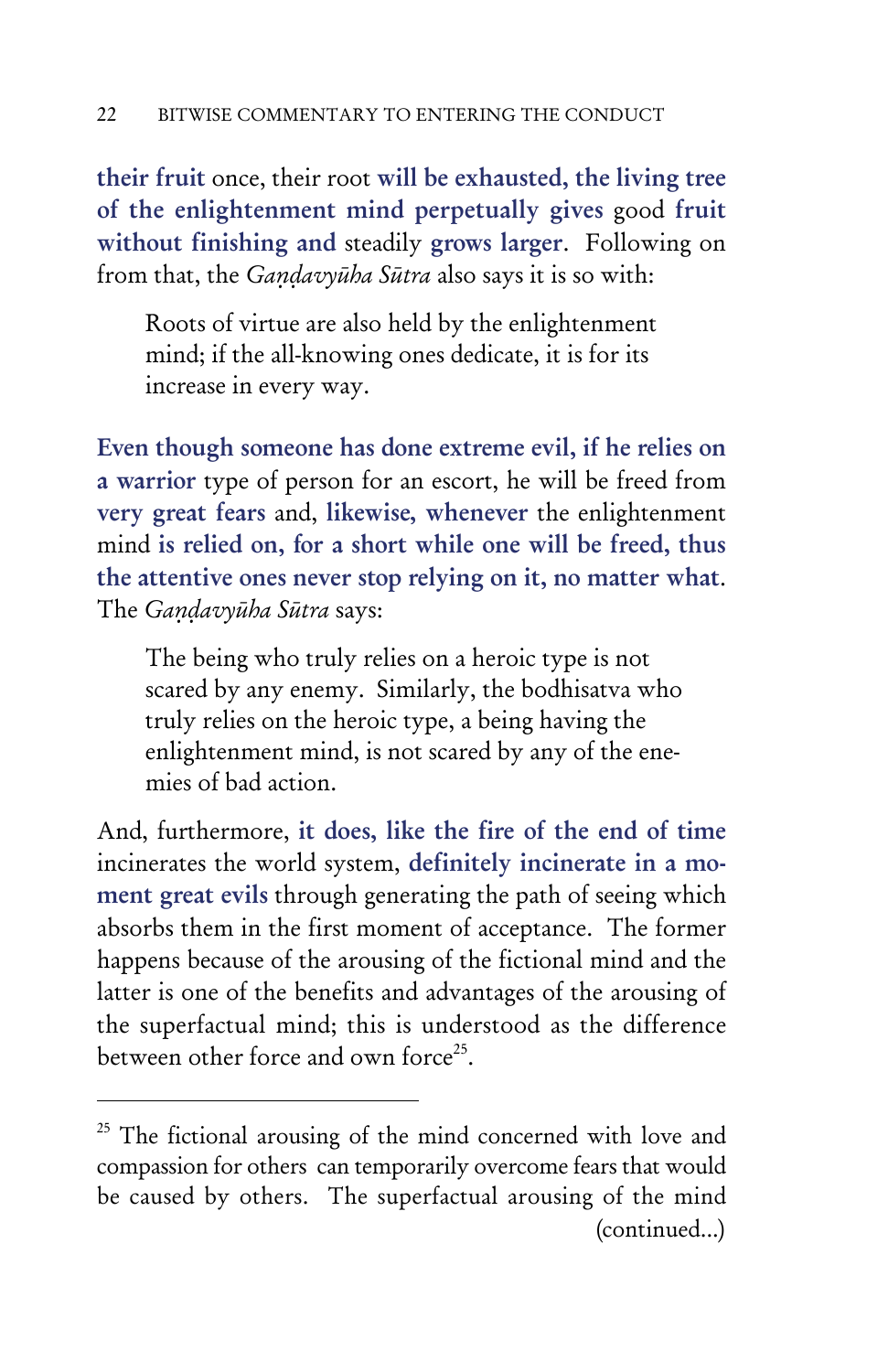#### CHAPTER ONE 23

Aside from those two, its benefits and advantages are fathomless. The son of the trader Stable Wealth, youthful Good Wealth, aroused the mind in front of Mañjuśhrī, taking it up in the city Source of Glory. Starting from there, he went off and, travelling all roads to the south, took teaching in general from one hundred and ten spiritual friends. Śhāntipa was the eleventh, and Good Wealth posed one thousand, one hundred questions to him. Finally, he went to a place on the shores of a lake where there was a house whose walls were decorated with images of Vairochana. He went inside with the special thought free of all birth<sup>26</sup> and met Guardian Maitreya who asked whether his journey had gone well. Maitreya, the intelligent one was petitioned by Good Wealth who requested of him, "Noble One, if I were to enter unsurpassed, truly complete enlightenment, I would no longer have to seek the bodhisatva's conduct. Would you, noble one who has the great qualities that come with being separated from enlightenment by one life, please advise me on how to do the trainings?" Guardian Maitreya praised him, saying, "You have aroused the enlightenment mind. It is good, it is good!" Then he explained to Good Wealth at length, "Why is that? Son of the family, the mind of enlightenment is like the seed for all of the buddha

 $25$ (...continued)

concerned with insight into emptiness has the ability to destroy, for good, the negativities of one's own mindstream, bringing with it the realization of the path of seeing and leading one out of saṃsāra in the process.

<sup>&</sup>lt;sup>26</sup> "Free of all birth" means that it was not produced in a dualistic mind, in other words, it was the superfactual enlightenment mind. "Special" refers to the final level of the various levels of development of bodhicitta on the fictional side. Altogether, he had a very high level of development of enlightenment mind.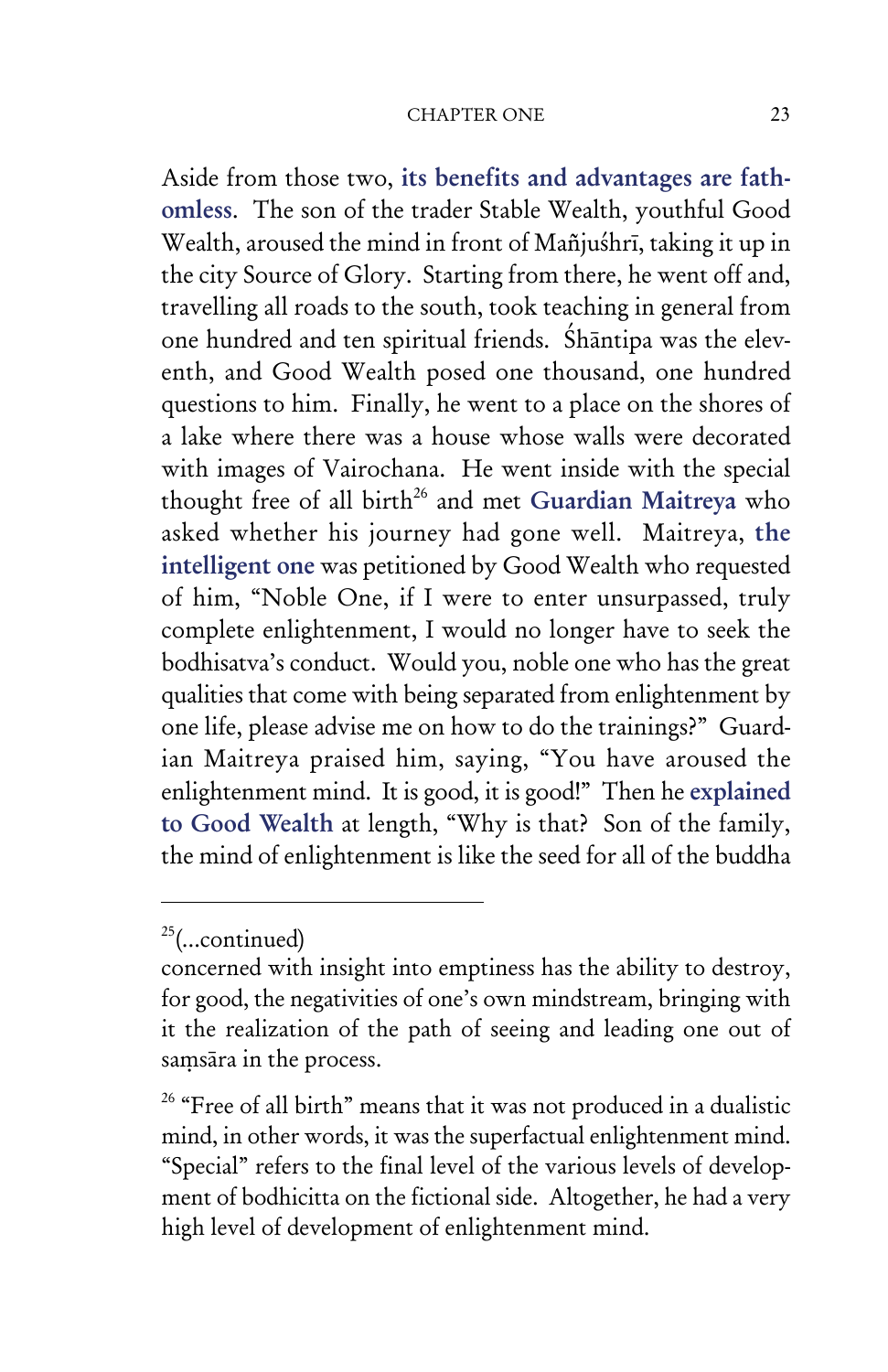dharmas. It is like a field because it totally increases the white dharmas of all migrators. It is like the ground because it shows the whole world. And it is like a synopsis because it incorporates every conduct and prayer of the bodhisatva. It is like a stūpa in the worlds of gods, men, and asuras. Son of the family, the enlightenment mind has in that way those good qualities and also has measureless other specific qualities".

### 2.1.2.2. The divisions of enlightenment mind

The basis upon which the divisions are made is as follows. That very thing that has the previously discussed benefits and advantages of the arousing of the fictional mind, a mental consciousness referencing the enlightenment mind, emptiness having a core of compassion, is something that can produce inexhaustible merit and virtues. When it is sub-divided in a larger way, it is divided on the basis of the levels<sup>27</sup>, and so on, into twenty-two sub-divisions, and when it is sub-divided in a medium way, it is divided on the basis of the intentional<sup>28</sup>, and so on, into four sub-divisions. Those twenty-two and four subdivisions as they are generally stated are fictional arousings of mind but each of them does also have a superfactual arousing of mind with it.

 $27$  "Levels" here means all levels of the path to enlightenment, those on the saṃsāric paths of accumulation and connection and on the non-saṃsāric paths of seeing, meditation, and no more training.

<sup>&</sup>lt;sup>28</sup> "Intentional" refers to the levels of the path within samsāra. The other three are the impure bodhisatva levels, the pure bodhisatva levels, and the level of a buddha. Each of these circumstances is said to have a particular type of enlightenment mind.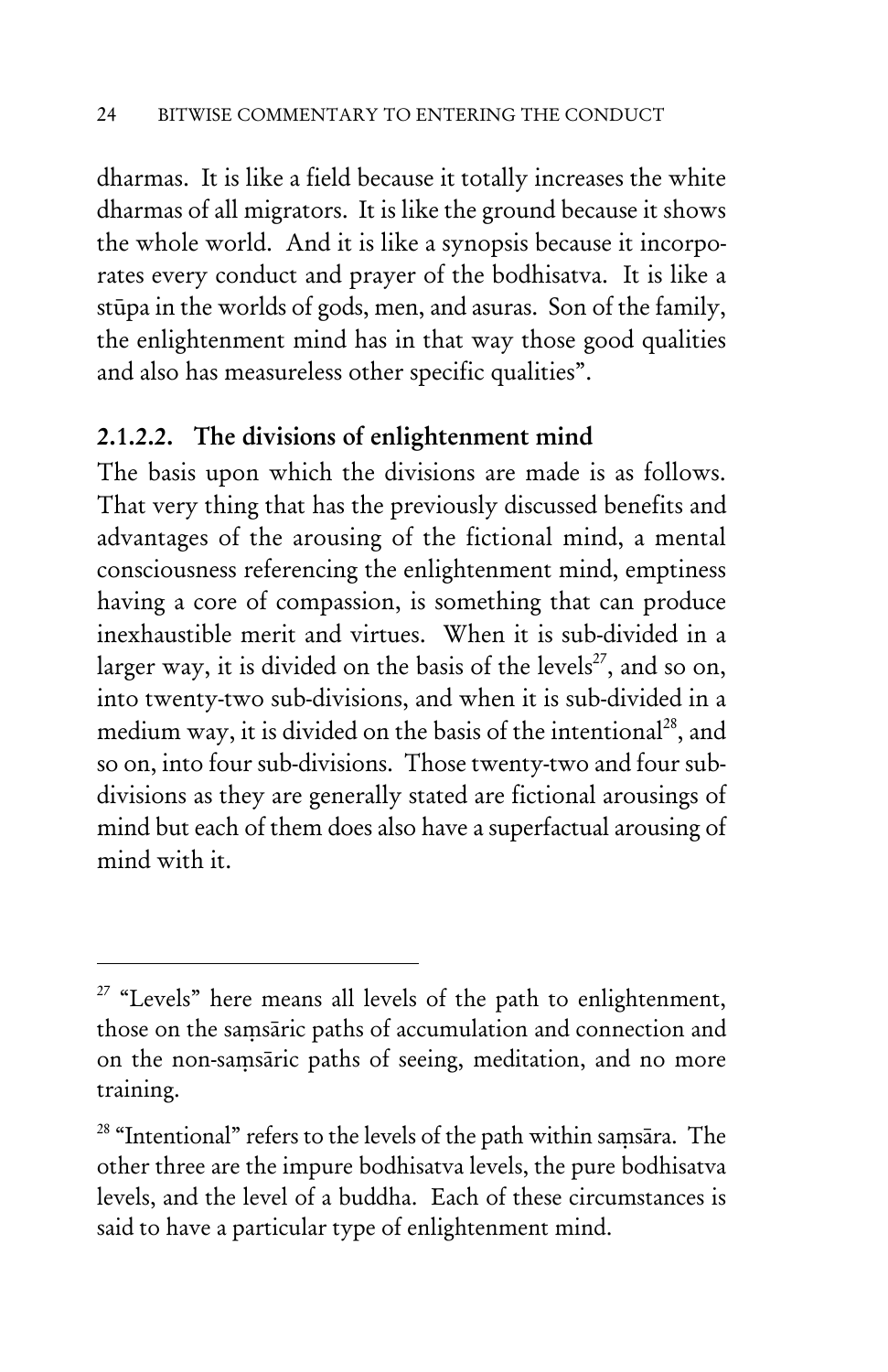#### CHAPTER ONE 25

When summarized, it is to be understood as two types: a mind that aspires to enlightenment; and one that engages in enlightenment. These two, which are fictional only, have the following difference. In accordance with wanting to go, there is the aspiration, "For the sake of sentient beings, I will become a buddha." This is not a mind that has set off on the journey but one which only aspires to it. And then there is going, which is to have set off on the journey to the enlightenment that was aspired to. Just as these particulars of the example are understood, so intelligent people will understand that there is a sequence of these two particulars of the actual case, the two being distinguished in the actual case as having undertaken and not undertaken the activity of going to enlightenment.

Having set off on the journey to enlightenment, the aspiration is included within the engagement, for example, when walking along according to the aspiration to go. Yet the mere starting out on engagement is the work only of aspiration for, as the *Avataṃsaka* says:

Son of the family, it is like this. A precious vajra even when broken overwhelms every excellent gold ornament and on top of that the name precious vajra is not rejected—all poor people will completely turn around towards it. Son of the family, similarly, the precious vajra of arousing the mind for all-knowing does, without any effort, overwhelm all the ornaments of the qualities of the śhrāvakas and pratyekabuddhas and on top of that, the name bodhisatva is not rejected—all poor people of saṃsāra will completely turn around towards it.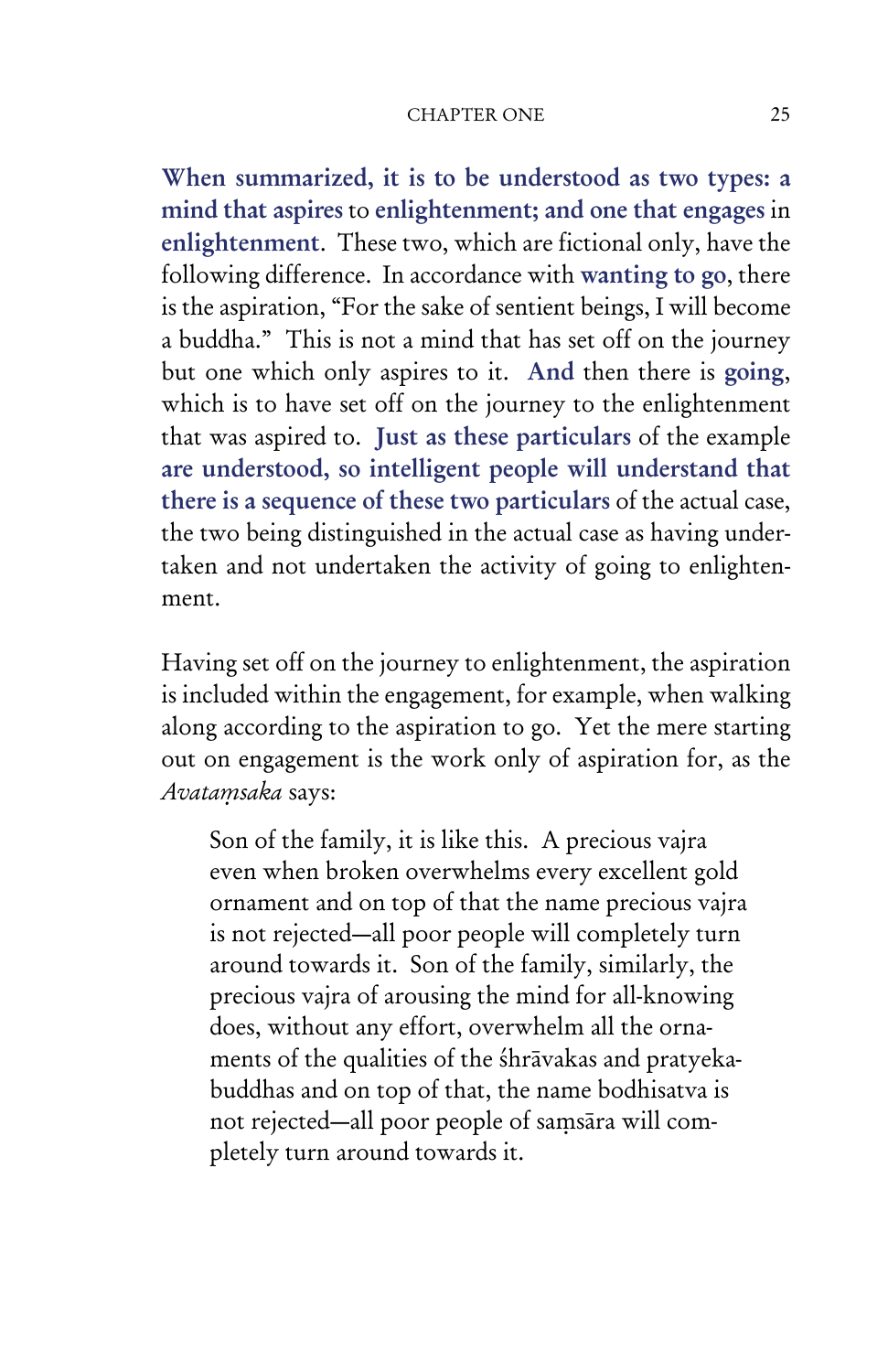You might think, "If we assert that the refuge of the Great Vehicle is also attainment of buddhahood for the sake of others, then there would be no difference between that and aspiring itself", but it is not so. The first is asserted as a mental event. The second is, because of the sake of others, an intentional drive that wants truly complete enlightenment and that being a consciousness that produces the two minds with equivalency is very different from the first<sup>29</sup>. The first is the simple thought, "I will obtain it", the second is total dedication to it through the thought, "I will attain it, may it be so!" whereby it has turned into something that is not working at the level of mental event.

### 2.1.2.3. The benefits and advantages of the individual enlightenment minds

The mind that aspires to enlightenment alone gives rise to many greater results—such as birth as a wheel-wielding king whilst cycling about in saṃsāra, but unlike arousing the mind of engagement does not give rise to a continuous stream of merit because it, being merely a commitment, is divorced from accomplishing of it. From the time that it is taken up, the mind of engagement, since it is, for the purpose of liberating sentient beings of infinite realms, a mind that does not turn back, will have genuinely taken on the vows

<sup>&</sup>lt;sup>29</sup> This is a technical way of talking based on an Abhidharma understanding of the differences between main minds (Skt. citta, Tib. sems) and mental events (Skt. caitta, Tib. sems byung). The first thing is merely a mental event; the second is a mental event but causes a consciousness or main mind. In particular, it produces the consciousness that is the two types of enlightenment mind.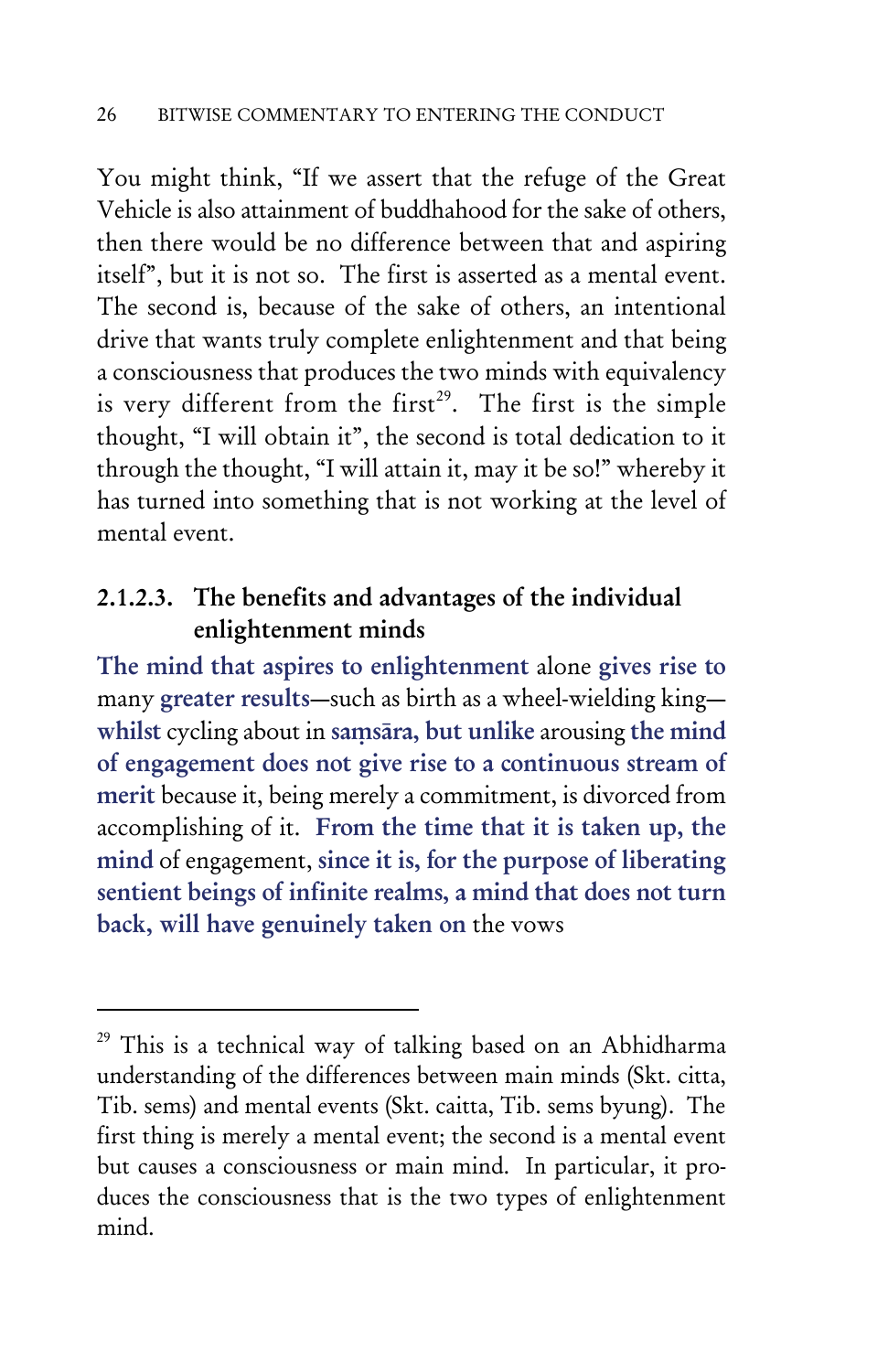of the enlightenment mind. From that time on, even if asleep or not paying attention, it will be an extraordinary source of a force of merit that is continuous in terms of time and equal to space in terms of vastness.

This, which has been explained as above, is explained to be something that could be trusted. It is so because it is said by the tathāgata himself in the *Sūtra Petitioned by Subāhu*:

If someone who, because of having the aims of a sentient being intent on the lesser way is wanting the stated<sup>30</sup> good qualities of a pratyekabuddha or the good qualities of śhrāvaka, also, moment of mind by moment of mind, develops infinite and infinite again roots of merit and has the expansion of infinite and infinite again roots of merit, then what need to mention some son of the family or daughter of the family who wishes for and is intent on and aspires to the buddha qualities with infinite good qualities and limitless good qualities limitless, infinite strengths and limitless strengths, to the realization of them in their entirety, and to their total completion when the four causes, four conditions, and four references of those<sup>31</sup> who even have fallen into not paying attention or being asleep result in four infinite and limitless heaps of roots of virtue that lead to four infinite and limitless heaps of enlightenment accumulation that, mo-

<sup>&</sup>lt;sup>30</sup> "Stated" means stated by the Buddha to be the case.

 $31$  ... sons and daughters of the family who are not merely wanting, intent on, and aspiring to these qualities of complete buddhahood but who are engaging in the conduct that leads to the qualities of complete buddhahood …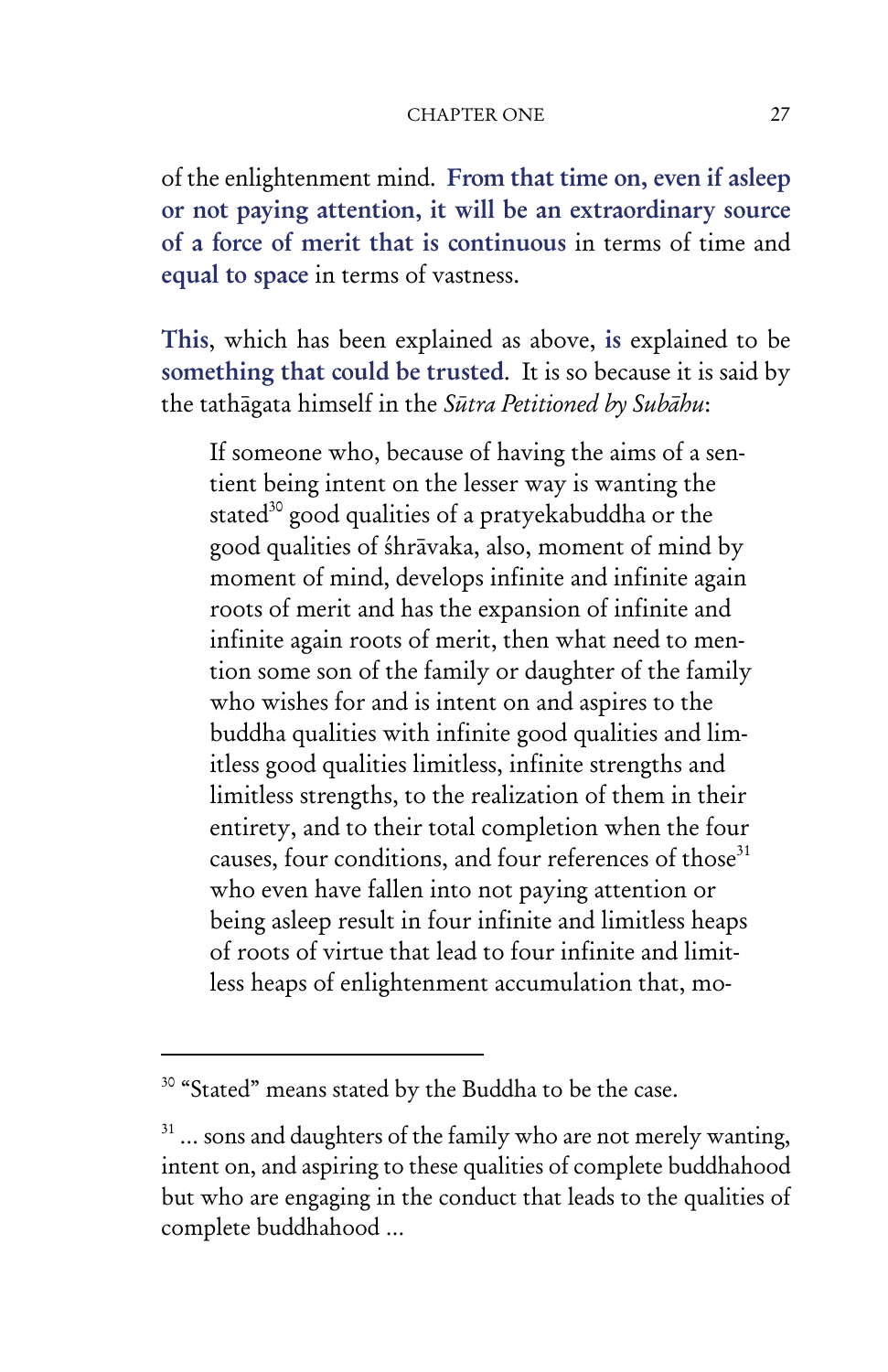ment of mind by moment of mind, will develop and expand.

Even the thought, "I will dispel just the headaches of sentient beings" is a thought to benefit, so what need to mention that which will be the source of unfathomable merit, that which, like a very dear woman friend, is of unfathomable merit, the wish to dispel every suffering of saṃsāra, the unfathomable unhappiness of each sentient being, and the wish also to produce in each one of them buddhahood with unfathomable good qualities. The previous sūtra continues:

Subāhu, furthermore, a bodhisatva trains authentically like this, thinking, "If someone wanting to dispel for just one moment of mind of the moments of mind the connection to suffering of the infinite and infinite again mass of sentient beings, also, moment of mind by moment of mind develops infinite and infinite again roots of merit and has the expansion of infinite and infinite again roots of merit, then what need is there to mention someone who, for future, not yet come infinite, unfathomable aeons has the wish to dispel the suffering of birth up through the suffering of becoming of the infinite and infinite again mass of sentient beings?"

Who of the ones close to you, your father or mother, either one, has this kind of mind to benefit others? Do those who are taken as a refuge by the world, gods and ṛiṣhis either one or Braḥmā even, have this mind to benefit or not? Those sentient beings each one of whom cherishes himself also have not up till now even in a dream dreamt of this kind of mind for their own benefit, so how could they have concern for others' purposes arise? This special, precious mind, this one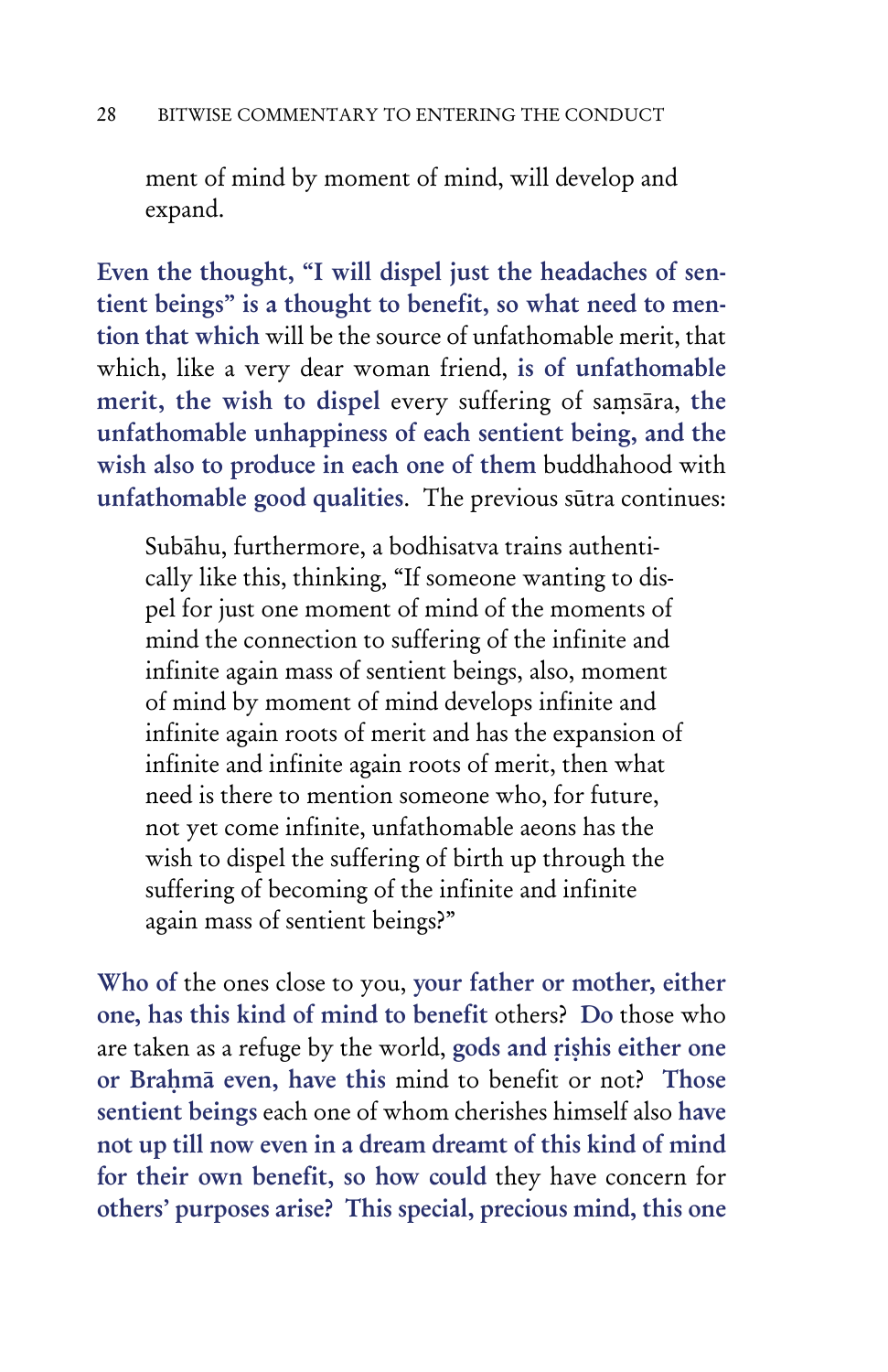#### CHAPTER ONE 29

which thinks of sentient beings' purposes, concerning itself with others without thought for itself arising, a wonder that has not previously existed in this world has now been born!

So then how could the merit belonging to what becomes the cause of joy in all migrators, the nectar for dispelling the suffering of sentient beings, that precious mind, be measured? How would this precious mind of merit, whatever it is, be measured? It says in the *Sūtra Petitioned by Śhrī Dāna*:

Enlightenment mind's merit, If it developed form, Would fill the whole of space; Therefore it is special.

Even the mere aspiration that thinks to benefit is superior to offering to the buddhas. That sūtra says:

Compared to a buddha field filled not With the amount of the sands of the Ganges But with the seven precious things And offered to the guardians of the world,

The offering made by anyone who Puts his hands in añjali and Arouses the enlightenment mind Has no limit to it, so is superior.

If it says that, then what need to mention the mind of engagement that perseveres at an aim of happiness of every one of the sentient beings without exception. You might think, "Sentient beings are expert at removing their own suffering and making their own happiness themselves so there is no point to the enlightenment mind persevering at their aims", but it is not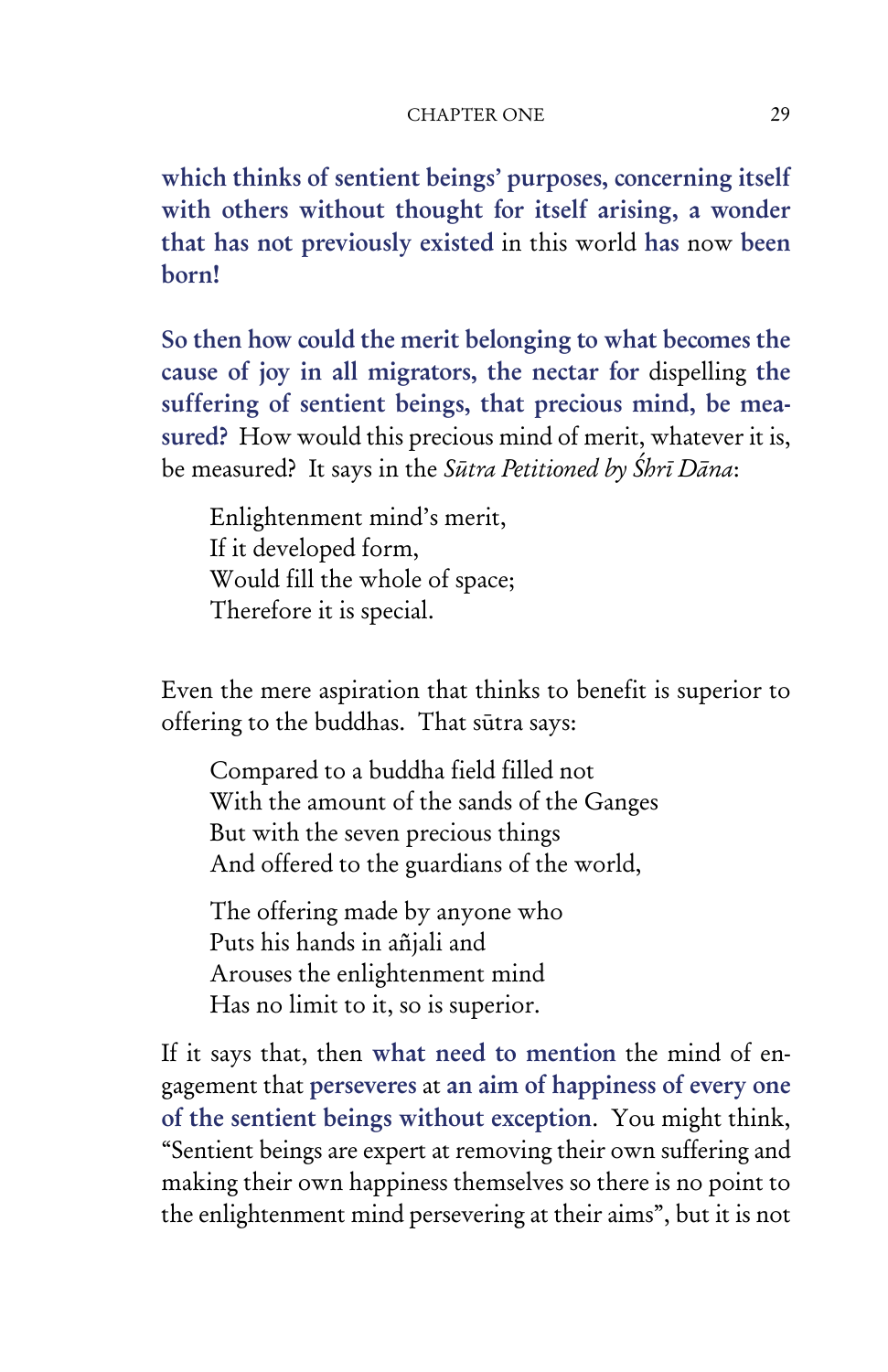so. Sentient beings do have a mind that wants to get rid of their own suffering themselves but what they actually do is race to manifest suffering as though doubting that they have already produced it. They want happiness but due to the four perversions<sup>32</sup> have delusion defeat the possibility of their own happiness as though it were an enemy. That is why it is correct to undertake persevering at enlightenment mind. So, for that which for those who are low on happiness and have much suffering satisfies them with total happiness and eliminates all of their suffering and even dispels their delusion, where is there a virtue equal to it? Where is there a virtuous spiritual friend such as this? Where is there merit like that?

For these reasons, given that any kind of beneficial response is deemed worthy of a little praise by the world which says of the doer, "He is a good person", then what need to mention the praiseworthiness of the bodhisatva who, uncommitted<sup>33</sup>, does only good for others? Furthermore, were someone to give a few migrators a regular supply of food, or just enough food for the moment, that is for a meal, or were to give in a condescending way for the time of a half day still,

<sup>&</sup>lt;sup>32</sup> The four perversions are four wrong ways of looking at one's world which serve to bind one into saṃsāra: seeing the impure as pure, seeing the impermanent as permanent, seeing the unsatisfactory as satisfactory, and seeing the compounded as uncompounded.

<sup>&</sup>lt;sup>33</sup> "Uncommited" means that he does not have any special worldly commitment such as those coming with marriage, service to a higher person, and so on; without any of that the bodhisatva truly works selflessly for others.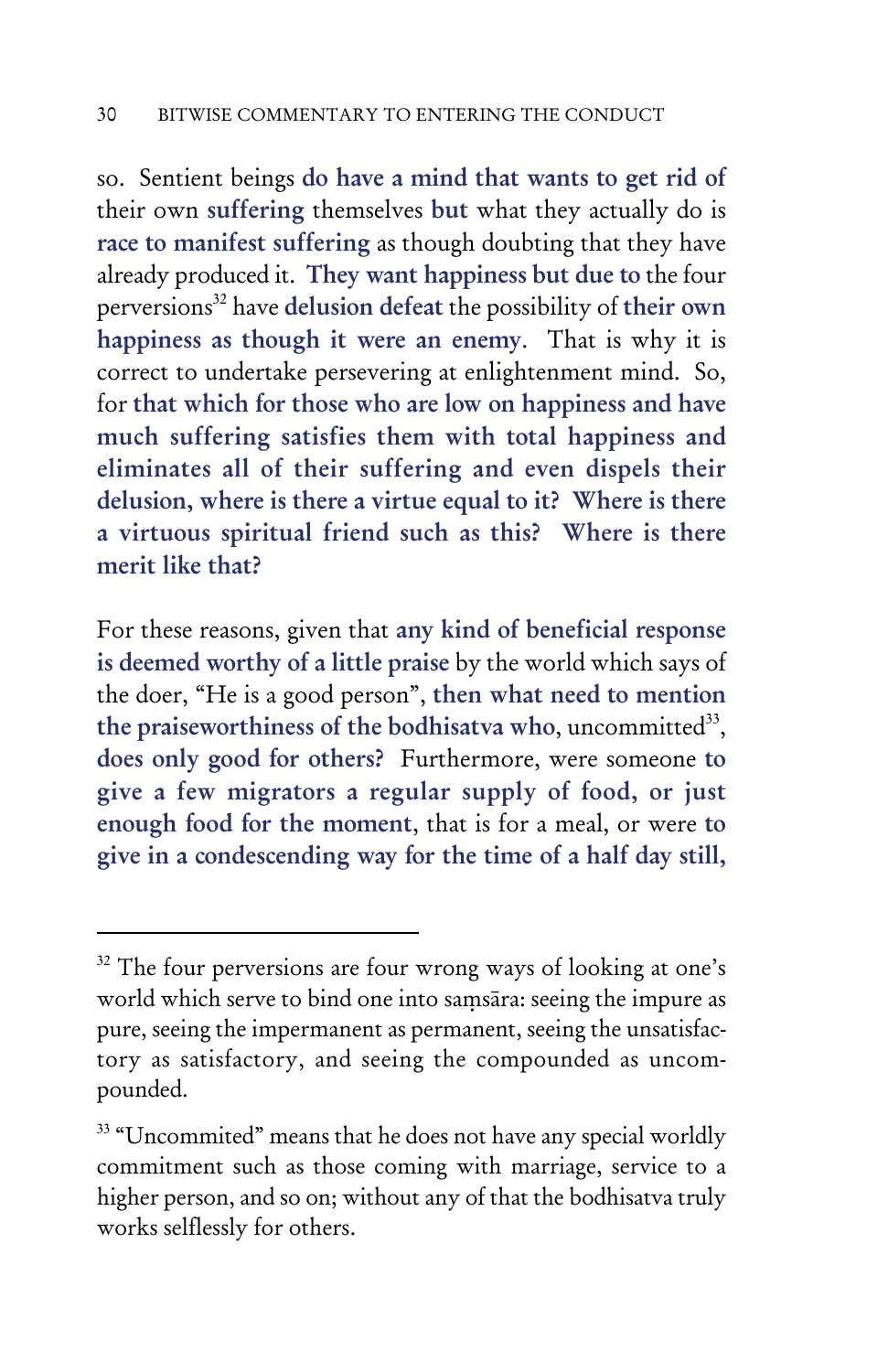beings would laud it, saying, "This is virtuous"<sup>34</sup>. So, what need is there to mention the perpetual giving to the sentient beings infinite in number for a period of time lasting as long as space remains of the unsurpassed bliss of the sugatas or the entirety of what mind thinks of with nothing left out and with everything made complete? It says in the *Sūtra Petitioned by Nārāyaṇa*:

If I am willing to give and give totally even this body of mine to sentient beings, then what need to mention external things? Whatever it is, this and that, that this and that sentient being might need, I will give it, this and that, to this and that one.

The Capable One himself said in the *Sūtra Showing Complete Certainty of Illusion*, that, should anyone produce a negative mind towards a son of the conquerors who acts in this way as all sentient beings' donor, he will, for as many moments as the negative mind was produced, reside in hell,

<sup>&</sup>lt;sup>34</sup> There are four different ways of giving here that are mentioned in the sūtras as being inferior in one way or another. Giving to a few beings for a sustained period is a case where the object of the practice of giving is limited; giving only food is a case where the substance is limited—after all one could give more than just food; giving just once is a case where the duration is limited; and giving in condescending manner, which was a fact of gifts of food to beggars in Asia where they might have been beaten as well as offered food, is a case of limited quality of treatment. A bodhisatva's giving exceeds all of these as is pointed out one by one in the rest of the commentary.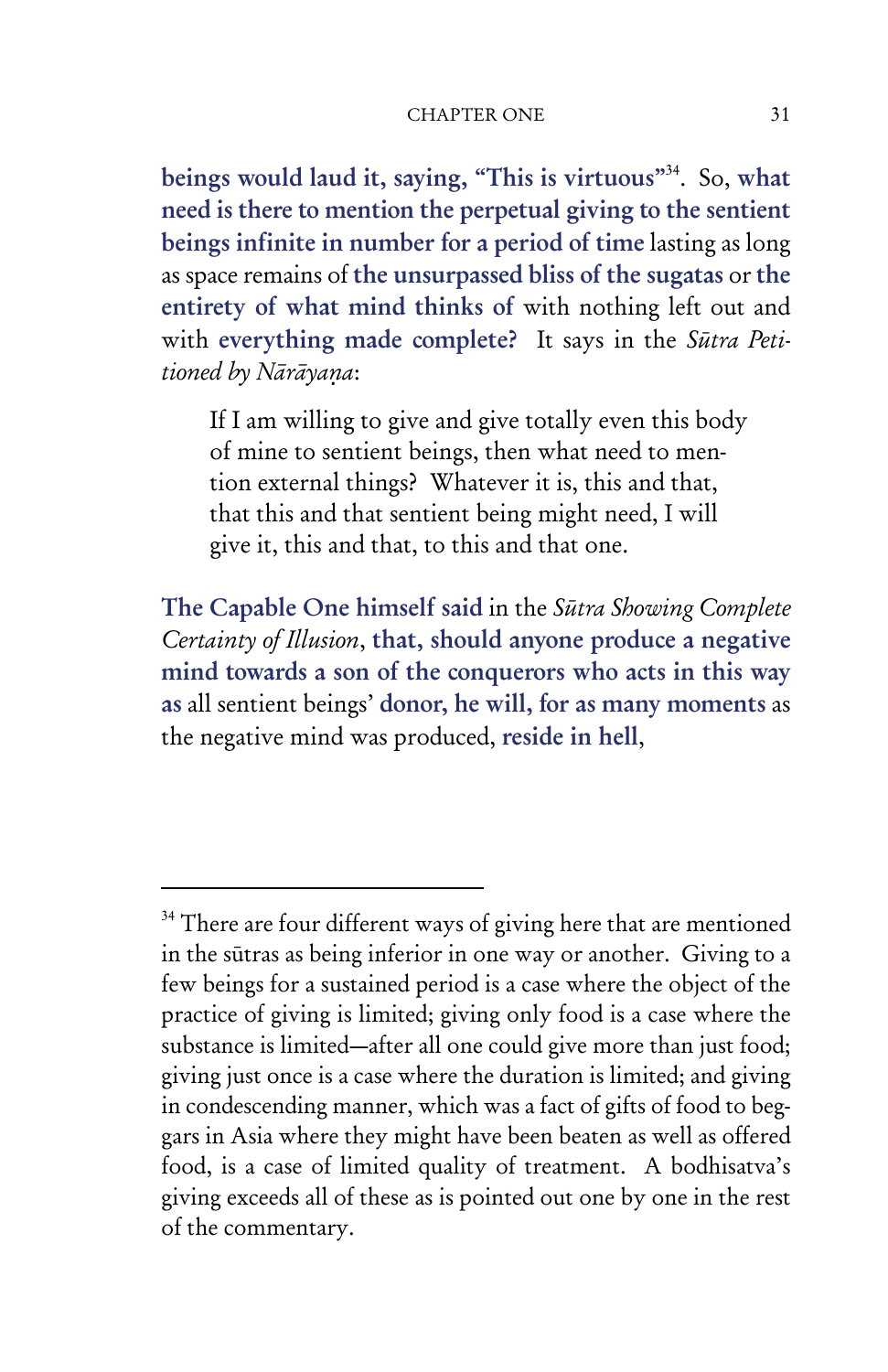A bodhisatva who rouses a mind of anger and rouses a mind of condescension towards a bodhisatva will for as long as it lasts himself reside in hell for aeons.

Furthermore, the *Sūtra On Creating Strength of Faith* says:

Son of the family or daughter of the family, if someone were to destroy or burn stūpas numbering the sands of the Ganges and, son of the family or daughter of the family, someone were to rouse a harmful mind or much negativity or anger towards a bodhisatva mahāsattva intent on the Great Vehicle, and to try to bring him down with bad talk because of it, this in comparison would produce a level of evil action that was incalculably greater than the first. Why is that so? From bodhisatvas bhagavat buddhas are born, and from buddhas arise stūpas, every item of happiness, and every one of the gods' levels.

You might say, "That being the result that comes from harming a bodhisatva, what sort of thing comes from being respectful?" Yet someone who develops great admiration creates a result that increases even more than that evil mentioned previously; the *Sūtra on Certain and Not Certain* says:

Mañjuśhrī, what if there is someone whose full acceptance after thorough examination results in his becoming an eye of all sentient beings of the realms of the worlds of the ten directions and also if there is full acceptance after thorough examination, if some sons of the family or daughters of the family abiding in the mind of loving kindness are the ones who are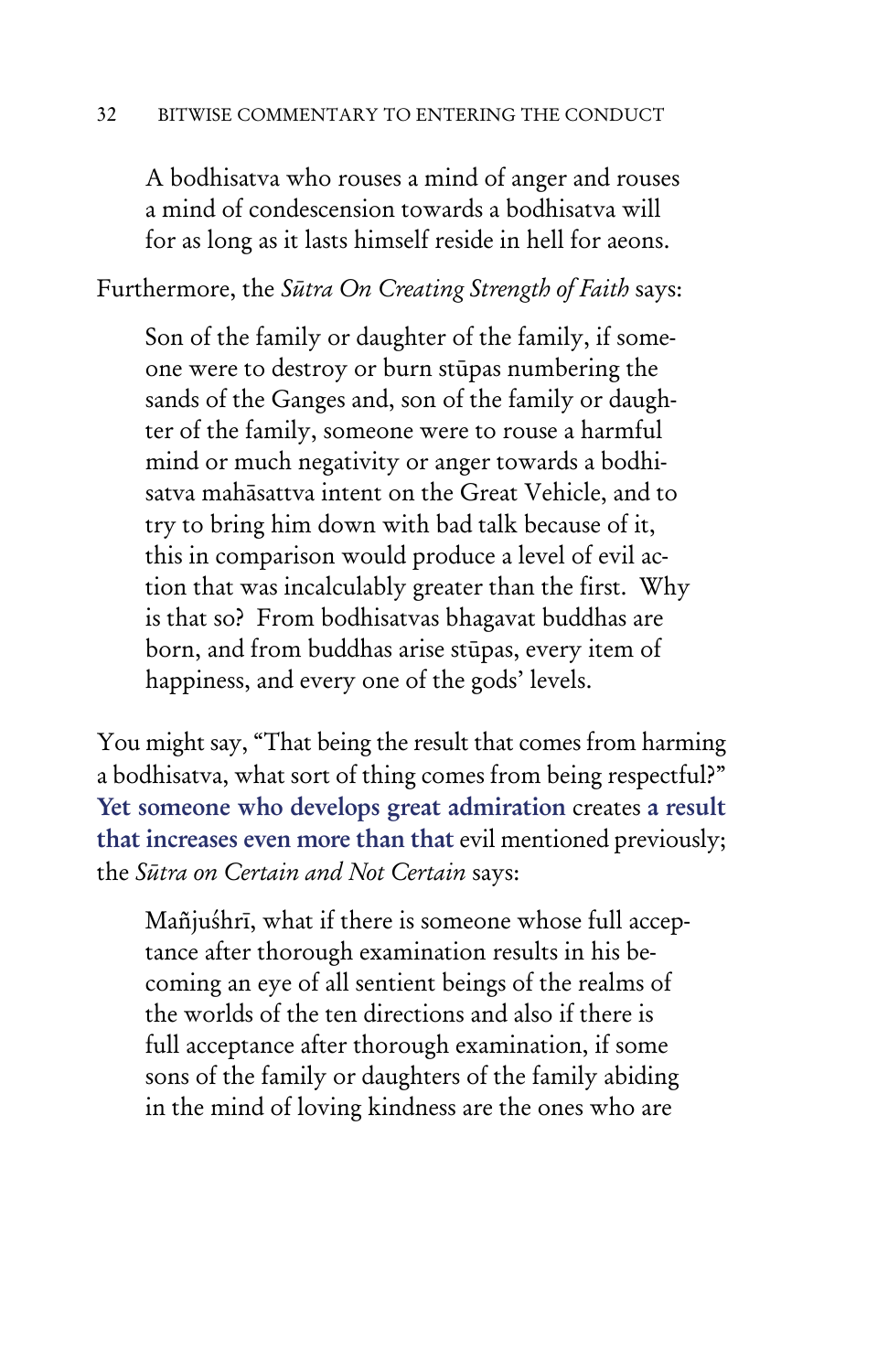creating the eye of all of them<sup>35</sup>? Mañjuśhrī, another son of the family or daughter of the family who looks on a bodhisatva intent on the Great Vehicle with a mind of admiration—this would produce merit especially greater than that.

For the conquerors' sons even though something might create a major problem harmful even to the point of losing their lives over it, the enlightenment mind has no thoughts of anger, and so on, in it, so evil does not occur and, on their side, there is patience and there is a special kind of compassion with force like that of a king's loving kindness produced by the circumstance for whatever is causing the harm, so in a state of virtue, they improve.

Therefore, in order to show that, "The bodhisatva is worthy of veneration", he says "Whoever has had the jewel of that holy mind arise within his mindstream, I prostrate to him. And, not only is he a source of happiness when assisted but even when harmed, because he totally accepts the person for the long term, the person is connected with happiness. Thus whether benefited or harmed he is a source of happiness and I take refuge in that source of happiness.

You might ask, "Does this not contradict the earlier statement about doing harm to them creating great evil?" No it does not; if there is no repair of the evil created, the full-ripening follows immediately from it. All of that kind of harm and so on turns

 $35$  An "eye of the world" is a person who has developed compassion for the beings of world and looks on them with that compassion. From this, we can know that admiration for a bodhisatva is very meritorious, which is the point being made.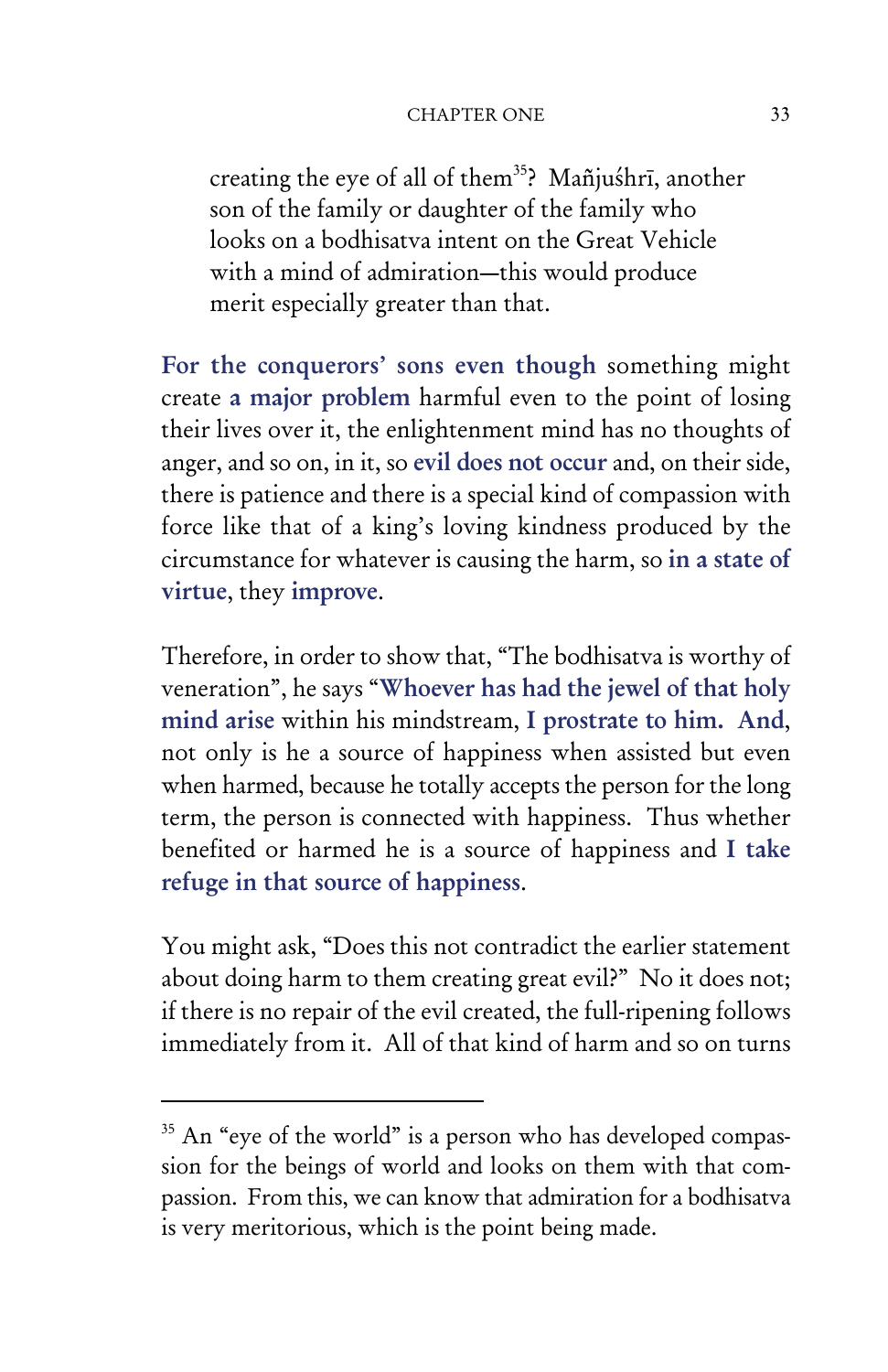into the cause of happiness for the long term; for others saṃsāra is endless, but please look at the bodhisatva with faith! Someone might have harmed him, but because of that person and the surrounding circumstances, he then totally ripens all of the sentient beings, none of whom he rejects; that person causes him to keep his mind on changing this so that there will be an end to saṃsāra for them!

That was the chapter that explains the benefits and advantages of the enlightenment mind the first chapter of *Entering the Bodhisatva's Conduct.*

… END OF PREVIEW TEXT …